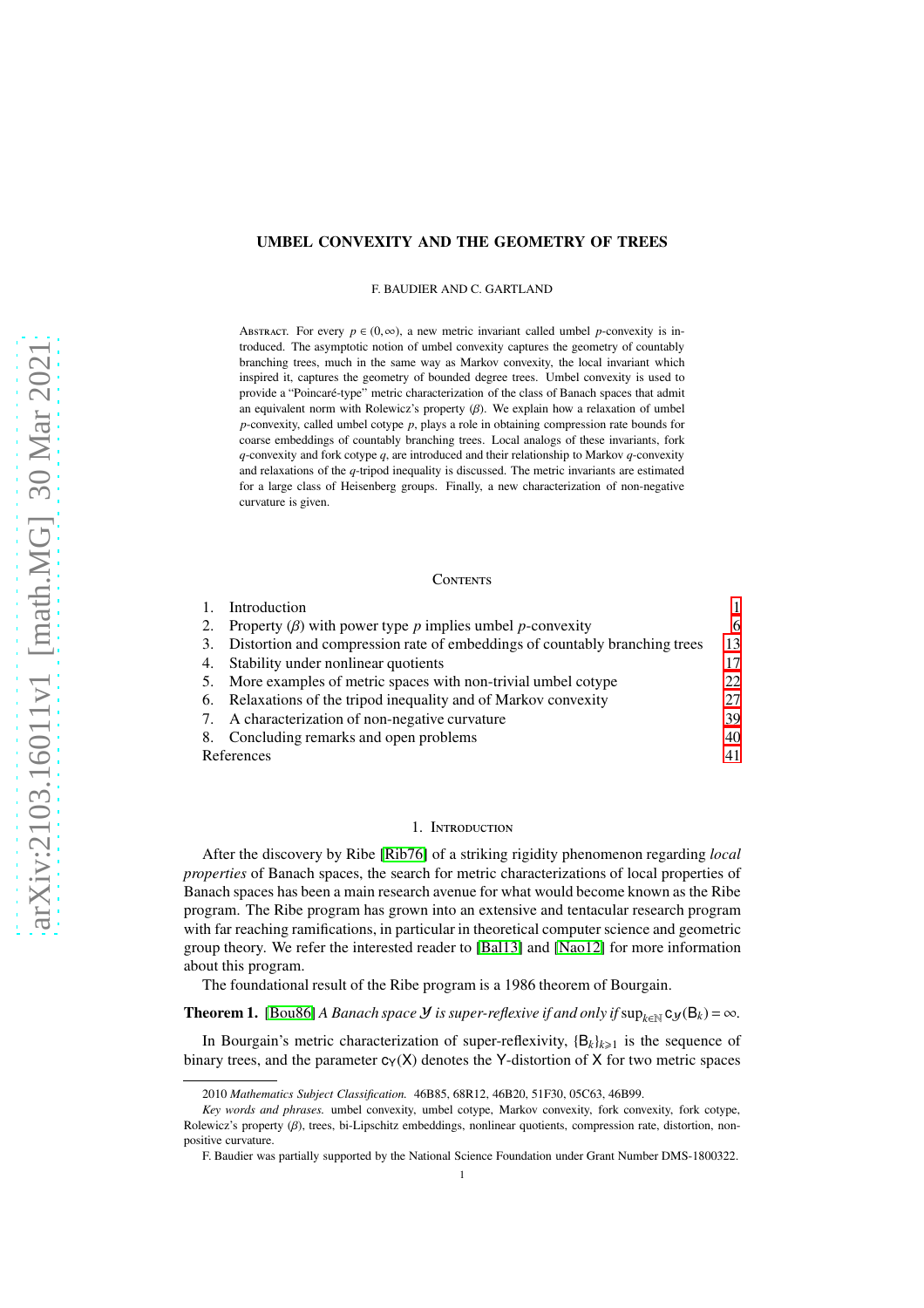#### 2 F. BAUDIER AND C. GARTLAND

 $(Y, dy)$  and  $(X, dy)$ , i.e. the least constant *D* such that there exist  $s > 0$  and a map  $f: X \rightarrow Y$ satisfying for all  $x, y \in X$ 

$$
s \cdot d_{\mathsf{X}}(x, y) \leq d_{\mathsf{Y}}(f(x), f(y)) \leq sD \cdot d_{\mathsf{X}}(x, y).
$$

An important renorming result of Enflo [\[Enf72\]](#page-41-2) states that super-reflexivity can be characterized in terms of uniformly smooth or uniformly convex renormings. Moreover thanks to Asplund's averaging technique [\[Asp67\]](#page-40-2), we can equivalently consider in Bourgain's metric characterization the class of Banach spaces that admit an equivalent norm that is uniformly convex and uniformly smooth. From this perspective, an asymptotic analogue of Bourgain's metric characterization was obtained by Baudier, Kalton and Lancien in 2009.

# <span id="page-1-0"></span>Theorem 2. [\[BKL10\]](#page-40-3) *Let* Y *be a reflexive Banach space. Then,*

Y *admits an equivalent norm that is asymptotically uniformly convex and asymptotically uniformly smooth if and only if*  $\sup_{k \in \mathbb{N}} c_{\mathcal{Y}}(T_k^{\omega}) = \infty$ .

The tree  $\mathsf{T}^{\omega}_k$  in Theorem [2](#page-1-0) is the countably branching version of the binary tree  $\mathsf{B}_k$ . The discovery of Theorem [2](#page-1-0) launched the quest for metric characterizations of *asymptotic properties* of Banach spaces. It is worth pointing out that Ribe's rigidity theorem [\[Rib76\]](#page-42-0) provides a theoretical motivation to metrically characterize local properties of Banach spaces, but no such rigidity result is known in the asymptotic setting. Nevertheless, the asymptotic declination of Ribe program has seen some steady progress in the past decade with some interesting applications to coarse geometry such as in [\[BLS18\]](#page-41-3).

Pisier's influential quantitative refinement [\[Pis75\]](#page-42-1) of Enflo's renorming states that a super-reflexive Banach space  $X$  admits an equivalent norm whose modulus of uniform convexity is of power type  $p \ge 2$ , or equivalently as shown in [\[BCL94\]](#page-40-4), satisfies the following inequality for all  $x, y \in X$  and some constant  $K \ge 1$ .

<span id="page-1-1"></span>(1) 
$$
||x||^{p} + \frac{1}{K^{p}}||y||^{p} \leq \frac{||x+y||^{p} + ||x-y||^{p}}{2}.
$$

A Banach space whose norm satisfies [\(1\)](#page-1-1) is said to be *p-uniformly convex*. The following quantification of Bourgain's metric characterization was obtained by Mendel and Naor [\[MN13\]](#page-41-4) building upon previous work of Lee, Naor and Peres [\[LNP06,](#page-41-5) [LNP09\]](#page-41-6).

<span id="page-1-2"></span>Theorem 3. [\[MN13,](#page-41-4) [LNP09\]](#page-41-6) *A Banach space* X *admits an equivalent norm that is puniformly convex if and only if* X *is Markov p-convex.*

On the metric side of the equivalence in Theorem [3](#page-1-2) is a complex inequality that captures the geometry of trees with bounded degree. According to [\[LNP09\]](#page-41-6) and given  $p > 0$ , a metric space  $(X, d_X)$  is *Markov p-convex* if there exists a constant  $\Pi > 0$  such that for every Markov chain  ${W_t}_{t \in \mathbb{Z}}$  on a state space Ω and every  $f: \Omega \to X$ ,

<span id="page-1-3"></span>(2) 
$$
\sum_{s=0}^{\infty}\sum_{t\in\mathbb{Z}}\frac{\mathbb{E}[\mathsf{d}_{\mathsf{X}}(f(W_t),f(\tilde{W}_t(t-2^s)))^p]}{2^{sp}}\leq\Pi^p\sum_{t\in\mathbb{Z}}\mathbb{E}[\mathsf{d}_{\mathsf{X}}(f(W_t),f(W_{t-1}))^p],
$$

where given an integer  $\tau$ ,  $\{\tilde{W}_t(\tau)\}_{t \in \mathbb{Z}}$  is the stochastic process which equals  $W_t$  for time  $t \leq \tau$  and evolves independently, with respect to the same transition probabilies, for time *t* >  $\tau$ . The smallest constant  $\Pi$  such that [\(2\)](#page-1-3) holds will be denoted by  $\Pi_p^M(\mathsf{X})$ .

Markov *p*-convexity is easily seen to be a bi-Lipschitz invariant, and quantitatively  $\Pi_p^M(X) \leq c_Y(X) \Pi_p^M(Y)$ . The discovery of the Markov convexity inequality was partially inspired by the non-embeddability argument in Bourgain's characterization, and it thus naturally provides restrictions on the faithful embeddability of binary trees. Considering the regular random walk on the binary tree  $B_{2^k}$ , it is easy to check that  $\Pi_p^M(B_{2^k}) \ge k^{1/p}$ and hence any bi-Lipschitz embedding of  $B_k$  into a Markov *p*-convex metric space incurs distortion at least  $\Omega((\log k)^{1/p})$ . This lower bound extends to the purely metric setting the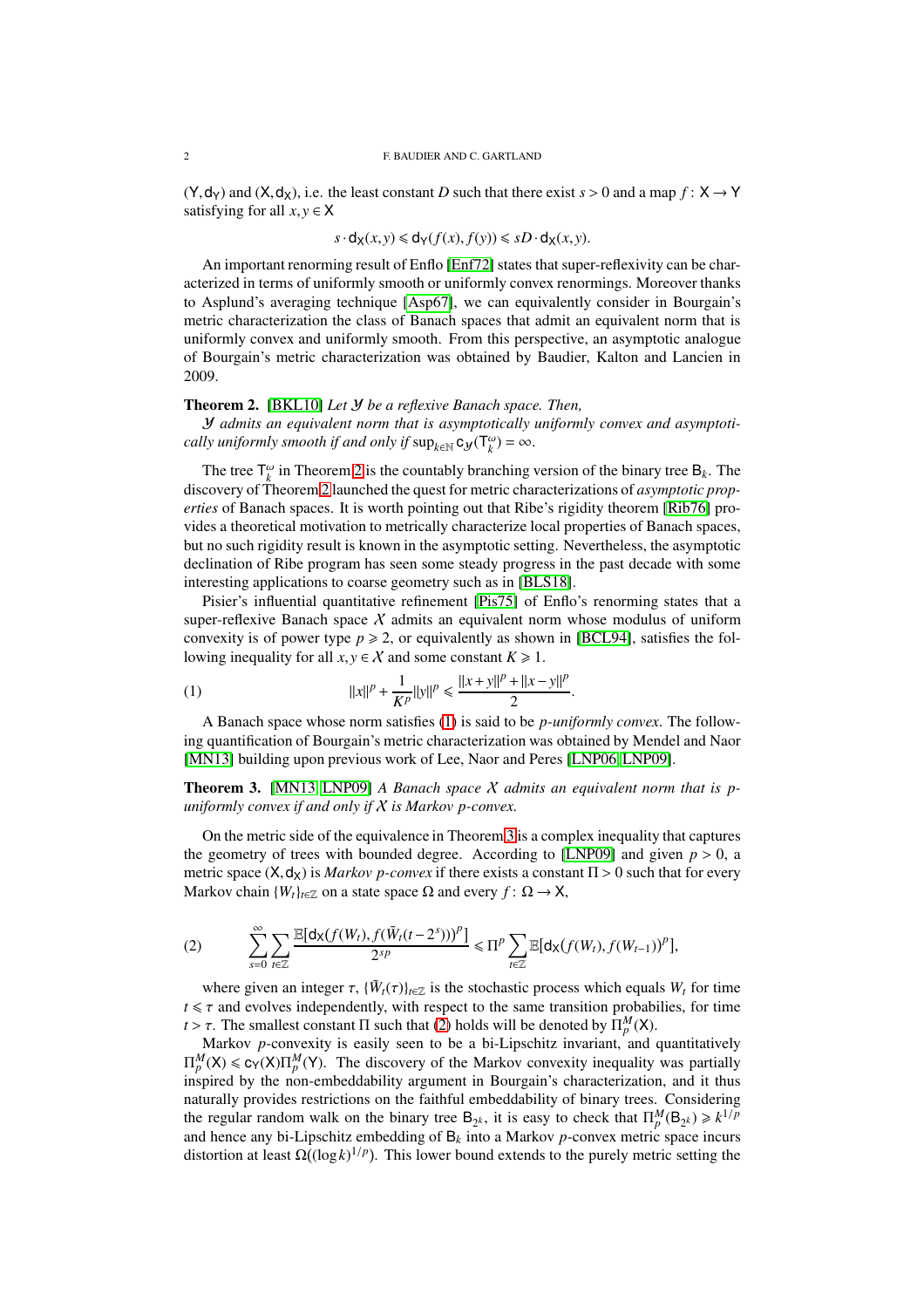#### UMBEL CONVEXITY 3

lower bound obtained for *p*-uniformly convex spaces in [\[Bou86\]](#page-41-1). Note also that Markov *p*convexity is stable under taking  $\ell_p$ -sums of metric spaces and is preserved under Lipschitz quotient mappings [\[MN13,](#page-41-4) Prop. 4.1] (and uniform quotient mappings in some situations).

In his investigation of the compression rate of coarse embeddings of groups, Tessera established the following restriction on the compression rate for equi-coarse embeddings of binary trees.

<span id="page-2-0"></span>**Theorem 4.** [\[Tes08\]](#page-42-2) *The compression rate of any equi-coarse embedding of*  ${B_k}_{k\geq 1}$  *into a p-uniformly convex Banach space satisfies*

$$
\int_1^\infty \Big(\frac{\rho(t)}{t}\Big)^p\frac{dt}{t}<\infty.
$$

The proof of Theorem [4](#page-2-0) is another variation of Bourgain's non-embeddability argument and relies on the fact that for any  $q$ -uniformly convex Banach space  $\chi$  there exists a constant *C* > 0 such that for all  $k \ge 1$  and  $f : B_{2^k} \to \mathcal{X}$ , the following refinement of an inequality implicit in [\[Bou86\]](#page-41-1) holds

<span id="page-2-1"></span>
$$
(3) \qquad \sum_{s=0}^{k-1} \min_{2^{s} < \ell \leq 2^{k}-2^{s}} \mathbb{E}_{\varepsilon \in \{-1,1\}^{\ell}} \mathbb{E}_{\delta \in \{-1,1\}^{2^{s}}}\mathbb{E}_{\delta' \in \{-1,1\}^{2^{s}}}\frac{\left\|f(\varepsilon,\delta)-f(\varepsilon,\delta')\right\|_{X}^{q}}{2^{sq}} \leq C^{q} \text{Lip}(f)^{q}.
$$

Here, Lip(*f*) is the Lipschitz constant of *f* and  $\{-1,1\}$ <sup>*h*</sup> is the set of vertices of B<sub>2</sub>*k* whose height is exactly *h*. In the Banach space setting and thanks to Theorem [3,](#page-1-2) Tessera's inequality [\(3\)](#page-2-1) is implied by Markov *p*-convexity. Even though not readily apparent, inequality [\(3\)](#page-2-1) also follows from Markov *p*-convexity in the purely metric setting, and in turn the compression rate for the binary trees is also valid when the embedding takes values into a Markov *q*-convex metric space. We suspect this observation is known to experts and it is best seen when considering a deterministic inequality implied by Markov convexity. This fact will be properly justified in Section [6](#page-26-0) (cf. Remark [5\)](#page-35-0) where we study certain relaxations of the Markov convexity inequality.

In this article we introduce new metric invariants, which are inspired by Markov convexity and inequality [\(3\)](#page-2-1), and that are crucial in resolving some problems regarding the asymptotic geometry of Banach spaces. These new inequalities share many features with their local cousins and capture the geometry of countably branching trees. The difficulty in obtaining non-trivial inequalities for countably branching trees lies in the fact that it is not clear how to make sense of the various averages over vertices when there are infinitely many of them. The strongest metric invariant that we introduce in this article is the notion of *umbel convexity*.

**Definition 1.** *Let p* ∈ (0,∞). A metric space  $(X, d_X)$  *is* umbel *p*-convex *if there exists a constant*  $\Pi > 0$  *such that for all*  $k \ge 1$  *and all*  $f: [\mathbb{N}]^{\le 2^k} \to \mathsf{X}$ *,* 

$$
\sum_{s=1}^{k-1} \frac{1}{2^{k-1-s}} \sum_{t=1}^{2^{k-1-s}} \inf_{\bar{n} \in [\mathbb{N}]^{2^{s+1}-2^s}} \inf_{\substack{\bar{\delta} \in [\mathbb{N}]^{2^s}: \\ (\bar{n}, \bar{\delta}) \in [\mathbb{N}]^{\\leq 2^k}} \liminf_{\substack{j \to \infty \\ (\bar{n}, j,\bar{\eta}) \in [\mathbb{N}]^{\\leq 2^k}}} \frac{d_X(f(\bar{n}, \bar{\delta}), f(\bar{n}, j, \bar{\eta}))^p}{2^{sp}}
$$
\n
$$
\leq \Pi^p \frac{1}{2^k} \sum_{\ell=1}^{2^k} \sup_{\bar{n} \in [\mathbb{N}]^{\ell}} d_X(f(n_1, \dots, n_{\ell-1}), f(n_1, \dots, n_{\ell}))^p.
$$

<span id="page-2-2"></span>The smallest constant  $\Pi$  such that [\(4\)](#page-2-2) holds will be denoted by  $\Pi_p^u(\mathsf{X})$  and called the umbel *p-convexity constant of* X*.*

In the definition above,  $[N]^{\leq h}$  (resp.  $[N]^h$ ) denotes the set of all subsets  $\frac{1}{1}$  $\frac{1}{1}$  $\frac{1}{1}$  of size at most *h* (resp. exactly *h*) which is commonly used to code the vertex set of  $T_h^{\omega}$ , the countably

<span id="page-2-3"></span><sup>&</sup>lt;sup>1</sup>Here and in the sequel we slightly abuse notation and write an element  $\bar{n} \in [\mathbb{N}]^{\leq h}$  as  $\bar{n} = (n_1, n_2, \dots, n_l)$  where  $n_1 < n_2 < \cdots < n_l$  and write concisely  $f(\bar{n},\bar{\delta})$  instead of the more formal expression  $f((n_1,\ldots,n_l,\delta_1,\ldots,\delta_l))$ .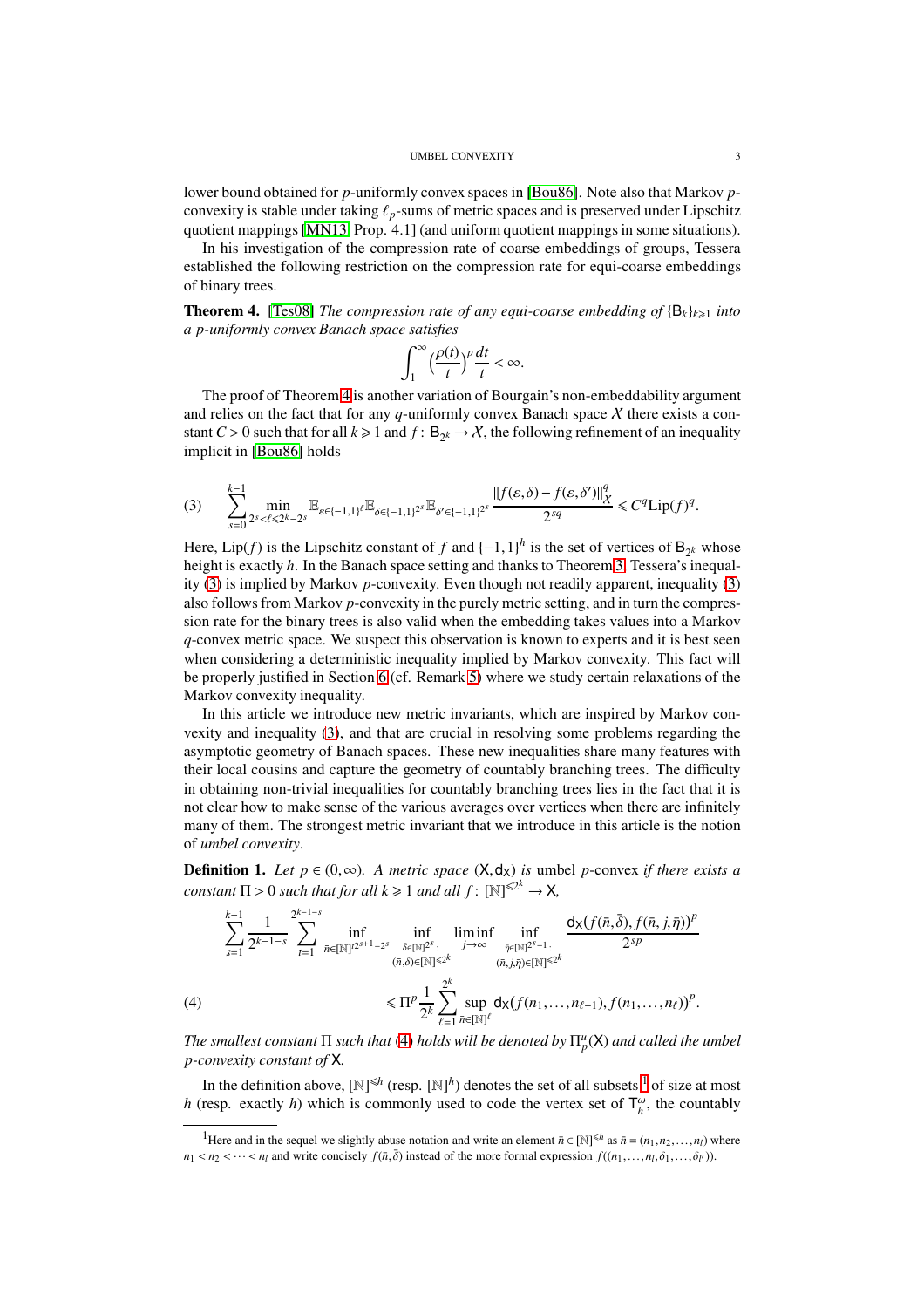branching tree of height *h*. Umbel convexity behaves in many respects as Markov convexity does, albeit with some significant and at times unavoidable discrepancies. This will be explained at length throughout the sections. Our approach to obtain the umbel convexity inequality is reminiscent of how Markov convexity can be derived from a certain tripod inequality. The terminology "umbel convexity" reflects the fact that the umbel *p*-convexity inequality follows from a certain inequality for the complete bipartite graph  $K_{1,\omega}$  which we view pictorially as an umbel.

FIGURE 1.  $K_{1,\omega}$  in the umbel position



Umbel convexity plays a central role in the problem of characterizing metrically the class of Banach spaces admitting an equivalent norm with property  $(\beta)$ . The definition below, due to Kutzarova [\[Kut91\]](#page-41-7), is equivalent to Rolewicz's original definition [\[Rol87\]](#page-42-3). A Banach space  $(X, ||\cdot||)$  has Rolewicz's property  $(\beta)$  if for all  $t > 0$  there exists  $\beta(t) > 0$ such that for all  $z \in B_X$  and  $\{x_n\}_{n \in \mathbb{N}} \subseteq B_X$  with  $\inf_{i \neq j} ||x_i - x_j||_X \ge t$ , there exists  $i_0 \in \mathbb{N}$  so that that  $\|\cdot\|$ 

$$
\left\|\frac{z-x_{i_0}}{2}\right\|_{\mathcal{X}} \leq 1-\beta(t).
$$

Moreover, *X* is said to have property (β) with power type  $p > 0$  and constant  $c > 0$  (shortened to property  $(\beta_p)$ ) if  $\beta(t) \geq \frac{t^p}{c}$  $\frac{p}{c}$ .

Property  $(\beta)$  is an asymptotic generalization of uniform convexity, but it is much more than that. The following theorem follows from several important renorming results and we refer to [\[DKLR17\]](#page-41-8) for a thorough discussion.

<span id="page-3-1"></span>Theorem 5. *The following classes of Banach spaces coincide:*

- *(i) The class* < (β) > *of Banach spaces admitting an equivalent norm with Rolewicz's property* (β)*.*
- *(ii)* The class  $\langle (\beta_p) \rangle$  of Banach spaces admitting an equivalent norm with property  $(\beta_p)$ *for some*  $p \in (1, \infty)$ *.*
- *(iii) The class of reflexive Banach spaces admitting an equivalent norm that is asymptotically uniformly convex and asymptotically uniformly smooth.*

We want to emphasize a subtle point here. Theorem [2](#page-1-0) provides a metric characterization of the class < (β) > *within* the class of reflexive Banach spaces. However, Perreau [\[Per20\]](#page-42-4) recently showed that  $\sup_{k\geq 1} c_{\mathcal{J}}(T_k^{\omega}) = \infty$  where  $\mathcal J$  is James (non-reflexive) space [\[Jam51\]](#page-41-9). Therefore, the condition  $\sup_{k\geq 1} c_X(\mathsf{T}^\omega_k) = \infty$ , does not necessarily force X to be reflexive, and consequently it does not characterize the class  $\langle \beta \rangle$ . This reflexivity issue, which does not arise in the local setting, is resolved with the help of umbel convexity.

Banach spaces with property  $(\beta_p)$  are the prototypical spaces that are umbel *p*-convex (see Corollary [1](#page-10-0) in Section [2\)](#page-5-0). The following theorem is a metric characterization of the class  $\langle \beta \rangle$  > in terms of the existence of a certain Poincaré-type inequality.

<span id="page-3-0"></span>Theorem A. *Let* X *be a Banach space. Then,* X *admits an equivalent norm with property* (*β*) *if and only if*  $X$  *is umbel p-convex for some p*  $\in$  (1, $\infty$ ).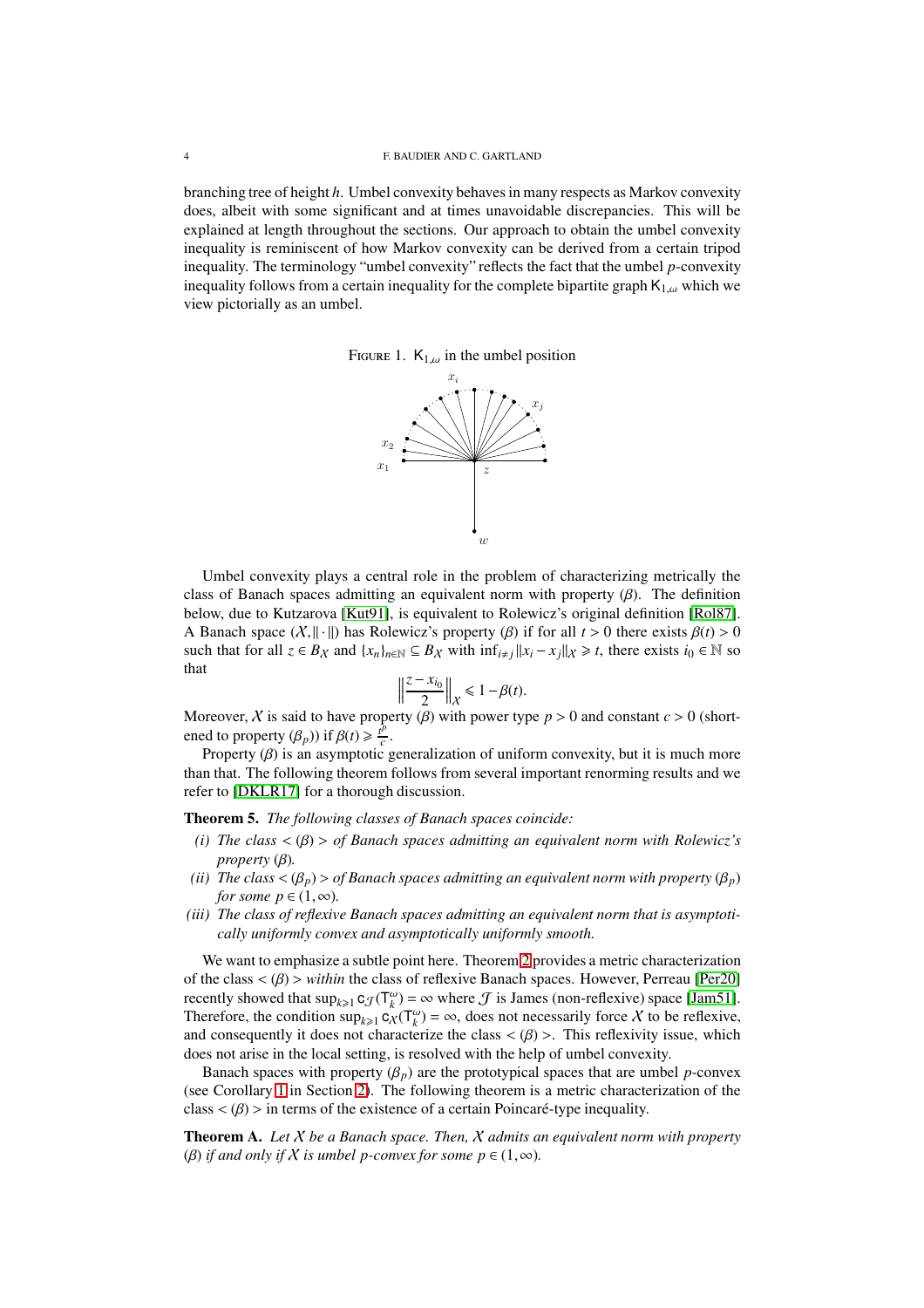#### UMBEL CONVEXITY 5

While writing this article, we learned from Sheng Zhang [\[Zha21\]](#page-42-5) that he had discovered independently a metric characterization of the class  $\langle \beta \rangle$  in terms of a submetric test-space in the sense of Ostrovskii [\[Ost14b\]](#page-42-6). A similar submetric test-space characterization can be extracted with some care from the work of Dilworth, Kutzarova, and Randrianarivony in [\[DKR16\]](#page-41-10) and is also a direct consequence of our work (see Corollary [3](#page-12-1) in Section [2\)](#page-5-0).

The delicate question of renorming a Banach space that is umbel *p*-convex will be discussed in Section [8.](#page-39-0) Let us just mention here that there exists an example of a Banach space constructed by Kalton in [\[Kal13\]](#page-41-11) that is umbel *p*-convex and does not admit an equivalent norm with property ( $\beta_p$ ), but for every  $\varepsilon > 0$  admits an equivalent norm with property  $(\beta_{p+\varepsilon})$ .

The question of estimating from below compression rates for equi-coarse embeddings of the countably branching trees has remained open for a while, even for simple target spaces such as  $\left(\sum_{n=1}^{\infty} \ell_{\infty}^n\right)$  $\binom{n}{\infty}_2$  for which the geometry of binary trees does not provide any obstruction. The techniques in [\[BKL10\]](#page-40-3) and [\[BZ16\]](#page-41-12) provide quantitative information about the faithful embeddability of the countably branching trees that are inherently of a bi-Lipschitz nature, and do not provide any estimates on compression rates of coarse embeddings. Umbel convexity can be used to resolve this problem. In fact, a significant relaxation of the umbel convexity inequality is sufficient for this purpose.

<span id="page-4-1"></span>**Definition 2.** *Let*  $p \in (0, \infty)$ *. A metric space*  $(X, d_X)$  *is said to have* umbel cotype *p if there exists a constant*  $C > 0$  *such that for all k*  $\geq 1$  *and all f* :  $\mathsf{T}_{\gamma}^{\omega}$  $\frac{\omega}{2^k} \to X$ ,

$$
\sum_{s=1}^{k-1} \inf_{\bar{n}\in[\mathbb{N}]^{2^k-2^s}} \inf_{\substack{i\neq j\in\mathbb{N}\\ (\bar{n},i,\bar{m}), (\bar{n},j,\bar{m}')\in[\mathbb{N}]^{\leq 2^k}}} \inf_{\substack{\mathsf{d}(f(\bar{n},i,\bar{m}), f(\bar{n},j,\bar{m}'))^p\\ 2^{sp}}} \leq C^p \mathrm{Lip}(f)^p.
$$

It is plain that umbel *p*-convexity implies umbel cotype *p*. Compression rate estimates can be obtained using the notion of umbel cotype in the same way Tessera derived Theorem [4](#page-2-0) from inequality [\(3\)](#page-2-1).

<span id="page-4-0"></span>**Theorem B.** The compression rate of any equi-coarse embedding of  $\{\mathsf{T}_{k}^{\omega}\}_{k\geq 1}$  into a metric *space with umbel cotype p satisfies*

$$
\int_1^\infty \Big(\frac{\rho(t)}{t}\Big)^p\frac{dt}{t}<\infty.
$$

The true gist of Theorem [B](#page-4-0) lies in the large class of spaces it covers, since the umbel cotype *p* inequality follows from a significant relaxation of the inequality that was needed to prove umbel *p*-convexity. Moreover, the geometry of countably branching trees provides embeddability obstructions for spaces such as infinite-dimensional hyperbolic spaces (see Corollary [4\)](#page-14-0) which cannot be achieved by merely resorting to the geometry of locally finite trees. More examples supporting these claims can be found in Section [5.](#page-21-0) A particularly interesting class of examples are Heisenberg groups over certain infinite-dimensional Ba-nach spaces. We refer to Section [5](#page-21-0) for the definition of the Heisenberg group ( $\mathbb{H}(\omega_X)$ ,  $d_{cc}$ ), where  $d_{cc}$  denotes the Carnot-Carathéodory metric, and the important fact that ( $\mathbb{H}(\omega_X)$ ,  $d_{cc}$ ) does not embed bi-Lipschitzly into a Banach space with property  $(\beta_p)$ .

<span id="page-4-2"></span>**Theorem C.** *For every non-null, antisymmetric, and bounded bilinear form*  $\omega_X$  *on*  $X$  *and every p*  $\geq$  2*, the infinite-dimensional Heisenberg group* ( $\mathbb{H}(\omega_X)$ , d<sub>cc</sub>) *has umbel cotype p whenever*  $X$  *has property*  $(\beta_p)$ *.* 

Umbel cotype can also be used to provide alternate and unified proofs of generalizations of a number of results that can be found in [\[LR12\]](#page-41-13), [\[DKLR14\]](#page-41-14), [\[DKR16\]](#page-41-10), and [\[BZ16\]](#page-41-12). These applications can mostly be found in Section [3](#page-12-0) and [4](#page-16-0) where a quantitative analysis of embeddings of countably branching trees and the stability of umbel convexity and umbel cotype under nonlinear quotients are carried out.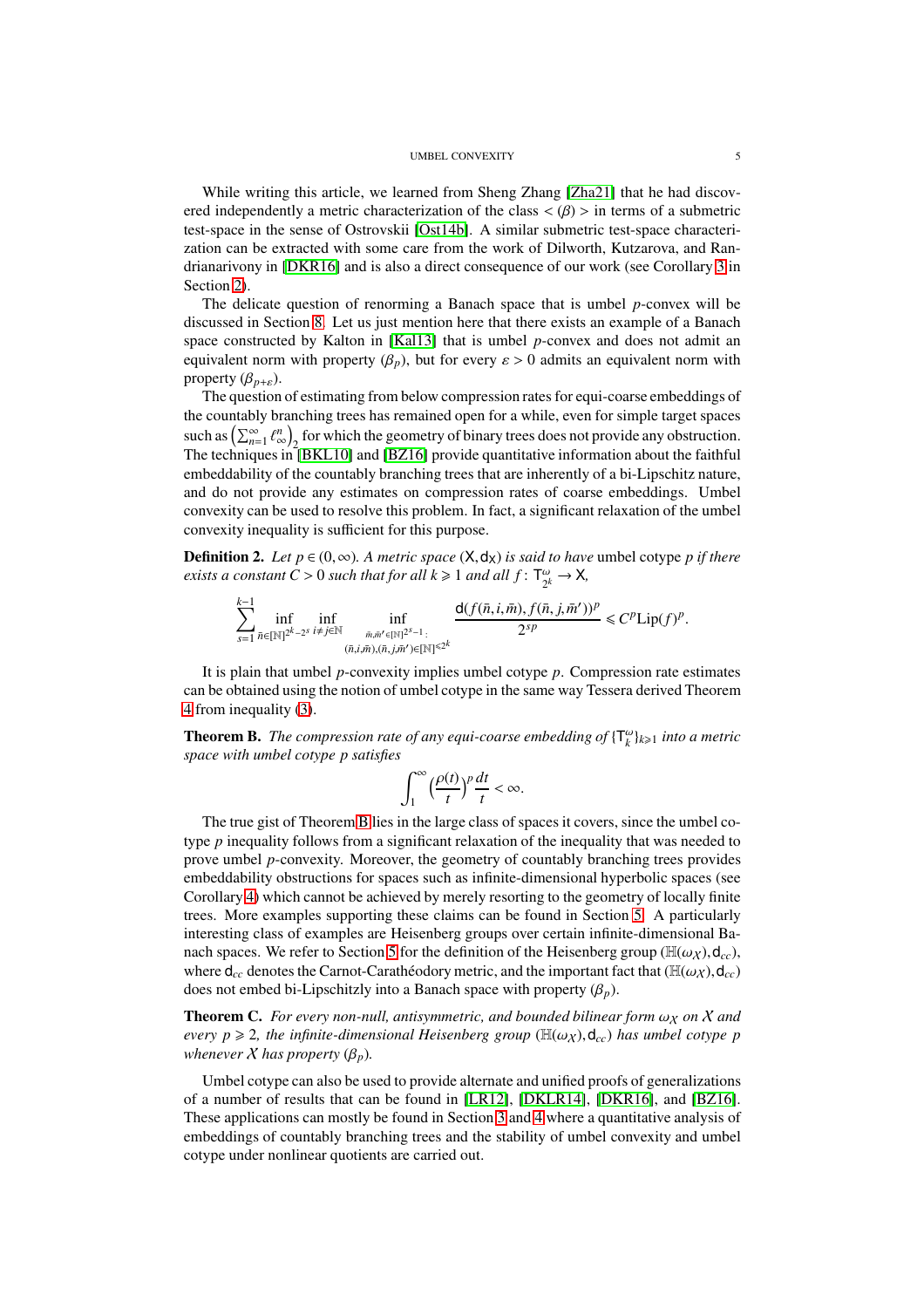As already alluded to, the Markov *p*-convexity inequality is elegantly shown in [\[MN13\]](#page-41-4) to follow from a certain iteration of the following inequality:

<span id="page-5-1"></span>
$$
(5) \qquad \frac{2^{-q}d_{X}(w,x)^{q}}{2}+\frac{2^{-q}d_{X}(w,y)^{q}}{2}+\frac{d_{X}(x,y)^{q}}{(4K)^{q}}\leq \frac{1}{2}d_{X}(z,w)^{q}+\frac{1}{4}d_{X}(z,x)^{q}+\frac{1}{4}d_{X}(z,y)^{q}.
$$

A metric space  $(X, d_X)$  is said to satisfy the *q-tripod inequality with constant K* > 0 if [\(5\)](#page-5-1) holds for all  $w, x, y, z \in X$ . In the light of our work on metric invariants related to countably branching trees, we study in Section [6](#page-26-0) certain relaxations of the *q*-tripod inequality and the related full-blown deterministic metric invariants that can be derived from those. Most notably, we introduce the metric invariant fork cotype *q* - a natural local analogue to umbel cotype *q* inequality - that is sufficient to derive the conclusion of Theorem [4.](#page-2-0) The advantage to work with this invariant, which is a significant relaxation of Tessera's inequality [\(3\)](#page-2-1), is that it covers a large class of examples.

Finally, in Section [7,](#page-38-0) we borrow an idea from Lebedeva and Petrunin [\[LP10\]](#page-41-15) to show that the 2-tripod inequality with constant  $K = 1$  implies non-positive curvature. Interestingly, it was shown by Austin and Naor in [\[AN\]](#page-40-5) that non-negative curvature implies the 2-tripod inequality with constant  $K = 1$ . The following characterization of non-negative curvature follows by combining these two observations.

<span id="page-5-0"></span>**Theorem D.** Let  $(X, d_X)$  be a geodesic metric space. Then X has non-negative curvature *if and only*  $X$  *satisfies the* 2-tripod *inequality with constant*  $K = 1$ *.* 

### 2. Property (β) with power type *p* implies umbel *p*-convexity

The main goal of this section is to provide a proof of Theorem [A.](#page-3-0) This will be done via several steps interesting in their own right. First we prove some preparatory lemmas that will be used to derive a homogeneous inequality that is valid in any Banach space with property  $(\beta_p)$ . The first lemma is essentially technical.

<span id="page-5-2"></span>**Lemma 1.** *Let*  $(X, \|\cdot\|)$  *be a Banach space. For all*  $\delta, \varepsilon > 0$ ,  $v, w \in X$ , and  $V, W \geq \varepsilon$  with  $||v|| \le V$ ,  $||w|| \le W$ , and  $\frac{1}{2}V + \frac{1}{2}W \le 1$ , if  $||v|| \le V$  $\left|\frac{v}{2V} + \frac{w}{2W}\right| \leq 1 - \delta$ , then  $\left|\frac{1}{2}v + \frac{1}{2}w\right| \leq 1 - \varepsilon\delta$ .

*Proof.* Rescaling if needed, we may assume that  $V + W = 2$  and without loss of generality that  $W \ge 1$ . By assumption we have  $\frac{v}{2V} + \frac{w}{2W}$  ≤ 1−δ. Multiplying each side by *VW* yields  $\left\| \frac{W}{2}v + \frac{V}{2}w \right\| \leq (1 - \delta)VW$ . Then we have

$$
\left\| \frac{v}{2} + \frac{w}{2} \right\| = \left\| \left( 1 - \frac{1}{W} \right) w + \frac{1}{W} \left( \frac{W}{2} v + \frac{V}{2} w \right) \right\|
$$
  
\n
$$
\leq \left( 1 - \frac{1}{W} \right) W + \frac{1}{W} \left\| \frac{W}{2} x + \frac{V}{2} w \right\|
$$
  
\n
$$
\leq W - 1 + (1 - \delta) V
$$
  
\n
$$
= (V + W) - 1 - V\delta
$$
  
\n
$$
\leq 1 - \varepsilon \delta.
$$

 $\Box$ 

The second lemma is a simple, but crucial, refinement of property  $(\beta_n)$ .

<span id="page-5-3"></span>**Lemma 2.** *If*  $(X, \|\cdot\|)$  *has property*  $(\beta_p)$  *with*  $p > 0$  *and constant c* > 0 *then for all*  $x \in B_X$ *and*  $\{z_n\}_{n\in\mathbb{N}} \subseteq B_X$ ,

(6) 
$$
\inf_{n \in \mathbb{N}} \left\| \frac{x - z_n}{2} \right\| \le 1 - \frac{1}{c} \inf_{i \in \mathbb{N}} \liminf_{j \to \infty} ||z_i - z_j||^p.
$$

*Proof.* Assume, as we may, that  $\inf_{i \in \mathbb{N}} \liminf_{j \in \mathbb{N}} ||z_i - z_j|| = t > 0$  and hence for all  $i \in \mathbb{N}$  we have liminf<sub> $j\rightarrow\infty$ </sub>  $||z_i - z_j|| \ge t$ . Let  $\varepsilon > 0$  be arbitrary. A diagonal extraction argument gives a subsequence  $\{x_{n_j}\}_{j\geq 1}$  such that for all  $i, j \in \mathbb{N}$  it holds  $||z_i - z_{n_j}|| \geq (1 - \varepsilon)t$ . Therefore, there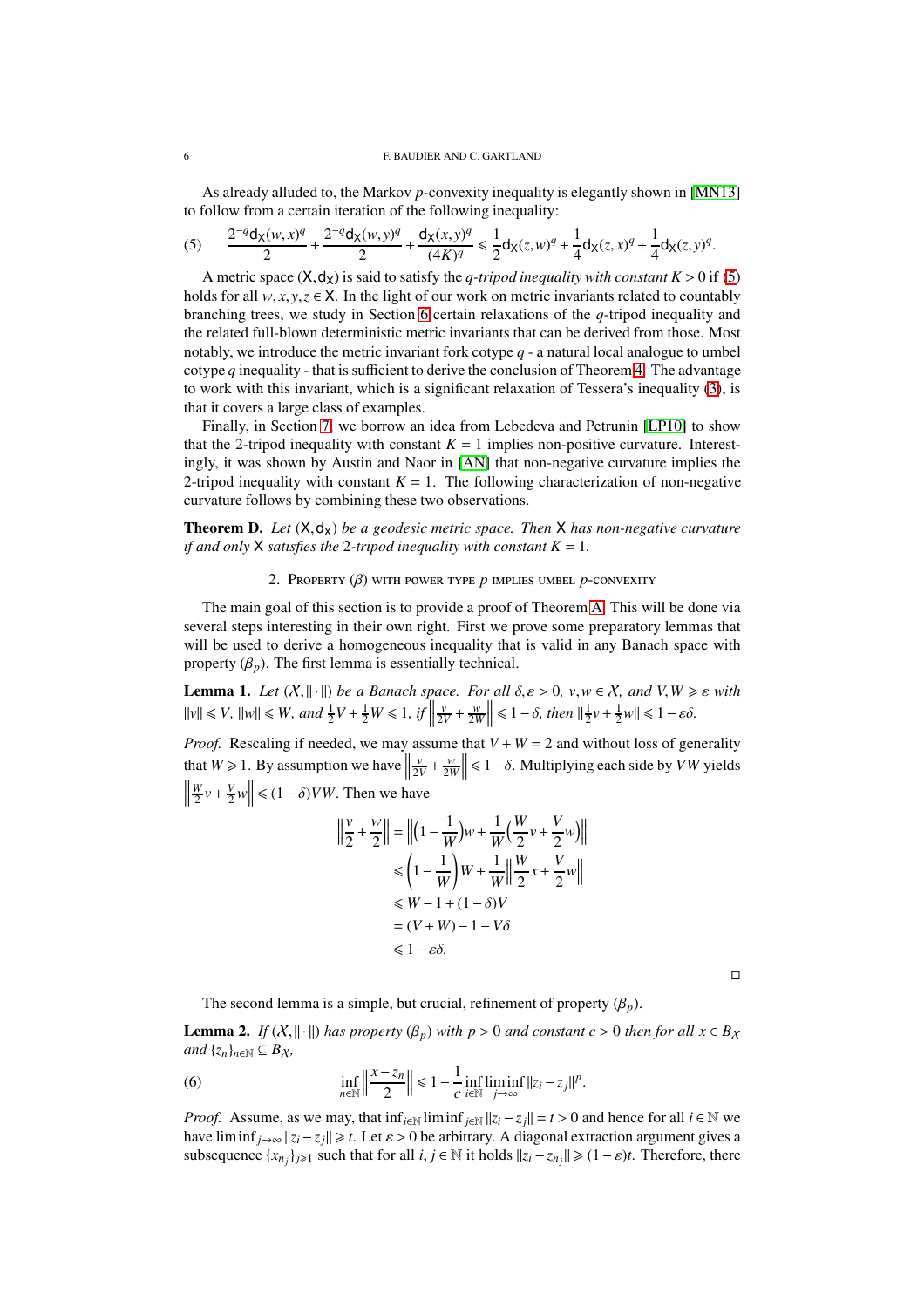exists an infinite subset  $M \stackrel{\text{def}}{=} \{n_1, n_2, \ldots\}$  of N such that  $\inf_{i \neq j \in M} ||z_i - z_j|| \geq (1 - \varepsilon)t$ . Since by assumption  $\bar{\beta}(t) \geq \frac{t^p}{c}$  $\frac{\partial p}{\partial c}$ , it follows from the definition of the (β)-modulus that there exists  $m \in \mathbb{M}$  such that

$$
\left\|\frac{x-z_m}{2}\right\| \leq 1 - \frac{(1-\varepsilon)^p t^p}{c} = 1 - \frac{(1-\varepsilon)^p}{c} \inf_{i \in \mathbb{N}} \liminf_{j \to \infty} ||z_i - z_j||^p.
$$

Since  $\varepsilon > 0$  was arbitrary, the conclusion holds.

Lemma [1](#page-5-2) and Lemma [2](#page-5-3) are now used to prove a homogenous inequality in Banach spaces with property  $(\beta_p)$  for  $p > 1$ .

<span id="page-6-2"></span>**Lemma 3.** *If*  $p \in (1, \infty)$  *and*  $(X, \|\cdot\|)$  *has property*  $(\beta_p)$  *with constant c, then for all*  $w, z \in X$ *and*  $\{x_n\}_{n\in\mathbb{N}} \subseteq \mathcal{X}$ 

<span id="page-6-1"></span>(7) 
$$
\frac{1}{2^p} \inf_{n \in \mathbb{N}} ||w - x_n||^p + \frac{1}{K} \inf_{i \in \mathbb{N}} \liminf_{j \in \mathbb{N}} ||x_i - x_j||^p \le \frac{1}{2} ||w - z||^p + \frac{1}{2} \sup_{n \in \mathbb{N}} ||x_n - z||^p
$$

*where K is the least solution in*  $[2c, \infty)$  *to the inequality* 

<span id="page-6-0"></span>(8) 
$$
\frac{1}{2^p} \left( \frac{2c}{K} + \left( 2 - \left( \frac{2c}{K} \right)^p \right)^{1/p} \right)^p + \frac{2^{p+1}}{K} \le 1.
$$

*Proof.* Before we begin the proof, note that inequality [\(8\)](#page-6-0) has a solution  $K \in [2c, \infty)$  because  $p > 1$ .

Let  $w, z \in X$  and  $\{x_n\}_{n \in \mathbb{N}} \subset X$ . Since the distance induced by the norm of X is translation invariant, we may assume  $z = 0$ . We may also assume without loss of generality that  $\sup_{n\in\mathbb{N}}||x_n|| < \infty$ , and by scale invariance of [\(7\)](#page-6-1) we can assume that  $\frac{1}{2}||w||^p +$  $\frac{1}{2}$  sup<sub>*n*∈N</sub>  $||x_n||^p \le 1$ . Thus equation [\(7\)](#page-6-1) reduces to

$$
\inf_{n\in\mathbb{N}}\left\|\frac{w-x_n}{2}\right\|^p+\frac{1}{K}\inf_{i\in\mathbb{N}}\liminf_{j\to\infty}\left\|x_i-x_j\right\|^p\leq 1.
$$

If  $\inf_{i \in \mathbb{N}} \liminf_{j \to \infty} ||x_i - x_j|| = 0$ , the above inequality holds trivially by the triangle inequality and convexity, so we may assume inf<sub>*i*∈N</sub> liminf<sub>*j*→∞  $||x_i - x_j|| > 0$ .</sub>

Set  $W \stackrel{\text{def}}{=} ||w||$  and  $X \stackrel{\text{def}}{=} \sup_{n \in \mathbb{N}} ||x_n||$ , so that

$$
\frac{1}{2}W + \frac{1}{2}X \le \left(\frac{1}{2}W^p + \frac{1}{2}X^p\right)^{1/p} \le 1.
$$

In particular remember that  $\max\{W^p, X^p\} \le 2$ . Set  $\varepsilon \stackrel{\text{def}}{=} \frac{2\varepsilon}{K}$ , and note that  $\varepsilon \in (0,1]$ . We consider separately the two cases min $\{W, X\} \geq \varepsilon$  and min $\{\tilde{W}, X\} \leq \varepsilon$ .

Assume first that  $min{W, X} \ge \varepsilon$  holds. Lemma [2](#page-5-3) implies

$$
\inf_{n \in \mathbb{N}} \left\| \frac{w}{2W} - \frac{x_n}{2X} \right\| \le 1 - \frac{1}{c} \inf_{i \in \mathbb{N}} \liminf_{j \to \infty} \left\| \frac{x_i}{X} - \frac{x_j}{X} \right\|^p
$$
  

$$
\le 1 - \frac{1}{cX^p} \inf_{i \in \mathbb{N}} \liminf_{j \to \infty} \left\| x_i - x_j \right\|^p
$$
  

$$
\le 1 - \frac{1}{2c} \inf_{i \in \mathbb{N}} \liminf_{j \to \infty} \left\| x_i - x_j \right\|^p.
$$

Let  $\eta \in (0,1)$  be arbitrary. Then by the above inequality and our assumption that inf<sub>*i*∈N</sub> liminf<sub>*j*→∞</sub>  $||x_i - x_j|| > 0$ , we may choose *m* ∈ N such that

$$
\left\|\frac{w}{2W}-\frac{x_m}{2X}\right\| \leq 1-\frac{1-\eta}{2c}\inf_{i\in\mathbb{N}}\liminf_{j\to\infty}\left\|x_i-x_j\right\|^p.
$$

This inequality shows that the hypotheses of Lemma [1](#page-5-2) are fulfilled, and thus by the definition of  $\varepsilon$ , the fact that  $\parallel$  $\left\|\frac{w-x_m}{2}\right\| \leq 1$  $\left\|\frac{w-x_m}{2}\right\| \leq 1$ , and Lemma 1 we get

$$
\inf_{n\in\mathbb{N}}\left\|\frac{w-x_n}{2}\right\|^p+\frac{1-\eta}{K}\inf_{i\in\mathbb{N}}\liminf_{j\to\infty}\|x_i-x_j\|^p\leq \left\|\frac{w-x_m}{2}\right\|+\frac{(1-\eta)\varepsilon}{2c}\inf_{i\in\mathbb{N}}\liminf_{j\to\infty}\|x_i-x_j\|^p\leq 1.
$$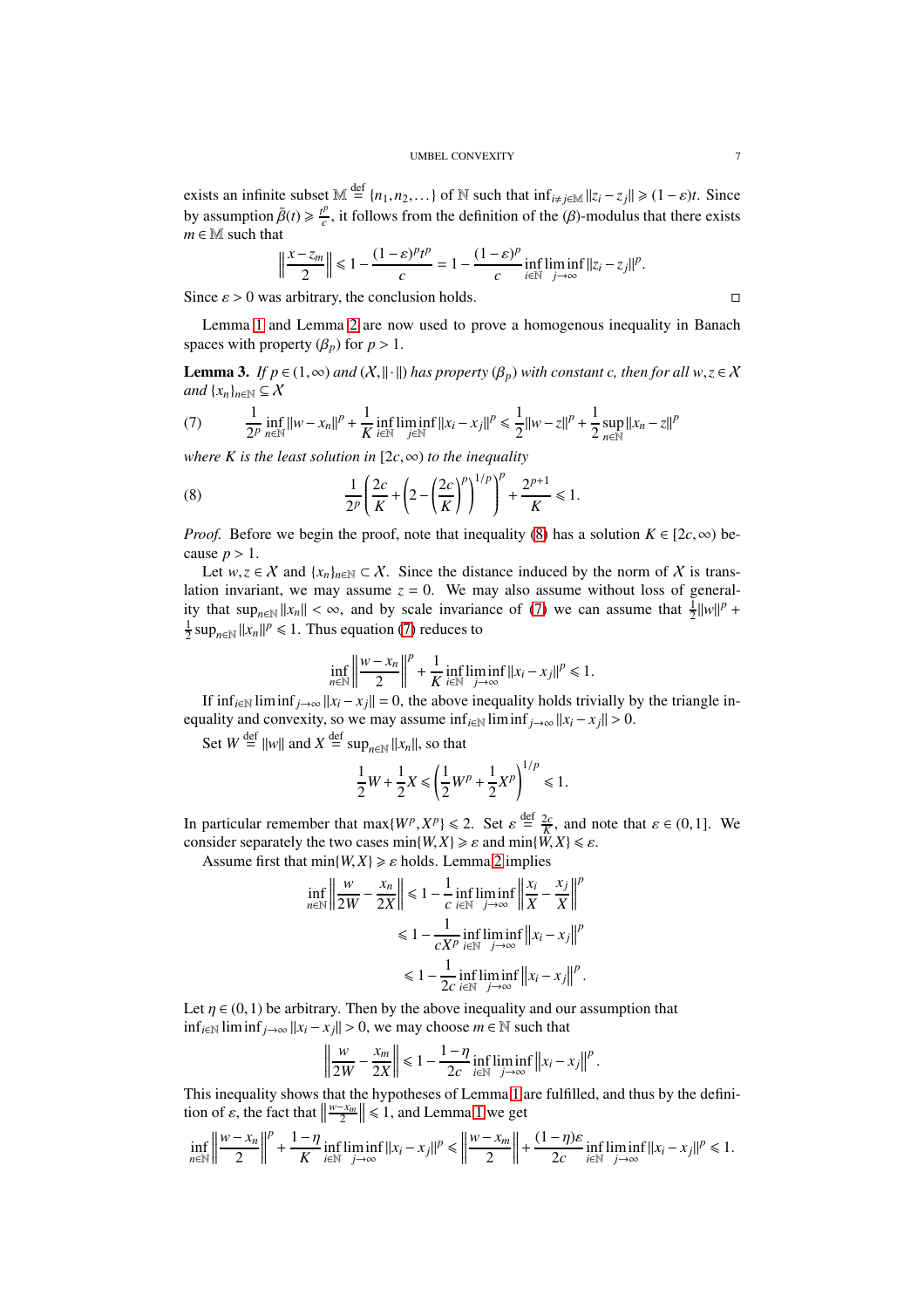Since  $\eta \in (0,1)$  was arbitrary, we achieve the required inequality.

Now assume we are in the second case min $\{W, X\} \le \varepsilon$ . We just treat the subcase  $W \le \varepsilon$ ; the other subcase follows from nearly the same argument. We have

$$
\inf_{n \in \mathbb{N}} \left\| \frac{w - x_n}{2} \right\|^p + \frac{1}{K} \inf_{i \in \mathbb{N}} \liminf_{j \to \infty} ||x_i - x_j||^p \le \left( \frac{W + X}{2} \right)^p + \frac{1}{K} (2X)^p
$$
  

$$
\le \left( \frac{W + (2 - W^p)^{1/p}}{2} \right)^p + \frac{1}{K} (2X)^p
$$
  

$$
\le \left( \frac{\varepsilon + (2 - \varepsilon^p)^{1/p}}{2} \right)^p + \frac{1}{K} 2^{p+1}
$$
  

$$
= \frac{1}{2^p} \left( \frac{2c}{K} + \left( 2 - \left( \frac{2c}{K} \right)^p \right)^{1/p} \right)^p + \frac{2^{p+1}}{K}
$$
  

$$
\le 1
$$

where the last inequality is the definition of  $K$ , and the second-to-last inequality follows from the fact that  $X^p \le 2$ ,  $W \le \varepsilon$ , and the fact that  $t \mapsto t + (2 - t^p)^{1/p}$  is increasing on  $[0,1].$ 

Since inequality [\(7\)](#page-6-1) only involves the norm of differences of vectors, it will be convenient to introduce the following definition and terminology.

**Definition 3.** A metric space  $(X, d_X)$  is said to satisfy the p-umbel inequality with constant *K* ∈ (0, ∞) *if for all*  $w, z \in X$  *and*  $\{x_i\}_{i \in \mathbb{N}} \subseteq X$  *we have* 

<span id="page-7-1"></span>(9) 
$$
\frac{1}{2^p} \inf_{i \in \mathbb{N}} d_{\mathsf{X}}(w, x_i)^p + \frac{1}{K^p} \inf_{i \in \mathbb{N}} \liminf_{j \to \infty} d_{\mathsf{X}}(x_i, x_j)^p \leq \frac{1}{2} d_{\mathsf{X}}(z, w)^p + \frac{1}{2} \sup_{i \in \mathbb{N}} d_{\mathsf{X}}(z, x_i)^p
$$

The *p*-umbel inequality is a strengthening of the triangle inequality for sequences  ${x_i}_{i \in \mathbb{N}}$ that do not admit any Cauchy subsequence. The next theorem is the main result of this section.

<span id="page-7-0"></span>**Theorem 6.** *Let*  $p \in (0, \infty)$ *. If*  $(X, d_X)$  *satisfies the p-umbel inequality with constant*  $K > 0$ *, then*  $(X, d_X)$  *is umbel p-convex. Moreover*,  $\Pi_p^u(X) \leq \max\{1, 2^{\frac{1}{p}-1}\} \cdot K$ .

*Proof.* We will show a bit more than what is needed for Theorem [6,](#page-7-0) and in this proof we allow  $d<sub>X</sub>$  to be a quasi-metric and not necessarily a genuine metric, i.e. that instead of the triangle inequality we assume that there exists a constant  $c \ge 1$  such that  $d_X(x, y) \le$  $c$ ( $d$ <sub>X</sub>(*x*,*z*) +  $d$ <sub>X</sub>(*z*, *y*)) for all *x*, *y*,*z* ∈ X. We will show by induction on *k* that for all maps  $f: [\mathbb{N}]^{\leq 2^k} \to \mathsf{X}$  and all  $r \in \mathbb{N}$ ,

$$
\frac{1}{K^{p}}\sum_{s=1}^{k-1} \frac{1}{2^{k-1-s}}\sum_{t=1}^{2^{k-1-s}} \inf_{\bar{n}\in[\mathbb{N}]^{2^{s+1}-2^{s}}}\inf_{\substack{\bar{\varepsilon}\in[\mathbb{N}]^{2^{s}}:\\(\bar{n},\bar{\varepsilon})\in[\mathbb{N}]^{<2^{k}}\\(\bar{n},\bar{\varepsilon})\in[\mathbb{N}]^{s}}}\liminf_{\substack{\bar{\varepsilon}\in[\mathbb{N}]^{2^{s}}:\\(\bar{n},\bar{j})\in[\mathbb{N}]^{<2^{k}}\\(\bar{n},\bar{j})\in[\mathbb{N}]^{<2^{k}}}}\frac{d_{X}(f(\bar{n},\bar{\varepsilon}),f(\bar{n},j,\bar{\delta}))^{p}}{2^{sp}}\\+\inf_{(r,\bar{n})\in[\mathbb{N}]^{2^{k}-1}}\frac{d_{X}(f(\emptyset),f(r,\bar{n}))^{p}}{2^{kp}}\leq \max\{1,2^{1-p}\}\cdot c^{p}\frac{1}{2^{k}}\sum_{\ell=1}^{2^{k}}\sup_{\bar{n}\in[\mathbb{N}]^{\ell}}d_{X}(f(n_{1},\ldots,n_{\ell-1}),f(n_{1},\ldots,n_{\ell}))^{p}.
$$

The conclusion of the theorem follows by discarding the additional non-negative term which is solely needed for the induction proof.

For the base case  $k = 1$ , the inequality reduces to

$$
\inf_{\substack{n\in\mathbb{N}\\n>r}}\frac{d_{\mathsf{X}}(f(\emptyset),f(r,n))^p}{2^p}\leq \max\{1,2^{1-p}\}\frac{c^p}{2}\left(\sup_{n\in\mathbb{N}}d_{\mathsf{X}}(f(\emptyset),f(n))^p+\sup_{(n_1,n_2)\in\mathbb{N}\mathbb{N}^2}d_{\mathsf{X}}(f(n_1),f(n_1,n_2))^p\right)
$$

.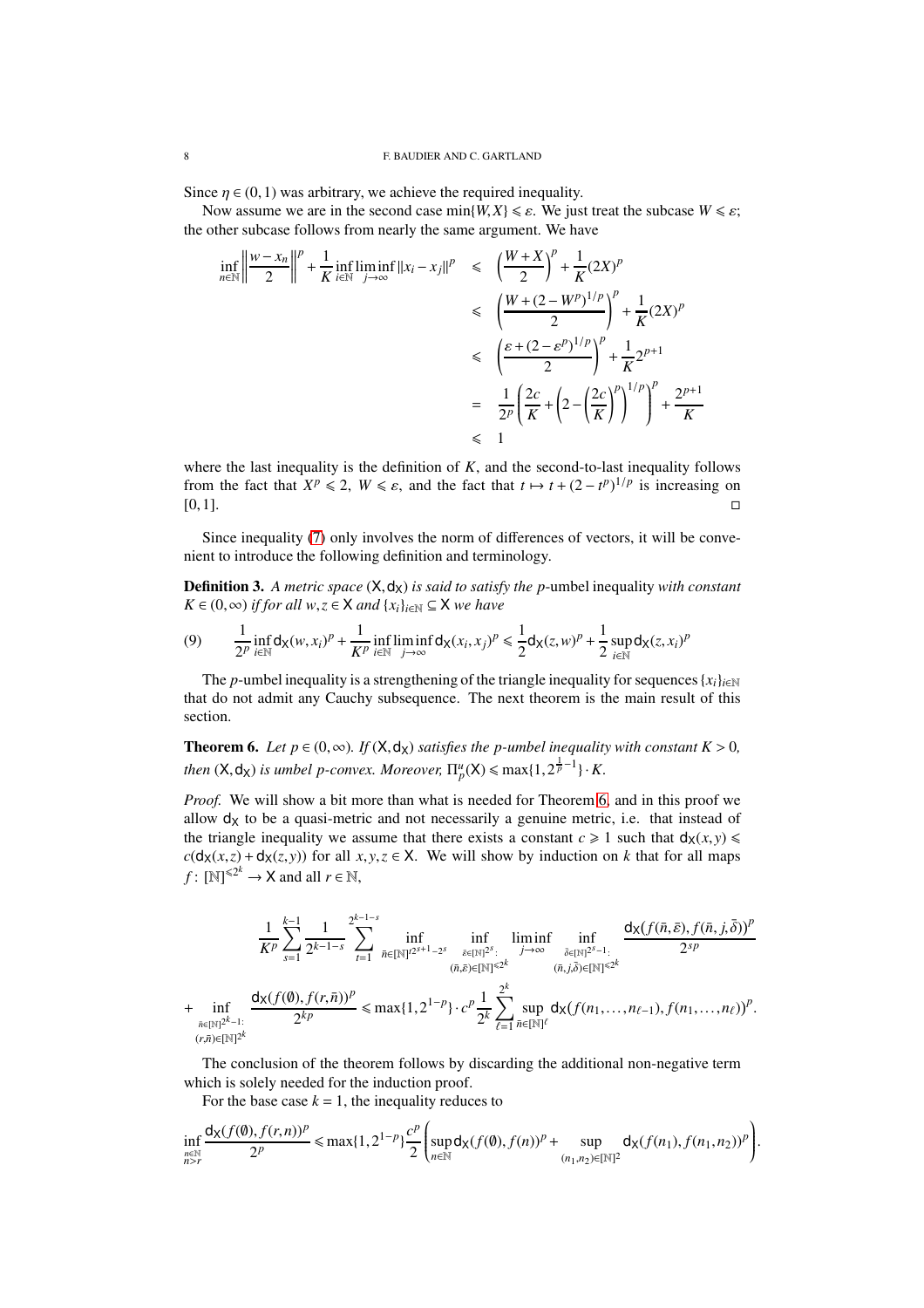Observing that this inequality is an immediate consequence of the quasi-triangle and Hölder inequalities, the base case is settled. For convenience, we assume throughout the remainder of the proof that  $p \ge 1$ , so that max $\{1, 2^{1-p}\} = 1$ . The proof carries through line-by-line in the case  $p \le 1$ , but with an additional factor of  $2^{1-p}$  on the right-hand side.

We now proceed with the inductive step and fix  $i \in \mathbb{N}$  and  $f: [\mathbb{N}]^{\le 2^{k+1}} \to X$ . Given  $\varepsilon > 0$ , we pick  $\bar{m} \in [\mathbb{N}]^{\le 2^k - 1}$  such that

$$
\frac{d_X(f(\emptyset), f(i, \bar{m}))^p}{2^{kp}} \le \inf_{\bar{n} \in [\mathbb{N}]^{2^k-1}} \frac{d_X(f(\emptyset), f(i, \bar{n}))^p}{2^{kp}} + \varepsilon,
$$

and for each  $r \in \mathbb{N}$ , choose  $\bar{u}(r) \in [\mathbb{N}]^{2^k-1}$  so that

$$
\frac{d_X(f(i,\bar m),f(i,\bar m,r,\bar u(r)))^p}{2^{kp}}\leq \inf_{\bar n\in[\mathbb N]^{2^k-1}}\frac{d_X(f(i,\bar m),f(i,\bar m,r,\bar n))^p}{2^{kp}}+\varepsilon.
$$

In order to simplify the (otherwise awkward and tedious) notation we have implicitly assumed above that  $\bar{m}$ ,  $r$ , and  $\bar{u}(r)$  are such that  $i < m_1 < \cdots < m_l < r < u_1(r) < \cdots < u_{l'}(r)$ , or in other words that  $(i, \bar{m}, r, \bar{u}(r))$  truly belongs to  $[N]^{\leq 2^{k+1}}$ . We will follow this notational convention here and in the ensuing proofs.

By the induction hypothesis applied to the restriction of *f* to  $[N]^{\leq 2^k}$  (and with  $r = i$ ) we get

$$
\frac{1}{K^{p}}\sum_{s=1}^{k-1}\frac{1}{2^{k-1-s}}\sum_{t=1}^{2^{k-1-s}}\inf_{\bar{n}\in[\mathbb{N}]^{2^{s+1}-2^{s}}}\inf_{\bar{\varepsilon}\in[\mathbb{N}]^{2^{s}}} \liminf_{j\to\infty}\inf_{\bar{\delta}\in[\mathbb{N}]^{2^{s-1}}} \frac{d_{X}(f(\bar{n},\bar{\varepsilon}),f(\bar{n},j,\bar{\delta}))^{p}}{2^{sp}}\\(10)\qquad+\inf_{\bar{n}\in[\mathbb{N}]^{2^{k}-1}}\frac{d_{X}(f(\emptyset),f(i,\bar{n}))^{p}}{2^{kp}}\leq \frac{c^{p}}{2^{k}}\sum_{\ell=1}^{2^{k}}\sup_{\bar{n}\in[\mathbb{N}]^{\ell}}d_{X}(f(n_{1},\ldots,n_{\ell-1}),f(n_{1},\ldots,n_{\ell}))^{p}.
$$

<span id="page-8-0"></span>On the other hand, the induction hypothesis applied to  $g(\bar{n}) \stackrel{\text{def}}{=} f((i, \bar{m}), \bar{n})$  where  $\bar{n} \in$  $[N]^{\leq 2^k}$  gives

$$
\frac{1}{K^{p}} \sum_{s=1}^{k-1} \frac{1}{2^{k-1-s}} \sum_{t=1}^{2^{k-1-s}} \inf_{\bar{n} \in [\mathbb{N}]^{2^{s+1}-2^{s}}}\inf_{\bar{\varepsilon} \in [\mathbb{N}]^{2^{s}}} \liminf_{j \to \infty} \inf_{\bar{\delta} \in [\mathbb{N}]^{2^{s}-1}} \frac{d_{X}(g(\bar{n}, \bar{\varepsilon}), g(\bar{n}, j, \bar{\delta}))^{p}}{2^{sp}} \n+ \inf_{\bar{n} \in [\mathbb{N}]^{2^{k}-1}} \frac{d_{X}(g(\emptyset), g(\bar{n}))^{p}}{2^{kp}} \leq \frac{c^{p}}{2^{k}} \sum_{\ell=1}^{2^{k}} \sup_{\bar{n} \in [\mathbb{N}]^{\ell}} d_{X}(g(n_{1}, \ldots, n_{\ell-1}), g(n_{1}, \ldots, n_{\ell}))^{p}
$$

Observe first that, for any  $1 \le \ell \le 2^k$ ,

$$
\sup_{\bar{n}\in[\mathbb{N}]^\ell} d_{\mathsf{X}}(g(n_1,\ldots,n_{\ell-1}),g(n_1,\ldots,n_{\ell}))^p = \sup_{\bar{n}\in[\mathbb{N}]^\ell} d_{\mathsf{X}}(f(i,\bar{m},n_1,\ldots,n_{\ell-1}),f(i,\bar{m},n_1,\ldots,n_{\ell}))^p
$$
  
\$\leq{\rm sup\ d\_{\mathsf{X}}}(f(n\_1,\ldots,n\_{2^k+\ell-1}),f(n\_1,\ldots,n\_{2^k+\ell}))^p\$,

since we are taking the supremum over the set of all edges between level  $2^k + \ell - 1$  and level  $2^k + \ell$  instead of a subset of it. Also, for each  $s = 1, \ldots, k-1$ ,

.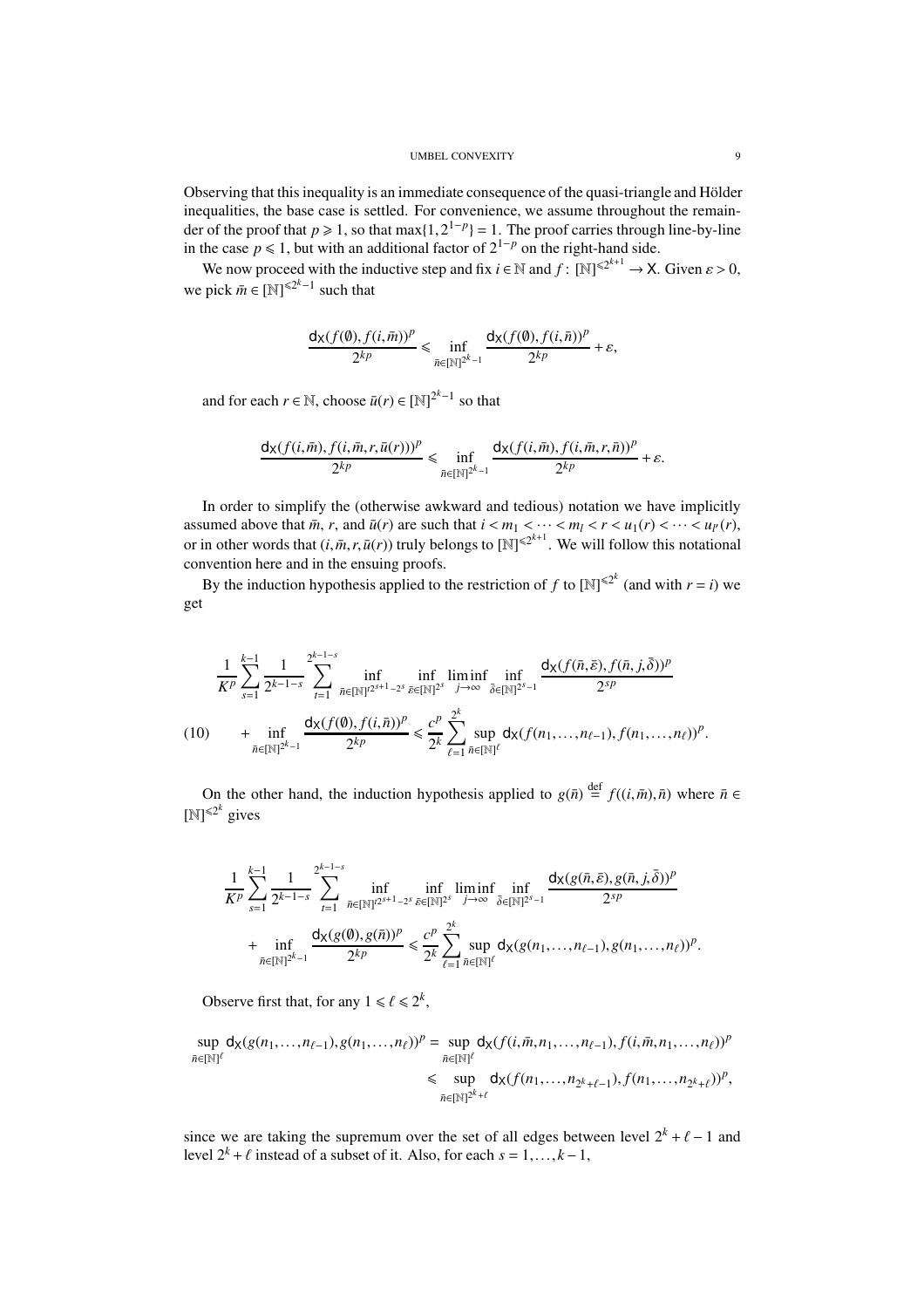$$
\frac{1}{2^{k-1-s}}\sum_{t=1}^{2^{k-1-s}}\inf_{\bar{n}\in[\mathbb{N}]^{2^{s+1}-2^{s}}}\inf_{\bar{\delta}\in[\mathbb{N}]^{2^{s}}}\liminf_{j\to\infty}\inf_{\bar{\delta}\in[\mathbb{N}]^{2^{s-1}}} \frac{d_{X}(g(\bar{n},\bar{\varepsilon}),g(\bar{n},j,\bar{\delta}))^{p}}{2^{sp}}\\=\frac{1}{2^{k-1-s}}\sum_{t=1}^{2^{k-1-s}}\inf_{\bar{n}\in[\mathbb{N}]^{2^{2s+1}-2^{s}}}\inf_{\bar{\delta}\in[\mathbb{N}]^{2^{s}}}\liminf_{j\to\infty}\inf_{\bar{\delta}\in[\mathbb{N}]^{2^{s-1}}} \frac{d_{X}(f(i,\bar{m},\bar{n},\bar{\varepsilon}),f(i,\bar{m},\bar{n},j,\bar{\delta}))^{p}}{2^{sp}}\\ \geq \frac{1}{2^{k-1-s}}\sum_{t=1}^{2^{k-1-s}}\inf_{\bar{n}\in[\mathbb{N}]^{2^{k}+t2^{s+1}-2^{s}}}\inf_{\bar{\delta}\in[\mathbb{N}]^{2^{s}}}\liminf_{j\to\infty}\inf_{\bar{\delta}\in[\mathbb{N}]^{2^{s-1}}} \frac{d_{X}(f(\bar{n},\bar{\varepsilon}),f(\bar{n},j,\bar{\delta}))^{p}}{2^{sp}},
$$

since  $(i, \bar{m}, \bar{n}) \in [\mathbb{N}]^{2^k + t2^{s+1} - 2^s}$  for all  $\bar{n} \in [\mathbb{N}]^{t2^{s+1} - 2^s}$ .

Therefore, it follows from the two relaxations above (and a reindexation) that

$$
\frac{1}{K^{p}}\sum_{s=1}^{k-1} \frac{1}{2^{k-1-s}}\sum_{t=2^{k-1-s}+1}^{2^{k-s}} \inf_{\bar{n}\in[\mathbb{N}]^{2^{s+1}-2^{s}}}\inf_{\bar{\varepsilon}\in[\mathbb{N}]^{2^{s}}}\liminf_{j\to\infty}\inf_{\bar{\delta}\in[\mathbb{N}]^{2^{s-1}}} \frac{d_{X}(f(\bar{n},\bar{\varepsilon}),f(\bar{n},j,\bar{\delta}))^{p}}{2^{sp}}
$$
  
(11) 
$$
+\inf_{\bar{n}\in[\mathbb{N}]^{2^{k}-1}} \frac{d_{X}(f(i,\bar{m}),f(i,\bar{m},r,\bar{n}))^{p}}{2^{kp}} \leq \frac{c^{p}}{2^{k}}\sum_{\ell=2^{k}+1}^{2^{k+1}} d_{X}(f(n_{1},...,n_{\ell-1}),f(n_{1},...,n_{\ell}))^{p}.
$$

<span id="page-9-0"></span>Taking the supremum over  $r$  in [\(11\)](#page-9-0) and then averaging the resulting inequality with [\(10\)](#page-8-0) yields

<span id="page-9-1"></span>
$$
\frac{1}{2^{kp}} \left( \frac{1}{2} \inf_{\bar{n} \in [\mathbb{N}]^{2^{k-1}}} d_{\mathsf{X}}(f(\emptyset), f(i, \bar{n}))^{p} + \frac{1}{2} \sup_{r \in \mathbb{N}} \inf_{\bar{n} \in [\mathbb{N}]^{2^{k-1}}} d_{\mathsf{X}}(f(i, \bar{m}), f(i, \bar{m}, r, \bar{n}))^{p} \right) \n+ \frac{1}{K^{p}} \sum_{s=1}^{k-1} \frac{1}{2^{k-s}} \sum_{t=1}^{2^{k-s}} \inf_{\bar{n} \in [\mathbb{N}]^{2^{s+1}-2^{s}} } \inf_{\bar{\delta} \in [\mathbb{N}]^{2^{s}} } \liminf_{j \to \infty} \inf_{\bar{\delta} \in [\mathbb{N}]^{2^{s-1}}} \frac{d_{\mathsf{X}}(f(\bar{n}, \bar{\varepsilon}), f(\bar{n}, j, \bar{\delta}))^{p}}{2^{sp}} \n\leq \frac{c^{p}}{2^{k+1}} \sum_{\ell=1}^{2^{k+1}} \sup_{\bar{n} \in [\mathbb{N}]^{\ell}} d_{\mathsf{X}}(f(n_{1}, \ldots, n_{\ell-1}), f(n_{1}, \ldots, n_{\ell}))^{p}.
$$

If we let  $w \stackrel{\text{def}}{=} f(\emptyset)$ ,  $z \stackrel{\text{def}}{=} f(i, \bar{m})$ , and  $x_r \stackrel{\text{def}}{=} f(i, \bar{m}, r, \bar{u}(r))$ , it follows from how  $\bar{m}$  and  $\bar{u}(r)$ were chosen, that

$$
\frac{1}{2^{kp}}\left(\frac{1}{2}\mathsf{d}_{\mathsf{X}}(w,z)^p + \frac{1}{2}\sup_{r\in\mathbb{N}}\mathsf{d}_{\mathsf{X}}(z,x_r)^p\right)
$$
\n
$$
(13) \leq \frac{1}{2^{kp}}\left(\frac{1}{2}\inf_{\bar{n}\in\mathbb{N}}\mathsf{d}_{\mathsf{X}}(f(\emptyset),f(i,\bar{n}))^p + \frac{1}{2}\sup_{r\in\mathbb{N}}\inf_{\bar{n}\in\mathbb{N}}\mathsf{d}_{\mathsf{X}}(f(i,\bar{m}),f(i,\bar{m},r,\bar{n}))^p\right) + \varepsilon
$$

<span id="page-9-2"></span>The *p*-umbel inequality combined with [\(12\)](#page-9-1) and [\(13\)](#page-9-2) gives

<span id="page-9-3"></span>
$$
\frac{1}{2^{(k+1)p}} \inf_{r \in \mathbb{N}} d_{\mathsf{X}}(w, x_r)^p + \frac{1}{K^p} \frac{1}{2^{kp}} \inf_{r \in \mathbb{N}} \liminf_{q \to \infty} d_{\mathsf{X}}(x_r, x_q)^p
$$
\n
$$
(14) \qquad + \frac{1}{K^p} \sum_{s=1}^{k-1} \frac{1}{2^{k-s}} \sum_{t=1}^{2^{k-s}} \inf_{\bar{n} \in [\mathbb{N}]^{2^{s+1}-2^s}} \inf_{\bar{\varepsilon} \in [\mathbb{N}]^{2^s}} \liminf_{j \to \infty} \inf_{\bar{\delta} \in [\mathbb{N}]^{2^{s-1}}} \frac{d_{\mathsf{X}}(f(\bar{n}, \bar{\varepsilon}), f(\bar{n}, j, \bar{\delta}))^p}{2^{sp}}
$$
\n
$$
\leq \frac{c^p}{2^{k+1}} \sum_{\ell=1}^{2^{k+1}} \sup_{\bar{n} \in [\mathbb{N}]^\ell} d_{\mathsf{X}}(f(n_1, \dots, n_{\ell-1}), f(n_1, \dots, n_\ell))^p + \varepsilon.
$$

Now observe that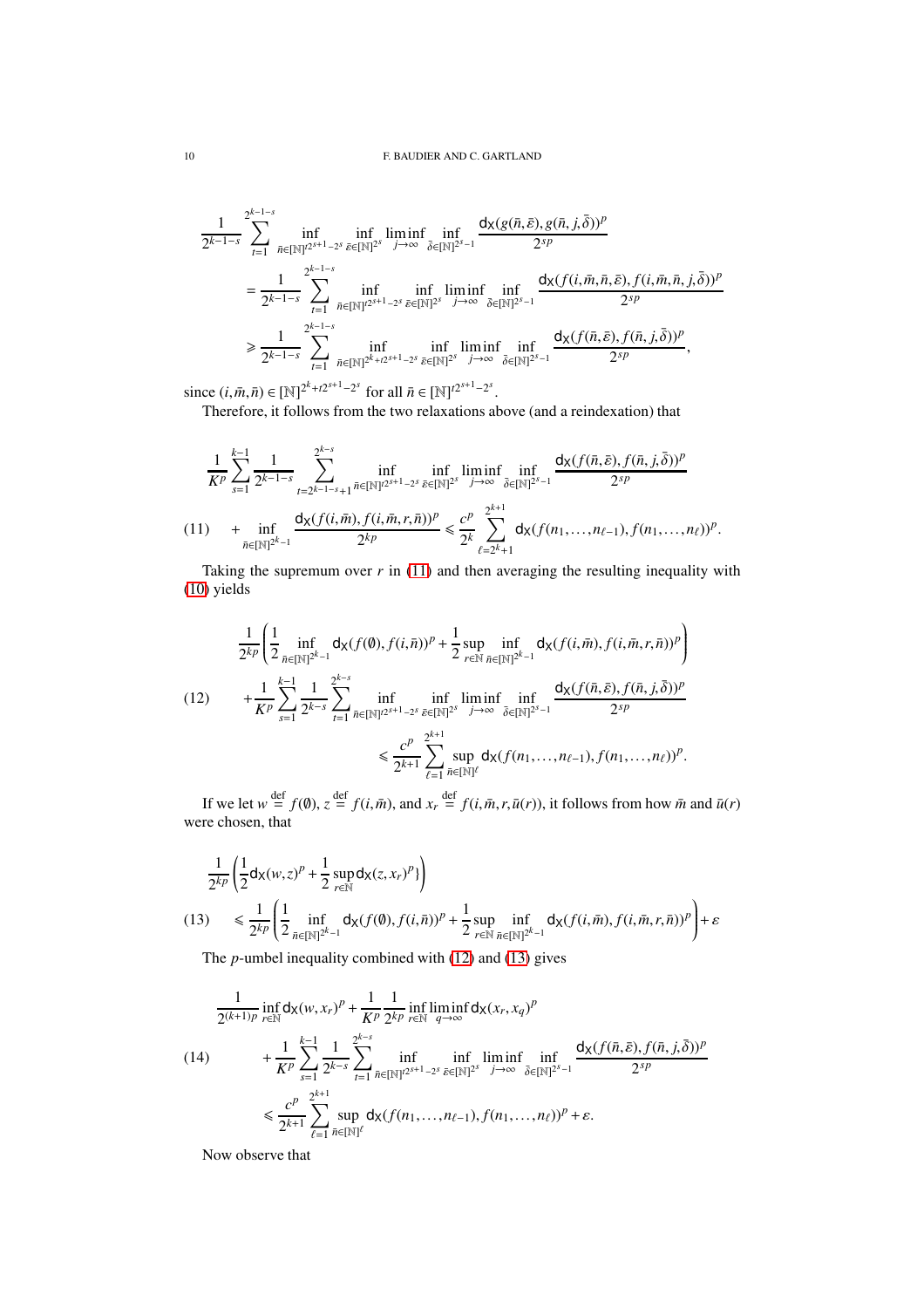$$
\inf_{r\in\mathbb{N}}\mathsf{d}_{\mathsf{X}}(w,x_r)^p=\inf_{r\in\mathbb{N}}\mathsf{d}_{\mathsf{X}}(f(\emptyset),f(i,\bar{m},r,\bar{u}(r)))^p\geq \inf_{\bar{n}\in[\mathbb{N}]^{2^{k+1}-1}}\mathsf{d}_{\mathsf{X}}(f(\emptyset),f(i,\bar{n}))^p,
$$

and

$$
\inf_{r \in \mathbb{N}} \liminf_{q \to \infty} d_{\mathsf{X}}(x_r, x_q)^p = \inf_{r \in \mathbb{N}} \liminf_{q \to \infty} d_{\mathsf{X}}(f(i, \bar{m}, r, \bar{u}(r)), f(i, \bar{m}, q, \bar{u}(q)))^p
$$
\n
$$
\geq \inf_{r \in \mathbb{N}} \liminf_{q \to \infty} \inf_{\bar{\delta} \in [\mathbb{N}]^{2^k - 1}} d_{\mathsf{X}}(f(i, \bar{m}, r, \bar{u}(r)), f(i, \bar{m}, q, \bar{\delta}))^p
$$
\n
$$
\geq \inf_{\bar{\epsilon} \in [\mathbb{N}]^{2^k}} \liminf_{q \to \infty} \inf_{\bar{\delta} \in [\mathbb{N}]^{2^{k-1}}} d_{\mathsf{X}}(f(i, \bar{m}, \bar{\epsilon}), f(i, \bar{m}, q, \bar{\delta}))^p
$$
\n
$$
\geq \inf_{\bar{n} \in [\mathbb{N}]^{2^k}} \inf_{\bar{\epsilon} \in [\mathbb{N}]^{2^k}} \liminf_{q \to \infty} \inf_{\bar{\delta} \in [\mathbb{N}]^{2^{k-1}}} d_{\mathsf{X}}(f(\bar{n}, \bar{\epsilon}), f(\bar{n}, q, \bar{\delta}))^p.
$$

Plugging in the two relaxed inequalities above in [\(14\)](#page-9-3) we obtain

$$
\inf_{\bar{n}\in[\mathbb{N}]^{2^{k+1}}}\frac{\mathsf{d} \chi(f(\emptyset),f(i,\bar{n}))^p}{2^{(k+1)p}}+\frac{1}{K^p}\inf_{\bar{n}\in[\mathbb{N}]^{2^k}}\inf_{\bar{\varepsilon}\in[\mathbb{N}]^{2^k}}\inf_{q\to\infty}\inf_{\bar{\delta}\in[\mathbb{N}]^{2^{k-1}}} \frac{\mathsf{d} \chi(f(\bar{n},\bar{\varepsilon}),f(\bar{n},q,\bar{\delta}))^p}{2^{kp}}\\+\frac{1}{K^p}\sum_{s=1}^{k-1}\frac{1}{2^{k-s}}\sum_{t=1}^{2^{k-s}}\inf_{\bar{n}\in[\mathbb{N}]^{t2^{s+1}-2^s}}\inf_{\bar{\varepsilon}\in[\mathbb{N}]^{2^s}}\liminf_{j\to\infty}\inf_{\bar{\delta}\in[\mathbb{N}]^{2^{s-1}}} \frac{\mathsf{d} \chi(f(\bar{n},\bar{\varepsilon}),f(\bar{n},j,\bar{\delta}))^p}{2^{sp}}\\ \leq\frac{c^p}{2^{k+1}}\sum_{\ell=1}^{2^{k+1}}\sup_{\bar{n}\in[\mathbb{N}]^\ell}\mathsf{d} \chi(f(n_1,\ldots,n_{\ell-1}),f(n_1,\ldots,n_\ell))^p+\varepsilon,
$$

and hence

$$
\frac{1}{K^{p}} \sum_{s=1}^{k} \frac{1}{2^{k-s}} \sum_{t=1}^{2^{k-s}} \inf_{\bar{n} \in [\mathbb{N}]^{2^{s+1}-2^{s}}}\inf_{\bar{\varepsilon} \in [\mathbb{N}]^{2^{s}}} \liminf_{j \to \infty} \inf_{\bar{\delta} \in [\mathbb{N}]^{2^{s-1}}} \frac{d_{\mathsf{X}}(f(\bar{n},\bar{\varepsilon}), f(\bar{n},j,\bar{\delta}))^{p}}{2^{sp}} \n+ \inf_{\bar{n} \in [\mathbb{N}]^{2^{k+1}}} \frac{d_{\mathsf{X}}(f(\emptyset), f(i,\bar{n}))^{p}}{2^{(k+1)p}} \leq \frac{c^{p}}{2^{k+1}} \sum_{\ell=1}^{2^{k+1}} \sup_{\bar{n} \in [\mathbb{N}]^{\ell}} d_{\mathsf{X}}(f(n_{1},\ldots,n_{\ell-1}), f(n_{1},\ldots,n_{\ell}))^{p} + \varepsilon.
$$

Since  $\varepsilon$  is arbitrary the induction step is completed.  $\square$ 

The next corollary is an immediate consequence of Lemma [3](#page-6-2) and Theorem [6.](#page-7-0)

# <span id="page-10-0"></span>**Corollary 1.** *A Banach space with property*  $(\beta_p)$  *for some p* > 1 *is umbel p-convex.*

Recall that it follows from [\[BKL10\]](#page-40-3) that if a Banach space  $X$  is reflexive and does not contain equi-bi-Lipschitz copies of the countably branching trees, then  $X$  admits an equivalent norm with property  $(\beta)$ . Therefore, to complete the proof of Theorem [A](#page-3-0) it remains to show that a Banach space that is umbel *p*-convex for some  $p \in (1, \infty)$  satisfies those requirements.

We will first show that reflexivity is implied by umbel *p*-convexity. The umbel *p*convexity inequality [\(4\)](#page-2-2) is rather complex, and for many applications, such as the reflexivity problem at stake, certain simpler relaxed inequalities will suffice. For example, the following relaxation of the umbel *p*-convexity inequality will be sufficient to ensure reflexivity:

There exists  $C > 0$  such that for all  $k \ge 1$  and all  $f: T_{\gamma k}^{\omega}$  $\omega_2^{\omega} = ([\mathbb{N}]^{\leq 2^k}, \mathsf{d}_{\mathsf{T}}) \rightarrow \mathcal{X},$ 

<span id="page-10-1"></span>
$$
(15) \qquad \sum_{s=1}^{k-1} \inf_{\bar{n}\in[\mathbb{N}]^{2^k-2^s}} \inf_{\substack{\bar{\delta}\in[\mathbb{N}]^{2^s}:\\(\bar{n},\bar{\delta})\in[\mathbb{N}]^{\leq 2^k}}} \liminf_{\substack{\bar{n}\in[\mathbb{N}]^{2^s-1}:\\(\bar{n},\bar{j},\bar{\eta})\in[\mathbb{N}]^{\leq 2^k}}} \frac{\mathrm{d}(f(\bar{n},\bar{\delta}),f(\bar{n},j,\bar{\eta}))^p}{2^{sp}} \leq C^p \mathrm{Lip}(f)^p.
$$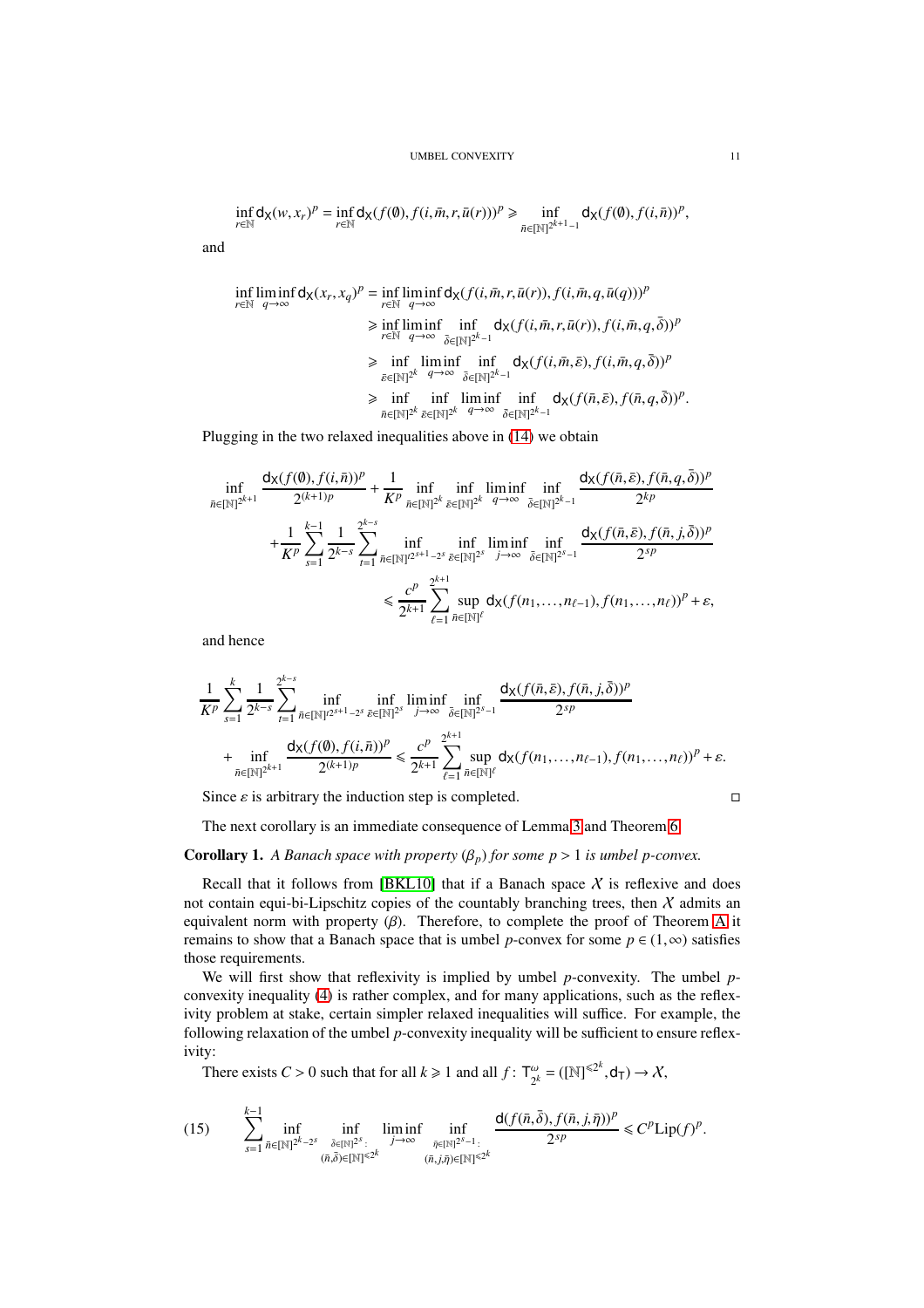<span id="page-11-5"></span>Remark 1. *Consider the following relaxation of the p-umbel inequality: For all*  $w, z \in X$  *and*  $\{x_n\}_{n \in \mathbb{N}} \subseteq X$ 

<span id="page-11-0"></span>(16) 
$$
\frac{1}{2^p}\inf_{n\in\mathbb{N}}d_X(w,x_n)^p+\frac{1}{K^p}\inf_{i\in\mathbb{N}}\liminf_{j\in\mathbb{N}}d_X(x_i,x_j)^p\leq \max\{d_X(w,z)^p,\sup_{n\in\mathbb{N}}d_X(x_n,z)^p\}.
$$

*Using similar and slightly simpler arguments to those in the proof of Lemma [2,](#page-5-3) we could show that if p* ∈  $(0, \infty)$  *and*  $(X, \|\cdot\|)$  *has property*  $(\beta_n)$ *, then the metric induced by the norm on* X *satisfies inequality* [\(16\)](#page-11-0)*. Moreover, the relaxation of the umbel p-convexity inequality* [\(15\)](#page-10-1) *can then be derived from the relaxation of the p-umbel inequality in a similar way umbel p-convexity was derived from the p-umbel inequality (and the proof also works for quasi-metrics).*

The following lemma can be deduced from one of James' characterization of reflexivity, and we refer to [\[DKR16\]](#page-41-10) for its proof. Recall that  $[N]^{<\omega}$  denotes the set of all finite subset of N, and  $([N]^{\leq \omega}, d_T)$  is the countably branching tree of infinite height equipped with the tree metric.

<span id="page-11-1"></span>**Lemma 4.** *If* X *is non-reflexive, then for every*  $\theta \in (0,1)$ *, there exists a* 1*-Lipschitz map*  $g: ([\mathbb{N}]^{<\omega}, \mathsf{d}_{\mathsf{T}}) \to \mathcal{X}$  such that for all  $\bar{u} = (n_1, \ldots, n_s, n_{s+1}, \ldots, n_{s+k})$  and  $\bar{v} = (n_1, \ldots, n_s, m_1, \ldots, m_k)$ *where*  $n_1 < \cdots < n_s < n_{s+1} < \cdots < n_{s+k} < m_1 < \cdots < m_k$ ,

<span id="page-11-2"></span>(17) 
$$
||g(\bar{u}) - g(\bar{v})||_{X} \ge \frac{\theta}{3} d_{\mathsf{T}}(\bar{u}, \bar{v})
$$

Remark 2. *In fact, the conclusion of Lemma [4](#page-11-1) holds under the weaker assumption that the Banach space does not have the alternating Banach-Saks property (cf* [\[Bea79\]](#page-40-6)*).*

<span id="page-11-3"></span>**Proposition 1.** Let  $(X, \|\cdot\|)$  be a Banach space. If X supports the inequality [\(15\)](#page-10-1) for some  $p \in (0, \infty)$ *, then* X *is reflexive. In particular, if* X *is umbel p-convex for some*  $p \in (0, \infty)$ *, then* X *is reflexive.*

*Proof.* Assume that X supports the inequality [\(15\)](#page-10-1) for some  $p \in (0, \infty)$  but is not reflexive. Consider the restriction to  $[N]^{\leq 2^k}$  of the map *g* from Lemma [4.](#page-11-1) Then, for all  $\bar{n} \in [N]^{\leq 2^k - 2^s}$ ,  $\bar{\delta} = (\delta_1, \ldots, \delta_{2^s}) \in [\mathbb{N}]^{2^s}, j \in \mathbb{N}$  and  $\bar{\eta} \in [\mathbb{N}]^{2^s-1}$  such that  $(\bar{n}, \bar{\delta}), (\bar{n}, j, \bar{\eta}) \in [\mathbb{N}]^{2^s}$ , it follows from [\(17\)](#page-11-2) that if  $j > \delta_{2^s}$ , then  $\|g(\bar{n},\bar{\delta}) - g(\bar{n},j,\bar{\eta})\|^p_{\chi}$  $\frac{p}{\chi} \geqslant \frac{\theta^p}{3^p}$  $\frac{\theta^p}{3^p} 2^{(s+1)p}$ . Therefore,

$$
\sum_{s=1}^{k-1}\inf_{\bar{n}\in[\mathbb{N}]^{\leq 2^k-2^s}}\inf_{\substack{\bar{\delta}\in[\mathbb{N}]^{2^s}:\\\bar{n},\bar{\delta}\supseteq[\mathbb{N}]^{\leq 2^k}}} \liminf_{j\to\infty}\inf_{\substack{\bar{\eta}\in[\mathbb{N}]^{2^s-1}:\\\bar{(n},j,\bar{\eta})\in[\mathbb{N}]^{\leq 2^k}}} \frac{\left|\left|g(\bar{n},\bar{\delta})-g(\bar{n},j,\bar{\eta})\right|\right|^p_X}{2^{sp}}\geq (k-1)\Big(\frac{2\theta}{3}\Big)^p,
$$

and since *g* is 1-Lipschitz, inequality [\(15\)](#page-10-1) gives  $C^p \ge (k-1)\left(\frac{2\theta}{3}\right)^p$  for all  $k \ge 1$ ; a contradiction.

An argument similar to the proof of Proposition [1](#page-11-3) show that there is no equi-bi-Lipschitz embeddings of the countably branching trees into a metric space that supports the inequal-ity [\(15\)](#page-10-1) for some  $p \in (0, \infty)$ . The simple argument is deferred to Proposition [2](#page-13-0) in the next section. Theorem [A](#page-3-0) can be derived from Theorem [5](#page-3-1) and the following corollary which follows from the above discussion.

<span id="page-11-4"></span>Corollary 2. *Let* X *be a Banach space. The following assertions are equivalent.*

- *(1) X admits an equivalent norm with property*  $(\beta_p)$  *for some*  $p \in (1, \infty)$ *.*
- *(2) X is umbel p-convex for some p* ∈  $(1, ∞)$ *.*
- *(3)* X supports the relaxation of the umbel p-convexity inequality [\(15\)](#page-10-1) for some  $p \in$ (1,∞)*.*

Following Ostrovskii [\[Ost14b\]](#page-42-6), we say that a class  $\mathscr C$  of Banach spaces admits a submetric test-space characterization if there exists a metric space X and a marked subset *S* ⊂ X×X such that  $\mathcal{Y} \notin \mathcal{C}$  if and only if X admits a *partial bi-Lipschitz embedding* into  $\mathcal{Y}$ , i.e. there exists a constant *D* ≥ 1 such that for all  $(x, y) \in S$ ,  $d_X(x, y) \le ||f(x) - f(y)||_Y \le Dd_X(x, y)$ .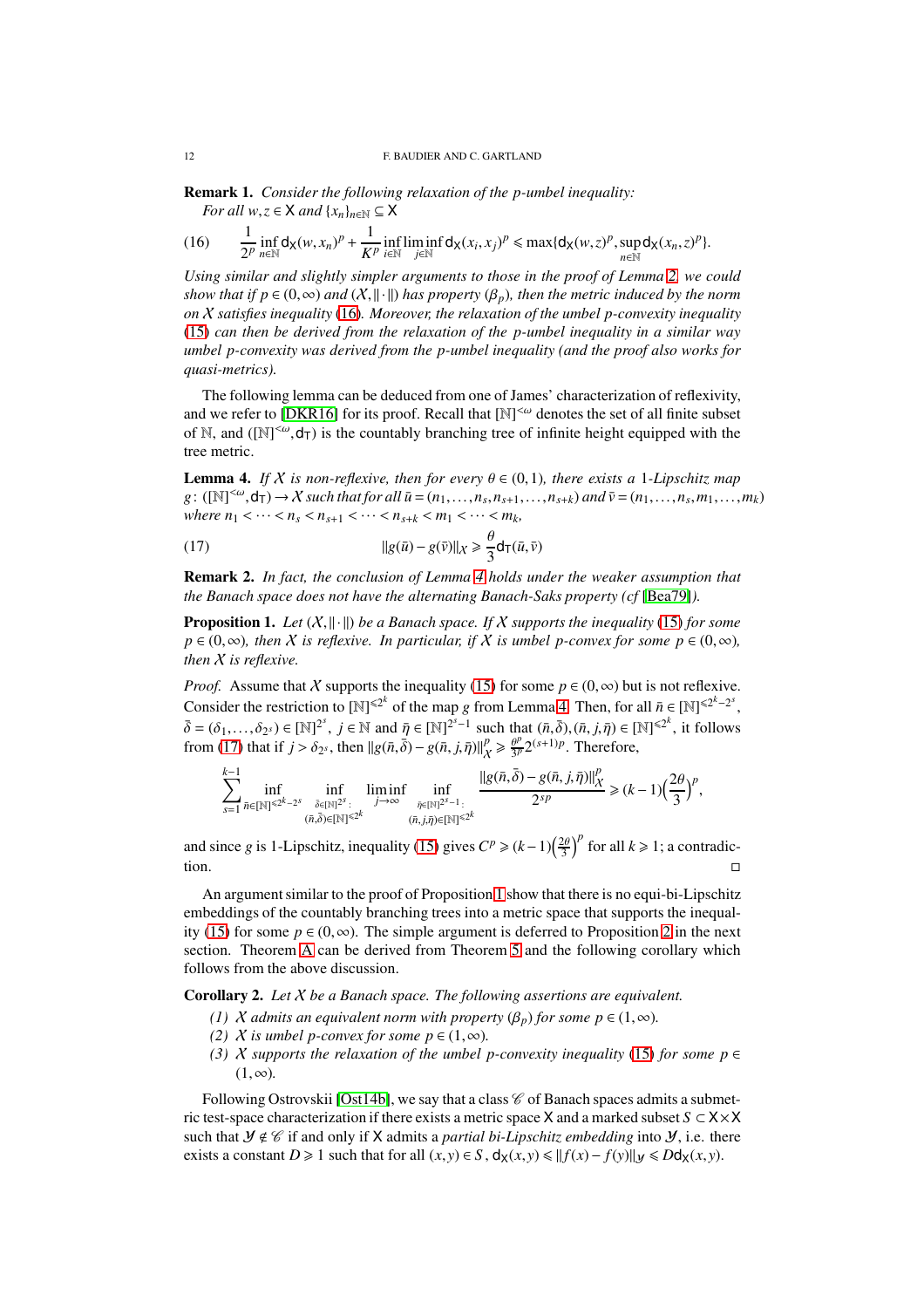Below is the submetric test-space characterization of the class  $\langle \beta \rangle$  > mentioned in the introduction.

<span id="page-12-1"></span>Corollary 3. *A Banach space* X *does not admit an equivalent norm with property* (β) *if and only if there exist a constant A* > 0 *and a* 1-*Lipschitz map g*: ( $[N]^{<\omega}$ , $d_T$ )  $\rightarrow$  *X such* that for all  $\bar{u} = (n_1, ..., n_s, n_{s+1}, ..., n_{s+k})$  and  $\bar{v} = (n_1, ..., n_s, m_1, ..., m_k)$  where  $n_1 < \cdots <$  $n_s < n_{s+1} < \cdots < n_{s+k} < m_1 < \cdots < m_k$ 

$$
||g(\bar{u}) - g(\bar{v})||_{\mathcal{X}} \ge \frac{1}{A} d_T(\bar{u}, \bar{v}).
$$

*Proof.* Assume that X does not admit an equivalent norm with property  $(\beta)$ . If X is reflex-ive, then by [\[BKL10\]](#page-40-3) it contains a bi-Lipschitz embedding of  $([N]^{<\omega}, d_T)$ , the countably branching tree of infinite height, and the condition is clearly satisfied. If  $X$  is not reflexive, then we can take the map from Lemma [4.](#page-11-1) Assuming now that  $X$  admits an equivalent norm with property  $(\beta)$ , then without loss of generality we can assume that X supports the inequality [\(15\)](#page-10-1) for some  $p \in (1, \infty)$ . It remains to observe that the proof of Proposition [1](#page-11-3) shows that there cannot exist an X-valued map satisfying the conditions listed in the statement of Corollary 3. statement of Corollary [3.](#page-12-1)

### <span id="page-12-0"></span>3. Distortion and compression rate of embeddings of countably branching trees

As we hinted at in the previous section, umbel convexity and its relaxation [\(15\)](#page-10-1) are obstructions to the faithful embeddability of the countably branching tree. In fact, if we are only concerned with embeddability obstructions, a further relaxation of [\(15\)](#page-10-1), namely the umbel cotype *p* inequality as defined in Definition [2,](#page-4-1) is sufficient. Recall that  $(X, d_X)$ has umbel cotype *p* if

<span id="page-12-2"></span>(18) 
$$
\left(\sum_{s=1}^{k-1} \inf_{\bar{n} \in [\mathbb{N}]^{2^k-2^s}} \inf_{\substack{i \neq j \in \mathbb{N} \\ (\bar{n}, i, \bar{m}), (\bar{n}, j, \bar{m}') \in [\mathbb{N}]^{s^2-1} \\ (\bar{n}, i, \bar{m}), (\bar{n}, j, \bar{m}') \in [\mathbb{N}]^{s^2}} \frac{d(f(\bar{n}, i, \bar{m}), f(\bar{n}, j, \bar{m}'))^p}{2^{sp}}\right)^{1/p} \leq C \text{Lip}(f).
$$

We will denote by  $C_p^u(X)$  the least constant for which [\(18\)](#page-12-2) holds.

<span id="page-12-4"></span>Remark 3. *Consider the following further relaxation of the p-umbel inequality: For all*  $w, z \in X$  *and*  $\{x_n\}_{n \in \mathbb{N}} \subseteq X$ ,

<span id="page-12-3"></span>(19) 
$$
\frac{1}{2^p}\inf_{n\in\mathbb{N}}d_X(w,x_n)^p+\frac{1}{K^p}\inf_{i\neq j\in\mathbb{N}}d_X(x_i,x_j)^p\leq \max\{d_X(w,z)^p,\sup_{n\in\mathbb{N}}d_X(x_n,z)^p\}.
$$

*Using again similar arguments to those in the proof of Lemma [2,](#page-5-3) we could show that if*  $p \in [1,\infty)$  *and*  $(X, \|\cdot\|)$  *has property*  $(\beta_p)$ *, then the metric induced by the norm on* X *satisfies inequality* [\(19\)](#page-12-3)*. Moreover, the umbel cotype p inequality* [\(18\)](#page-12-2) *can then be derived from this further relaxation of the p-umbel inequality (here as well the proof works for quasi-metrics).*

It is easily verified that the inequalities [\(4\)](#page-2-2), [\(15\)](#page-10-1), and [\(18\)](#page-12-2) generate metric invariants, in the sense that  $\Pi_p(X) \le c_Y(X)\Pi_p(Y)$  (and similarly for the other two inequalities). Note also that  $C_p^u(X) \le \prod_p^u(X) \le \prod_p^u(X)$ , if we denote by  $\prod_p^u(X)$  the least constant with which [\(15\)](#page-10-1) holds. The terminology "umbel cotype" comes from the fact that this metric invariant and its local analogue in Section [6](#page-26-0) share similar features with classical notions of metric type (Bourgain-Milman-Wolfson metric type [\[BMW86\]](#page-41-16)) or metric cotype (the BMW-variant of Mendel-Naor metric cotype in [\[MN08\]](#page-41-17)). First of all, it is obvious that umbel cotype *p* implies umbel cotype *q* for every  $q > p$ . Also, if the  $\ell_p$ -sum in [\(19\)](#page-12-3) is replaced with an  $\ell_{\infty}$ -sum then the resulting inequality follows from the triangle inequality and holds in any metric space. We will then say that X has *non-trivial umbel cotype* if it has umbel cotype *p* for some  $p < \infty$ .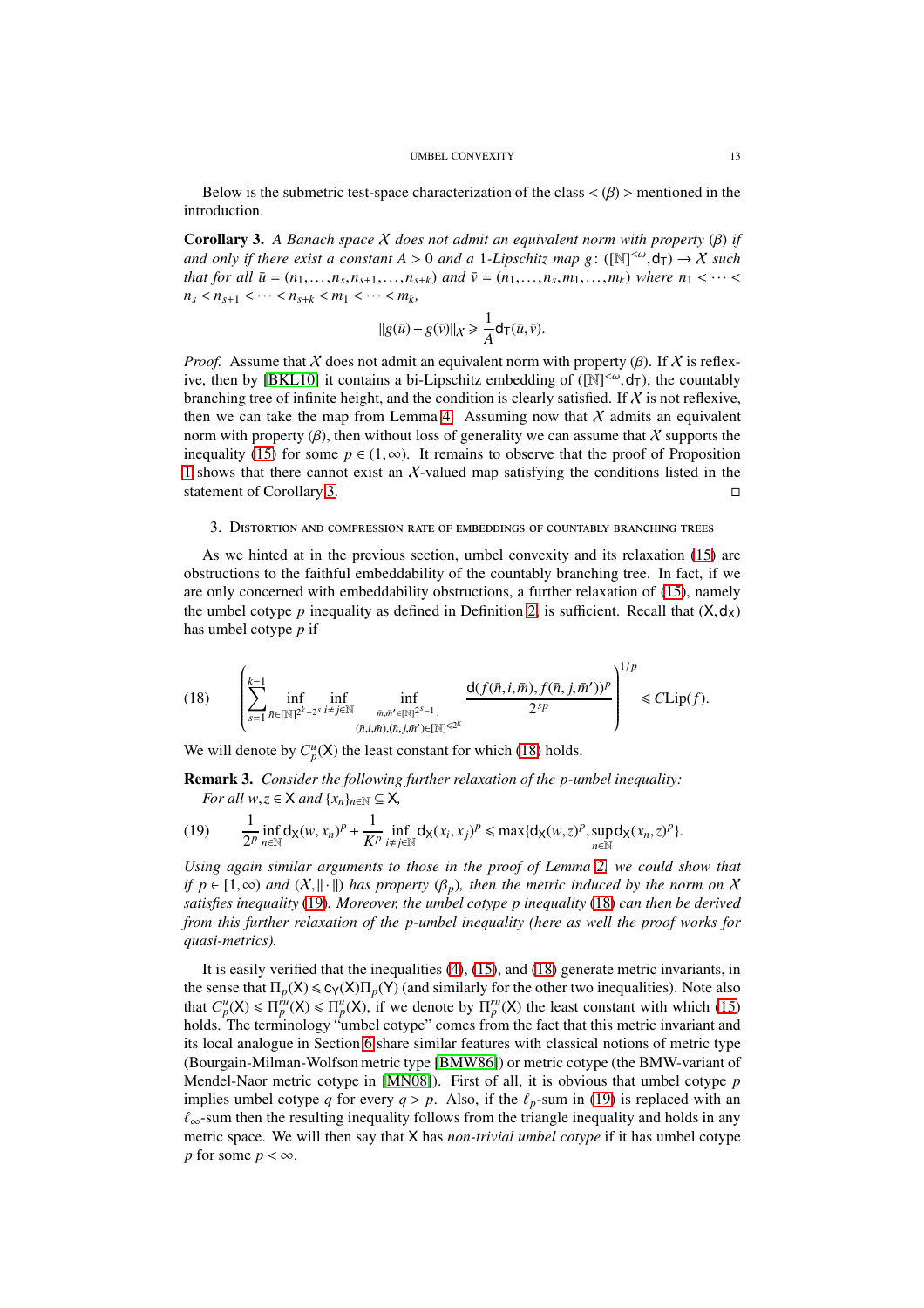We now record a lower bound on the umbel cotype *p* constant and on the distortion of countably branching trees.

<span id="page-13-0"></span>**Proposition 2.** *For all*  $p \in (0, \infty)$ ,  $C_p^u(T_{2^k}) \ge 2(k-1)^{1/p}$ , and hence  $c_Y(T_k) = \Omega((\log k)^{1/p})$ *for every metric space*  $(Y, dy)$  *with umbel cotype p.* 

*Proof.* It suffices to consider *f* to be the identity map on the tree. For all  $\bar{n} \in [\mathbb{N}]^{\leq 2^k - 2^s}$ ,  $i \neq j \in \mathbb{N}$ , and  $\bar{\delta}, \bar{\eta} \in [\mathbb{N}]^{2^{s}-1}$ , it holds that  $d_{\mathsf{T}}((\bar{n}, i, \bar{\delta}), (\bar{n}, j, \bar{\eta}))^p \ge 2^{(s+1)p}$ , and thus

$$
\sum_{s=1}^{k-1} \inf_{\bar{n} \in [\mathbb{N}]^{2^k-2^s}} \inf_{\substack{i \neq j \in \mathbb{N} \\ (\bar{n}, i, \bar{\delta}), (\bar{n}, j, \bar{\eta}) \in [\mathbb{N}]^{2^{s-1}} : \\ (\bar{n}, i, \bar{\delta}), (\bar{n}, j, \bar{\eta}) \in [\mathbb{N}]^{q \leq k}}} \frac{d(f(\bar{n}, i, \bar{\delta}), f(\bar{n}, j, \bar{\eta}))^p}{2^{sp}} \geq (k-1)2^p,
$$

which in turn implies that  $C_p^u(T_{2^k}) \ge 2(k-1)^{1/p}$  since obviously Lip(*f*) ≤ 1. □

,

The lower bound above is known to be tight since  $\ell_p$  has umbel cotype  $p$  (it has property  $(\beta_p)$ ) and it follows from Bourgain's tree embedding [\[Bou86\]](#page-41-1) (see also [\[Mat99\]](#page-41-18) or [\[BZ16\]](#page-41-12)) that  $c_{\ell_p}(\mathsf{T}^\omega_k) = O((\log k)^{1/p}).$ 

The notion of umbel cotype is not a coarse invariant, e.g. it was shown in [\[BLS18\]](#page-41-3) that the countably branching tree of infinite height embeds coarsely into every infinitedimensional Banach space. However, it is a strong enough strengthening of the triangle inequality which provides estimates on the compression rate of coarse embeddings of countably branching trees. Having established that there are spaces which have non-trivial umbel cotype, we can now derive Theorem [7](#page-13-1) essentialy in the same way Tessera derived Theorem [4](#page-2-0) from inequality [\(3\)](#page-2-1).

<span id="page-13-1"></span>**Theorem 7.** Assume that there are non-decreasing maps  $\rho, \omega$ :  $[0, \infty) \rightarrow [0, \infty)$  and for all  $k \geq 1$  *a* map  $f_k: \mathsf{T}_{2^k} \to \mathsf{Y}$  such that for all  $x, y \in \mathsf{T}_{2^k}$ ,

$$
\rho(\mathsf{d}_{\mathsf{T}}(x,y)) \leq \mathsf{d}_{\mathsf{Y}}(f_k(x), f_k(y)) \leq \omega(\mathsf{d}_{\mathsf{T}}(x,y)).
$$

*Then,*

<span id="page-13-2"></span>
$$
\int_1^{\infty} \left(\frac{\rho(t)}{t}\right)^p \frac{dt}{t} \leq \frac{2^p - 1}{p} C_p^u(Y)^p \omega(1)^p.
$$

*In particular, the compression rate of any equi-coarse embedding of*  $\{T_m\}_{m\geq 1}$  *into a metric space with umbel cotype p satisfies*

(20) 
$$
\int_{1}^{\infty} \left(\frac{\rho(t)}{t}\right)^{p} \frac{dt}{t} < \infty.
$$

*Proof.* Assume that  $(Y, d_Y)$  has umbel cotype *p* and let  $C = C_p^u(Y)$ . Then,

$$
\sum_{s=1}^{k-1} \inf_{\bar{n} \in [\mathbb{N}]^{2^k-2^s}} \inf_{\substack{\bar{\delta}, \bar{\eta} \in [\mathbb{N}]^{2^s-1}: \\ (\bar{n}, i, \bar{\delta}), (\bar{n}, j, \bar{\eta}) \in [\mathbb{N}]^{ \leq 2^k} \\ s=1}} \frac{d_{\mathsf{Y}}(f_k(\bar{n}, i, \bar{\delta}), f_k(\bar{n}, j, \bar{\eta}))^p}{2^{sp}} \geq \sum_{s=1}^{k-1} \inf_{\bar{n} \in [\mathbb{N}]^{2^k-2^s}} \inf_{\substack{\bar{\delta}, \bar{\eta} \in [\mathbb{N}]^{2^s-1}: \\ \bar{\delta}, \bar{\eta} \in [\mathbb{N}]^{2^s-1}: \\ (\bar{n}, i, \bar{\delta}), (\bar{n}, j, \bar{\eta}) \in [\mathbb{N}]^{ \leq 2^k} }} \frac{\rho(d_{\mathsf{T}}((\bar{n}, i, \bar{\delta}), (\bar{n}, j, \bar{\eta})))^p}{2^{sp}} \geq \sum_{s=1}^{k-1} \frac{\rho(2^{(s+1)})^p}{2^{sp}}
$$

and hence

$$
\sum_{s=1}^{k-1} \frac{\rho(2^s)^p}{2^{sp}} \leq C^p \omega(1)^p.
$$

But,

$$
\int_{2^{s-1}}^{2^s} \frac{\rho(t)^p}{t^p} \frac{dt}{t} \le \rho(2^s)^p \int_{2^{s-1}}^{2^s} \frac{dt}{t^{p+1}} = \rho(2^s)^p \frac{2^{-(s-1)p} - 2^{-sp}}{p} = \frac{2^p - 1}{p} \frac{\rho(2^s)^p}{2^{sp}},
$$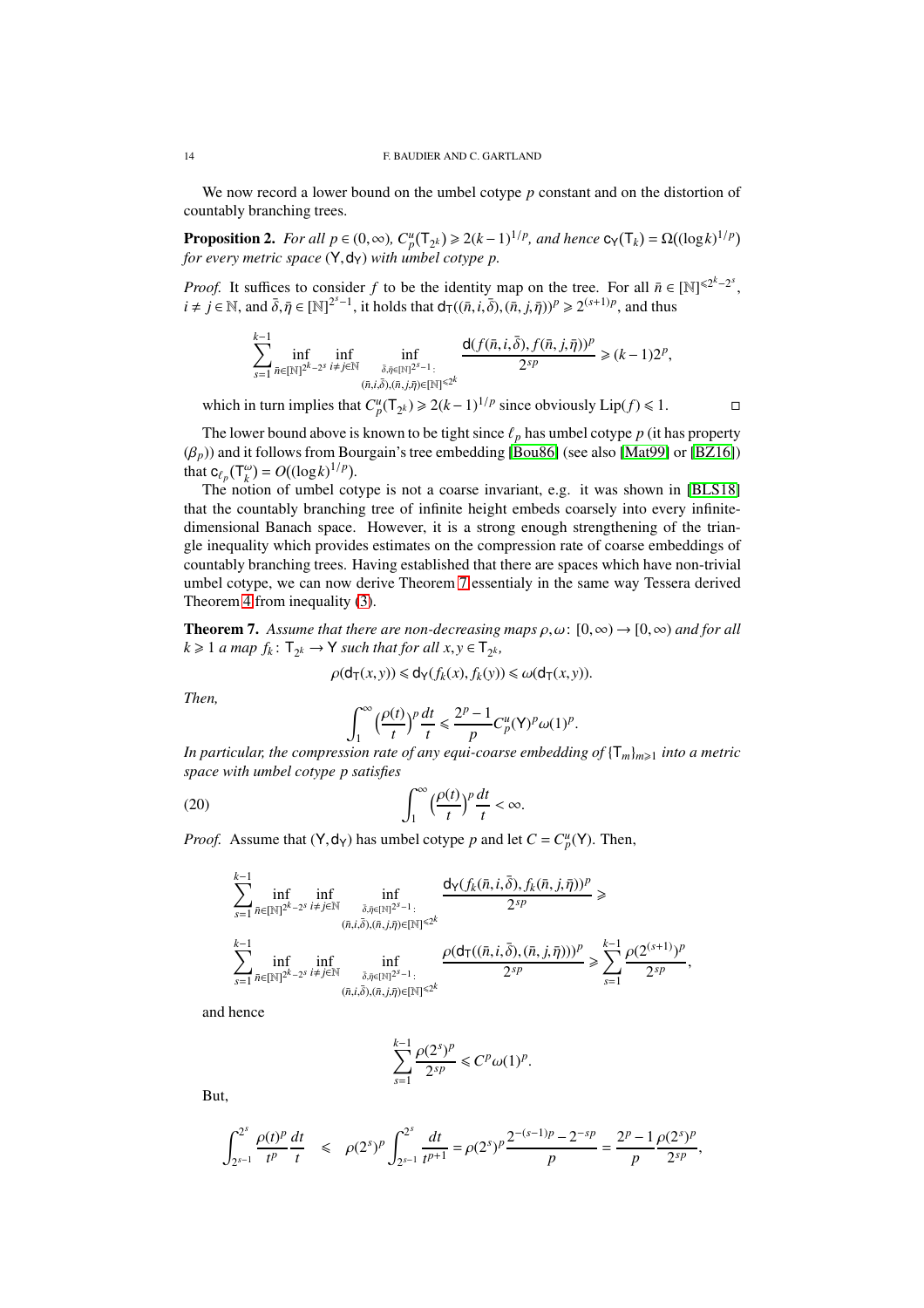#### UMBEL CONVEXITY 15

and hence

$$
\int_{1}^{2^{k-1}} \frac{\rho(t)^p}{t^{p+1}} dt = \sum_{s=1}^{k-1} \int_{2^{s-1}}^{2^s} \frac{\rho(t)^p}{t^p} \frac{dt}{t} \le \frac{2^p - 1}{p} \sum_{s=1}^{k-1} \frac{\rho(2^s)^p}{2^{sp}} \le \frac{2^p - 1}{p} C^p \omega(1)^p < \infty.
$$

It is not difficult to show that Banach spaces of the form  $(\sum_{k=1}^{\infty} \mathcal{F}_n)_{\ell_p}$ , where  $p \in (1, \infty)$ and  $\{\mathcal{F}_n\}_{n\geq 1}$  is a sequence of finite-dimensional spaces, have property  $(\beta_p)$  (see [\[DKLR14,](#page-41-14) Proposition 5.1]). By Remark [3,](#page-12-4) they have umbel cotype *p* and Theorem [7](#page-13-1) applies. No bounds such as [\(20\)](#page-13-2) were previously known for the countably branching trees, even for those simple Banach spaces.

An interesting application to hyperbolic geometry is the following. It is well known that the infinite binary tree admits a bi-Lipschitz embedding into the hyperbolic plane  $\mathbf{H}_2$ (an almost isometric embedding of every finite weighted tree can be found in [\[Sar12\]](#page-42-7)). It follows from [\[BIM05,](#page-40-7) Theorem 1.1 (ii)] that  $T^{\omega}_{\infty}$  admits a bi-Lipschitz embedding into the hyperbolic space  $\mathbf{H}_{\infty}$  of countably infinite dimension. The importance of studying infinitedimensional hyperbolic spaces was put forth by Gromov in [\[Gro93,](#page-41-19) Section 6]. The geometry of binary trees, via either Markov convexity or Bourgain's metric characterization, can be used to show that  $c_{\ell_2}(\mathbf{H}_{\infty}) \ge c_{\ell_2}(\mathbf{H}_2) = \infty$ . Since  $\left(\sum_{n=1}^{\infty} \ell_0^n\right)$  $\binom{n}{\infty}_2$  contains a bi-Lipschitz copy of  $B_{\infty}$ , the geometry of binary trees does not provide any obstruction in such spaces. Nevertheless, resorting to the geometry of countably branching trees we can conclude that  $c_y(\mathbf{H}_{\infty}) = \infty$  when *Y* is any Banach space of the form  $(\sum_{k=1}^{\infty} \mathcal{F}_n)_{\ell_p}$ , where  $p \in [1, \infty)$ . Similar arguments give restrictions on the coarse compression rate for the infinite-dimensional hyperbolic space.

<span id="page-14-0"></span>Corollary 4. *Let* H<sup>∞</sup> *be the infinite-dimensional hyperbolic space and* Y *be a metric space with umbel cotype*  $p \in (0, \infty)$ *. Then,* 

- $(1)$  **c**<sub>Y</sub>( $\mathbf{H}_{\infty}$ ) =  $\infty$
- *(2) The compression rate of any coarse embedding of* H<sup>∞</sup> *into* Y *satisfies*

$$
\int_1^\infty \Big(\frac{\rho(t)}{t}\Big)^p\frac{dt}{t}<\infty.
$$

The tightness of Theorem [7](#page-13-1) follows from [\[Tes08,](#page-42-2) Theorem 7.3]. It turns out that Bourgain's tree embedding, which takes value into  $\ell_p$ -spaces, can be extended to target spaces containing  $\ell_p$  in some asymptotic fashion. It is rather straightforward to show that  $c_y(T_k^{\omega}) = O((\log k)^{1/p})$  if *y* has an  $\ell_p$ -spreading model generated by a weakly-null sequence. To show that the same bound holds for the larger class of Banach spaces admitting an  $\ell_p$ -asymptotic model generated by a weakly-null array requires a bit more care and a recent observation from [\[BLMS20\]](#page-40-8). Our embedding is an adjustment of Bourgain's tree embedding, but in this context new complications arise when estimating the co-Lipschitz constant.

We refer to [\[BLMS19\]](#page-40-9) for a discussion of the relationship between spreading models, asymptotic models, and asymptotic structure. Here it suffices to say that  $\mathcal Y$  has an  $\ell_p$ asymptotic model generated by a weakly-null array if there exists a normalized weaklynull array  $(y_i^{(i)})$ *j* : *i*, *j*∈N) in *Y* such that for all *k* ∈ N and  $\delta$  > 0, we may pass to appropriate subsequences of the array so that for any  $k \le j_1 < \cdots < j_k$  and any  $a_1, \ldots, a_k$  in [−1, 1] we have

<span id="page-14-1"></span>(21) 
$$
\left\| \sum_{i=1}^{k} a_i x_{j_i}^{(i)} \right\| - \left( \sum_{i=1}^{k} |a_i|^p \right)^{1/p} \right| < \delta.
$$

The extreme cases in the proposition below extend prior results obtained in [\[BLS18\]](#page-41-3) for spreading models.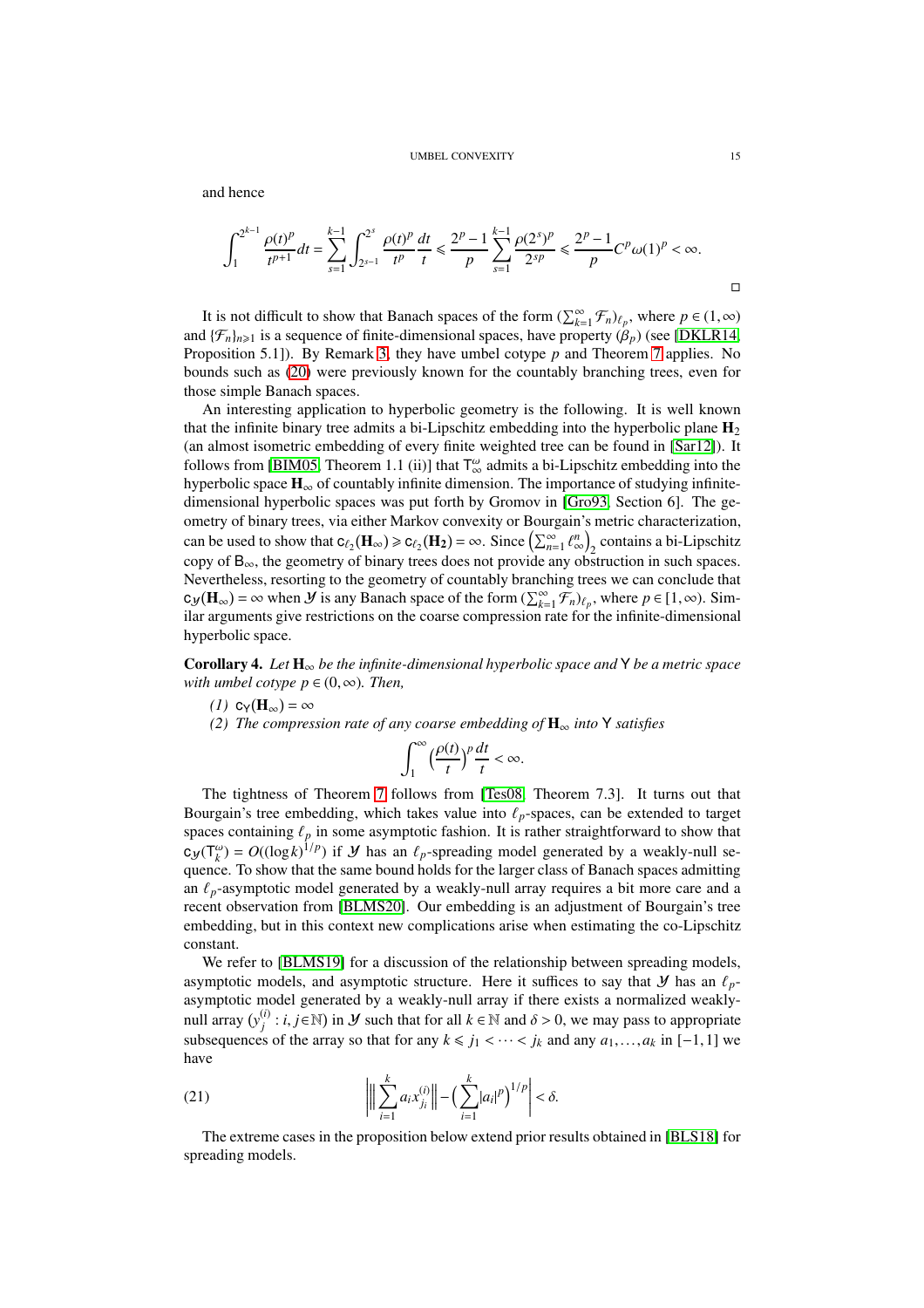<span id="page-15-1"></span>**Proposition 3.** *If*  $Y$  *has an*  $\ell_p$ *-asymptotic model generated by a weakly-null array for some*  $p \in (1, \infty)$ *, then* 

$$
c_{\mathcal{Y}}(T_k^{\omega})=O((\log k)^{1/p}).
$$

*If Y* has an  $\ell_1$ -asymptotic model or a  $c_0$ -asymptotic model generated by a weakly-null *array then*  $\sup_{k \in \mathbb{N}} c_{\mathcal{Y}}(T_k^{\omega}) < \infty$ .

*Proof.* Let  $k \ge 1$  and fix a compatible bijection  $\Phi: [\mathbb{N}]^{\le k} \to \{2k, 2k+1, ...\}$ , meaning  $\Phi((n_1, n_2, \ldots, n_\ell)) \le \Phi((n_1, n_2, \ldots, n_\ell, n_{\ell+1}))$  for all  $(n_1, n_2, \ldots, n_\ell, n_{\ell+1}) \in [\mathbb{N}]^{\le k}$ . In addition to [\(21\)](#page-14-1) and by applying [\[BLMS20,](#page-40-8) Lemma 3.8], we may also assume that for any  $i_1, \ldots, i_{2k}$  in  $\{1, \ldots, k\}$  and any pairwise different  $i_1, \ldots, i_{2k}$  in N, the sequence  $(y_{i_j}^{(i_j)})$  $\binom{l_j}{l_j}^{2k}$  is  $(1 + \delta)$ -suppression unconditional for  $\delta > 0$  arbitrarily small. Define a Bourgain-style map  $f: ([\mathbb{N}]^{\leq k}, \mathsf{d}_{\mathsf{T}}) \to \mathcal{Y}$  by

$$
f(n_1,\ldots,n_j) = \sum_{i=0}^j (j-i+1)^{1/q} y_{\Phi(n_1,\ldots,n_i)}^{(i)},
$$

where  $\frac{1}{q} + \frac{1}{p} = 1$ , and where it is understood that for  $i = 0$ ,  $y_{\Phi(i)}^{(i)}$  $y_{\Phi(n_1,...,n_i)}^{(i)} = y_{\Phi(n_i)}^{(i)}$  $\phi(\emptyset)$ . Consider  $\overline{n}, \overline{m} \in [\mathbb{N}]^{\leq k}$  such that  $\overline{n} = (\overline{u}, n_1, \ldots, n_j)$  and  $\overline{m} = (\overline{u}, m_1, \ldots, m_h)$  for some  $\overline{u} \in [\mathbb{N}]^s$  with  $s \le k - j$  and  $j \ge h$ . Then,

$$
||f(\bar{n}) - f(\bar{m})||_{\mathcal{Y}} = \Big\| \sum_{i=0}^{s} \underbrace{\left( (s+j-i+1)^{1/q} - (s+h-i+1)^{1/q} \right)}_{\alpha_{i}} y_{\Phi(u_{1},...,u_{i})}^{(i)} + \frac{\sum_{i=1}^{j} \left( s+j-(s+i)+1 \right)^{1/q} y_{\Phi(\bar{u},n_{1},...,n_{i})}^{(s+i)}}_{\beta_{i}} - \sum_{i=1}^{h} \underbrace{\left( s+h-(s+i)+1 \right)^{1/q} y_{\Phi(\bar{u},m_{1},...,m_{i})}^{(s+i)}}_{\gamma_{i}} \Big\|_{\mathcal{Y}} \\ \leq \Big\| \sum_{i=0}^{s} \alpha_{i} y_{\Phi(u_{1},...,u_{i})}^{(i)} \Big\|_{\mathcal{Y}} + \Big\| \sum_{i=1}^{j} \beta_{i} y_{\Phi(\bar{u},n_{1},...,n_{i})}^{(s+i)} \Big\|_{\mathcal{Y}} + \Big\| \sum_{i=1}^{h} \gamma_{i} y_{\Phi(\bar{u},m_{1},...,m_{i})}^{(s+i)} \Big\|_{\mathcal{Y}}.
$$

<span id="page-15-0"></span>Recall that for all  $y > x > 0$  and  $a \in (0,1)$ ,

$$
(22) \t\t y^a - x^a \le \frac{y - x}{y^{1 - a}}.
$$

Observe now that  $\max\{s, s + j, s + h\} \le k$  and since  $\Phi$  is a compatible bijection taking values into  $\{2k, 2k+1, ...\}$  it follows from [\(21\)](#page-14-1) that

$$
\Big\|\sum_{i=0}^{s} \alpha_{i} y_{\Phi(u_{1},...,u_{i})}^{(i)}\Big\|_{\mathcal{Y}} \leq \Big(\sum_{i=1}^{s} \alpha_{i}^{p}\Big)^{1/p} + \delta \leq \Big(\sum_{i=0}^{s} \Big((s+j-i+1)^{1/q} - (s+h-i+1)^{1/q}\Big)^{p}\Big)^{1/p} + \delta
$$
  

$$
\overset{(22)}{\leq} \Big(\sum_{i=0}^{s} \Big(\frac{s+j-i+1 - (s+h-i+1)}{(s+j-i+1)^{1-1/q}}\Big)^{p}\Big)^{1/p} + \delta
$$
  

$$
\leq \Big(\sum_{i=0}^{s} \frac{(j-h)^{p}}{s+j-i+1}\Big)^{1/p} + \delta = (j-h) \Big(\sum_{i=j+1}^{s+j+1} \frac{1}{i}\Big)^{1/p} + \delta = O_{\delta}((j-h)(\log k)^{1/p}).
$$

Also,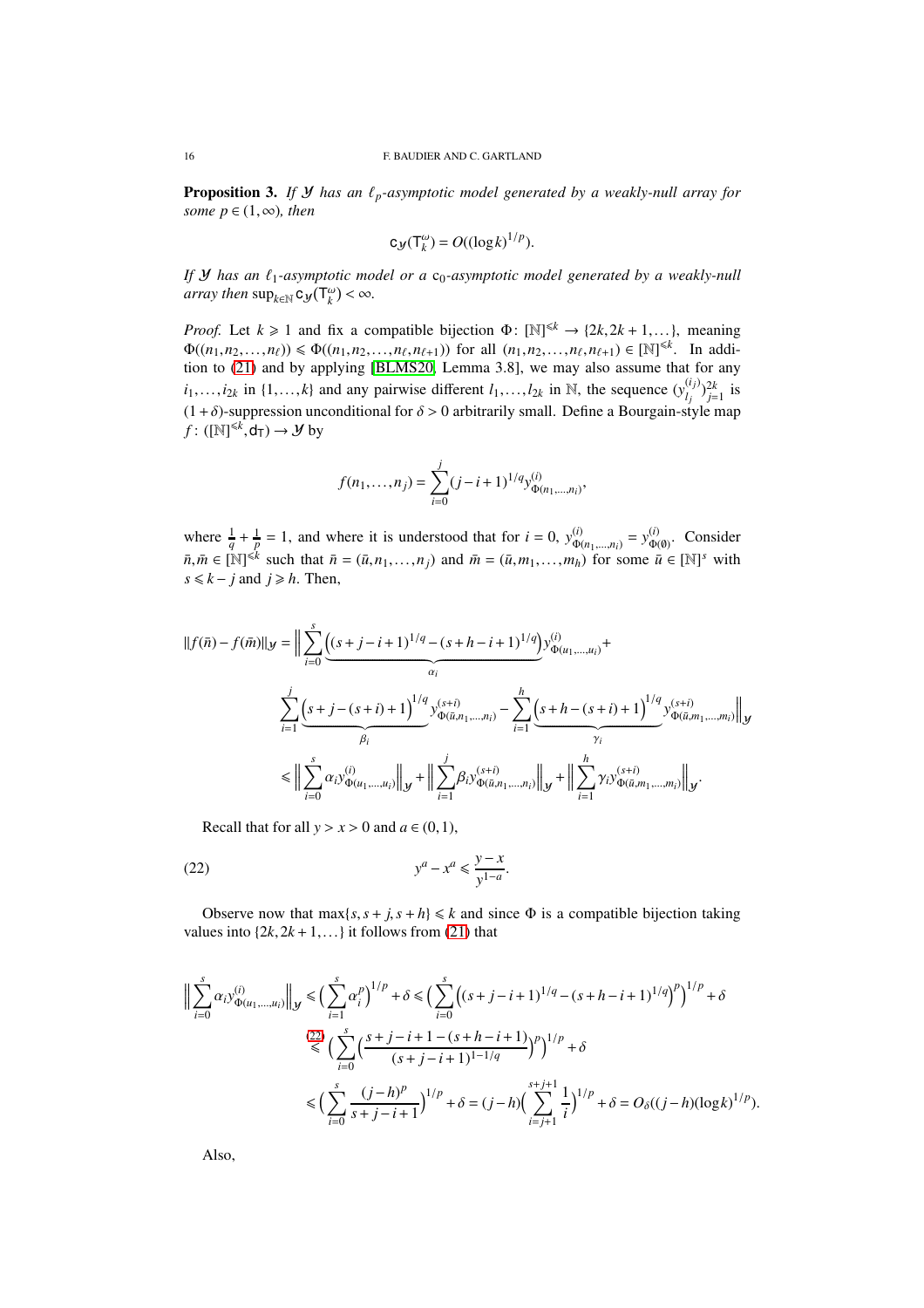$$
\Big\| \sum_{i=0}^{j} \beta_i y_{\Phi(u, n_1, \dots, n_i)}^{(i)} \Big\|_{\mathcal{Y}} \le \Big( \sum_{i=1}^{j} \beta_i^p \Big)^{1/p} + \delta \le \Big( \sum_{i=1}^{j} (j - i + 1)^{p/q} \Big)^{1/p} + \delta
$$

$$
= \Big( \sum_{i=1}^{j} i^{p/q} \Big)^{1/p} + \delta = O(j) + \delta \le O_{\delta}(j)
$$

and a similar computation gives

$$
\Big\|\sum_{i=1}^h \gamma_i y_{\Phi(\bar{u},m_1,\ldots,m_i)}^{(s+i)}\Big\|_{\mathcal{Y}}=O_{\delta}(h).
$$

Therefore,

 $||f(\bar{n}) - f(\bar{m})||_y \le O_\delta((j+h)(\log k)^{1/p}) = O_\delta((\log k)^{1/p})d_\mathsf{T}(\bar{n}, \bar{m}).$ For the lower bound, it follows from the suppression unconditionally condition that

$$
||f(\bar{n}) - f(\bar{m})||_{\mathcal{Y}} \ge \frac{1}{1+\delta} \Big\| \sum_{i=1}^{j} \beta_i y_{\Phi(\bar{n}, n_1, \dots, n_i)}^{(s+i)} \Big\|_{\mathcal{Y}} \ge \frac{1}{1+\delta} \Big( \sum_{i=1}^{j} \beta_i^p \Big)^{1/p} - \frac{\delta}{1+\delta}
$$
  

$$
\ge \frac{1}{1+\delta} \Big( \sum_{i=1}^{j} (j-i+1)^{p/q} \Big)^{1/p} - \frac{\delta}{1+\delta}
$$
  

$$
= \frac{1}{1+\delta} \Big( \sum_{i=1}^{j} i^{p/q} \Big)^{1/p} - \frac{\delta}{1+\delta} = \frac{1}{1+\delta} \Omega(j) - \frac{\delta}{1+\delta} \ge \Omega_{\delta}(j),
$$

and similarly

$$
||f(\bar{n}) - f(\bar{m})||_{\mathcal{Y}} \ge \Omega_{\delta}(h).
$$

Therefore,

$$
||f(\bar{n}) - f(\bar{m})||_{\mathcal{Y}} \ge \Omega_{\delta}((j+h)) = \Omega_{\delta}(\mathsf{d}_{\mathsf{T}}(\bar{n}, \bar{m}))
$$

and the conclusion follows.

For the case  $p = \infty$  the map *f* takes the form  $f(n_1, \ldots, n_j) = \sum_{i=0}^j (j - i + 1) y_{\Phi(i)}^{(i)}$  $^{\scriptscriptstyle{(l)}}_{\Phi(n_1,...,n_i)}$  and the argument above gives a bounded distortion. In the case  $p = 1$ , it can easily be verified that the map  $f: ([N]^{\leq k}, d_T) \to \mathcal{Y}$  given by

$$
f(n_1,...,n_j) = \sum_{i=0}^{j} y_{\Phi(n_1,...,n_i)}^{(i)}
$$

,

is a bi-Lipschitz embedding.

<span id="page-16-2"></span>**Corollary 5.** *If* X *is has umbel cotype p for some*  $p \in (1, \infty)$ *, then* X *does not have any*  $\ell_q$ -asymptotic model generated by a weakly-null array for any  $q > p$ .

<span id="page-16-0"></span>*Proof.* By Proposition [3,](#page-15-1)  $T_k^{\omega}$  embeds into X with distortion at most  $O((\log k)^{1/q})$ , but this impossible by Proposition [2.](#page-13-0)

### <span id="page-16-1"></span>4. Stability under nonlinear quotients

Recall that a map  $f: (X, d_X) \to (Y, d_Y)$  between metric spaces is called a *Lipschitz quotient map*, and Y is simply said to be a *Lipschitz quotient* of X, if there exist constants *L*, *C* > 0 such that for all  $x \in X$  and  $r \in (0, \infty)$  one has

(23) 
$$
B_Y(f(x), \frac{r}{C}) \subset f(B_X(x,r)) \subset B_Y(f(x), Lr).
$$

Note that the right inclusion in [\(23\)](#page-16-1) is equivalent to *f* being Lipschitz with  $\text{Lip}(f) \leq L$ . If the left inclusion in [\(23\)](#page-16-1) is satisfied, then *f* is said to be *co-Lipschitz*, and the infimum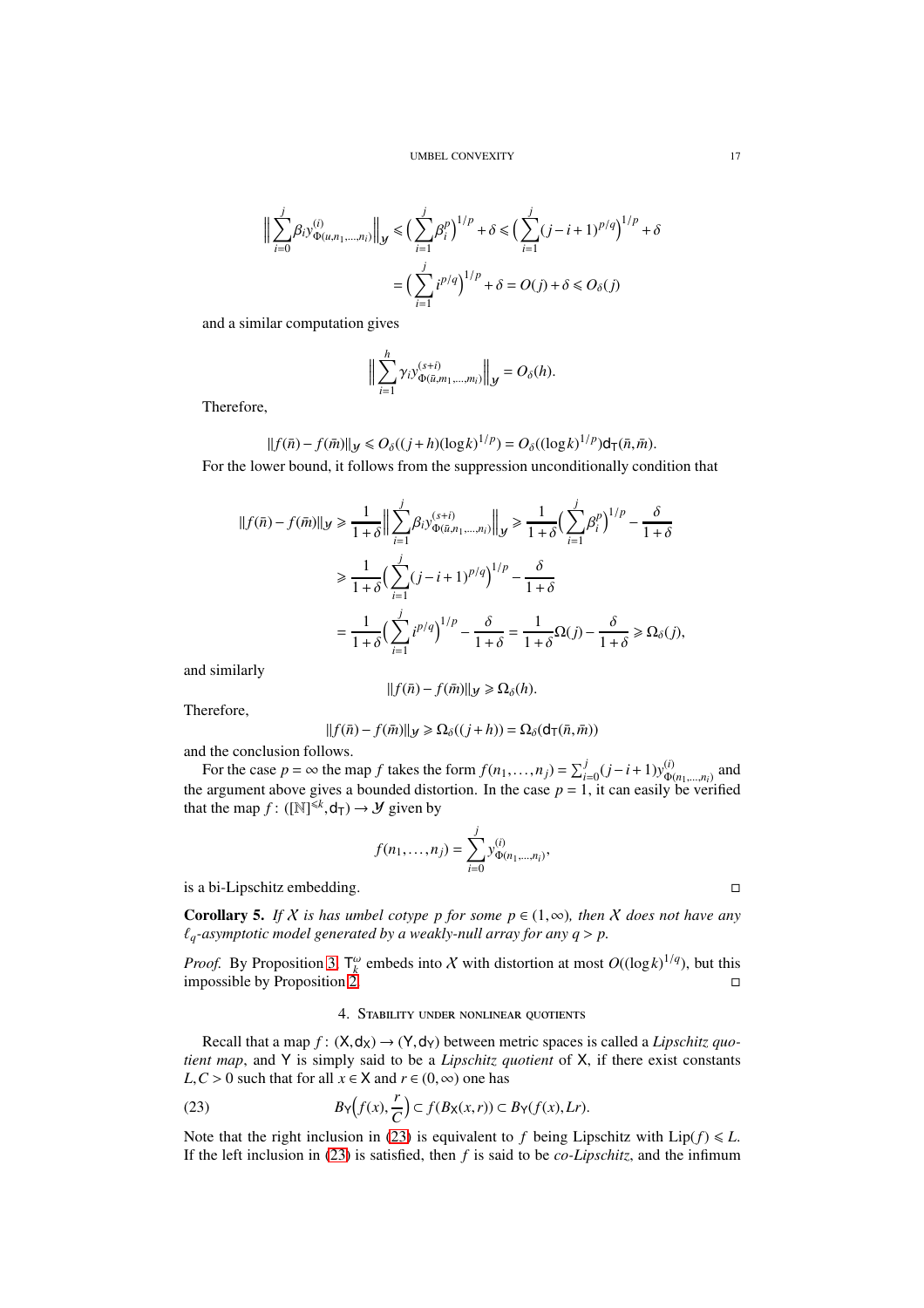of all such *C*'s, denoted by  $\text{colip}(f)$ , is called the co-Lipschitz constant of  $f$ . We define the *codistortion* of a Lipschitz quotient map *f* as  $\text{codist}(f) \stackrel{\text{def}}{=} \text{Lip}(f) \cdot \text{colip}(f)$ . A metric space Y is a said to be a *Lipschitz subquotient* of X with codistortion  $\alpha \in [1,\infty)$  (or simply Y is an α-Lipschitz subquotient of X) if there is a subset *Z* ⊂ X and a Lipschitz quotient map  $f: Z \to Y$  such that codist( $f$ )  $\le \alpha$ . We define the X-quotient codistortion of Y as

 $qc_X(Y) \stackrel{\text{def}}{=} \inf{\{\alpha : Y \text{ is an } \alpha\text{-Lipschitz subquotient of } X\}}.$ 

We set  $qc_X(Y) = \infty$  if Y is not a Lipschitz quotient of any subset of X.

As is the case for Markov *p*-convexity, umbel *p*-convexity and its relaxations are also stable under taking Lipschitz quotients.

<span id="page-17-0"></span>**Proposition 4.** Let  $p \in (0, \infty)$  and  $(X, d_X)$  be a metric space that is umbel p-convex. If Y is *a Lipschitz subquotient of*  $X$  *then*  $Y$  *is umbel p-convex. Moreover*,  $\Pi_p^u(X) \leqslant q c_X(Y) \Pi_p^u(X)$ *.* 

We omit the proof of Proposition [4](#page-17-0) as it can be extracted from the more delicate argument given in Proposition [5](#page-18-0) below.

In the Banach space setting, umbel *p*-convexity is also stable under more general notions of nonlinear quotients, most notably uniform quotients or coarse quotients, as defined in [\[BJL](#page-40-10)+99] and [\[Zha15\]](#page-42-8) respectively. We will treat these nonlinear quotients all at once, and we need to introduce some more notation. The *K*-neighborhood of a set *A* in a metric space  $(X, d_X)$ , denoted  $A^K$ , is the set  $A^K \stackrel{\text{def}}{=} \{z \in X : \exists a \in A \text{ such that } d_X(z, a) \leq K\}$ . The following simple general lifting lemma will be crucial in the ensuing arguments about nonlinear quotients.

<span id="page-17-1"></span>**Lemma 5.** *Let*  $f: Z \subseteq X \rightarrow Y$  *and*  $g: [\mathbb{N}]^{\leq m} \rightarrow Y$ *, where*  $g$  *is any map and*  $f$  *is a map such that there exist constant*  $C > 0$  *and*  $K \ge 0$  *with*  $Y = f(Z)^K$ *, and for all*  $x \in Z$  *and*  $r > 0$ *,* 

<span id="page-17-3"></span>
$$
B_{\mathsf{Y}}\big(f(x),\frac{r}{C}\big) \subset f(B_{\mathsf{X}}(x,r) \cap Z)^{K}.
$$

*Then, there is a map h*:  $[N]^{\leq m} \to Z$  *such that for all*  $\bar{n} \in [N]^{\leq m}$ ,

$$
(24) \qquad d_X(h(n_1,\ldots,n_k),h(n_1,\ldots,n_{k-1})\leq C\cdot d_Y(g(n_1,\ldots,n_k),g(n_1,\ldots,n_{k-1}))+CK
$$

<span id="page-17-2"></span>*and*

$$
d_Y(f(h(\bar{n})), g(\bar{n})) \le K.
$$

*Proof.* The proof is a simple induction on *m*. If  $m = 0$ , let  $y \in f(Z)$  such that  $d_Y(g(\emptyset), y) \le K$ , pick an arbitrary  $z \in Z$  such that  $f(z) = y$ , and then let  $h(\emptyset) \stackrel{\text{def}}{=} z$ . Obviously,  $d_Y(f(h(\emptyset)), g(\emptyset)) \le$ *K* and the other condition is vacuously true. Assume that the map *h* has been constructed on  $[\mathbb{N}]^{\leq m}$ . We extend *h* to  $[\mathbb{N}]^{\leq m+1}$  as follows. Given  $\bar{n} \in [\mathbb{N}]^m$  and  $n_{m+1} \in \mathbb{N}$ , let  $r \stackrel{\text{def}}{=}$  $d_Y(g(\bar{n}), g(\bar{n}, n_{m+1}))$ . Since  $d_Y(f(h(\bar{n})), g(\bar{n})) \le K$  we have

$$
g(\bar{n},n_{m+1})\in B_{\mathsf{Y}}(f(h(\bar{n})),r+K)\subseteq f(B_{\mathsf{X}}(h(\bar{n}),C(r+K))\cap Z)^K.
$$

Let *y* ∈ *f*(*B*<sub>X</sub>(*h*( $\bar{n}$ ), *C*(*r* + *K*))∩*Z*) ⊆ Y such that  $d_Y(y, g(\bar{n}, n_{m+1})) \le K$ , then pick arbitrarily *z* ∈ *B*<sub>X</sub>(*h*( $\bar{n}$ ), *C*(*r* + *K*))∩*Z* such that *f*(*z*) = *y*, and finally set *h*( $\bar{n}$ ,*n*<sub>*m*+1</sub>)</sub> <sup>def</sup><sub>z</sub> from which it immediately follows that

$$
\mathsf{d}_{\mathsf{Y}}(f(h(\bar{n},n_{m+1})),g(\bar{n},n_{m+1}))\leq K.
$$

Finally, observe that by definition

$$
\mathsf{d}_{\mathsf{X}}(h(\bar{n}), h(\bar{n}, n_{m+1}) \leq C(r+K) = C\mathsf{d}_{\mathsf{Y}}(g(\bar{n}), g(\bar{n}, n_{m+1})) + CK.
$$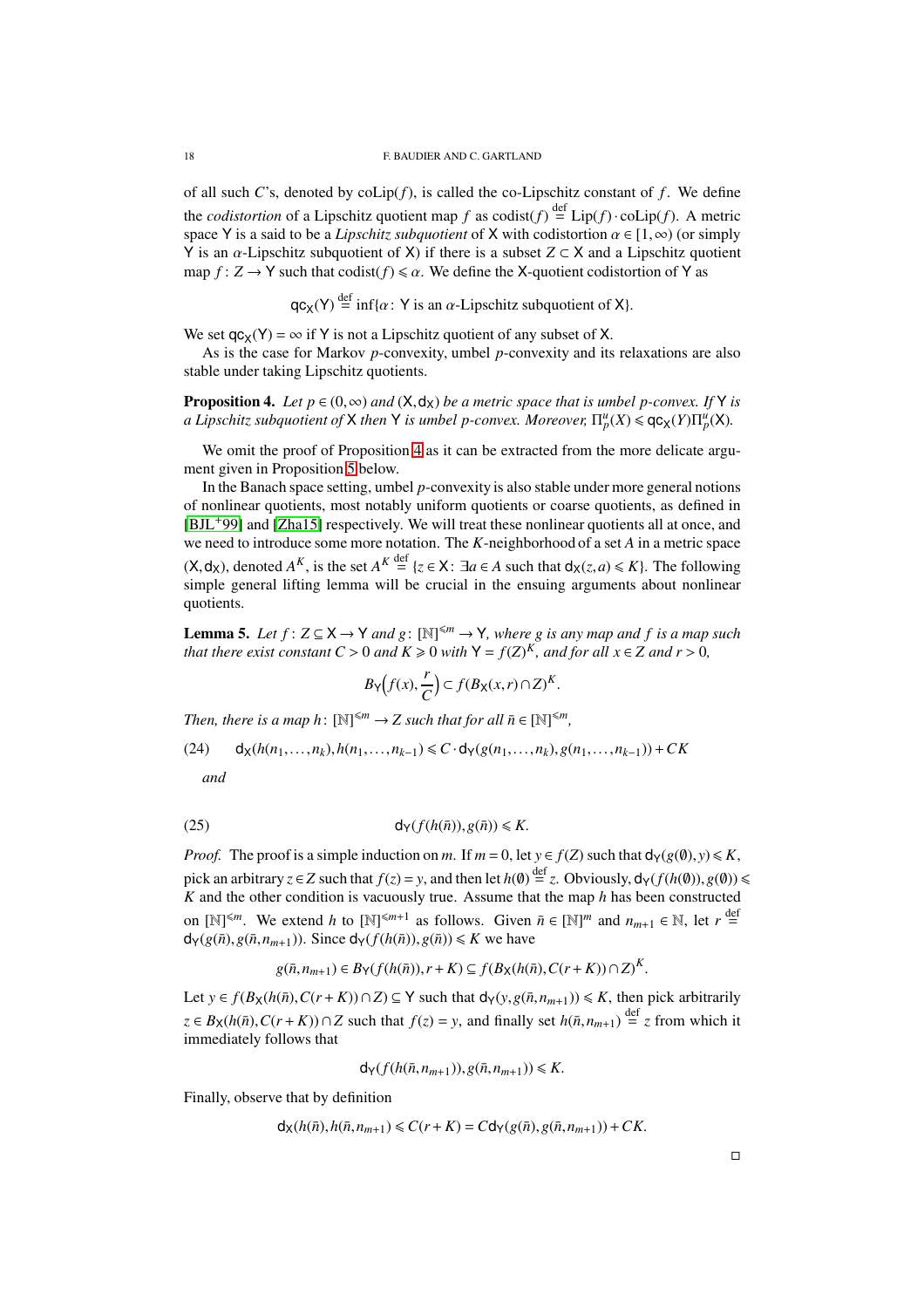<span id="page-18-0"></span>**Proposition 5.** Let  $(Y, dy)$  be a self-similar<sup>[2](#page-18-1)</sup> metric space. Assume that there is a map  $f: Z \subseteq (X, d_X) \rightarrow Y$ , that is coarse Lipschitz, i.e. there exist  $L > 0$  and  $A \ge 0$  such that for *all*  $x, y \in Z$ 

<span id="page-18-2"></span>(26) 
$$
d_Y(f(x), f(y)) \leq L d_X(x, y) + A.
$$

Assume also that there are constant  $C > 0$  and  $K \geq 0$  with  $Y = f(Z)^K$ , such that for all  $x \in Z$  *and*  $r > 0$ ,

(27) 
$$
B_{Y}(f(x), \frac{r}{C}) \subset f(B_{X}(x, r) \cap Z)^{K}.
$$

<span id="page-18-5"></span>*If* X *is umbel p-convex for some*  $p \in (0, \infty)$ *, then* Y *is umbel p-convex.* 

*Proof.* Let  $f : Z \subseteq X \rightarrow Y$  be a map as above. We need to show that there exists a constant  $\Pi > 0$  such that for every map  $g : [\mathbb{N}]^{\leq 2^k} \to \mathsf{Y},$ 

$$
\sum_{s=1}^{k-1} \frac{1}{2^{k-1-s}} \sum_{t=1}^{2^{k-1-s}} \inf_{\bar{n} \in [\mathbb{N}]^{t^{2^{s+1}-2^{s}}} \inf_{\substack{\bar{\delta} \in [\mathbb{N}]^{2^{s}}:\\(\bar{n},\bar{\delta}) \in [\mathbb{N}]^{ \leq 2^{k}}}} \liminf_{\substack{j \to \infty \\ (\bar{n},j,\bar{\eta}) \in [\mathbb{N}]^{ \leq 2^{k}}}} \frac{d_{\mathsf{Y}}(g(\bar{n},\bar{\delta}),g(\bar{n},j,\bar{\eta}))^{p}}{2^{sp}}}{(g_{\bar{n},j,\bar{\eta}) \in [\mathbb{N}]^{ \leq 2^{k}}}} \leq \Pi^{p} \frac{1}{2^{k}} \sum_{\ell=1}^{2^{k}} \sup_{\bar{n} \in [\mathbb{N}]^{\ell}} d_{\mathsf{Y}}(g(n_{1},...,n_{\ell-1}),g(n_{1},...,n_{\ell}))^{p}.
$$

Observe that if the right-hand side vanishes, then the left-hand side vanishes as well and there is nothing to prove. Then by scale-invariance of the inequality and the self-similarity of Y, we may assume

$$
\frac{1}{2^k}\sum_{\ell=1}^{2^k}\sup_{\bar{n}\in[\mathbb{N}]^\ell}d_Y(g(n_1,\ldots,n_{\ell-1}),g(n_1,\ldots,n_\ell))^p=1.
$$

Let  $\Pi = \Pi_p^{\beta}(X)$ . Then by umbel *p*-convexity of X applied to  $h : [\mathbb{N}]^{\leq 2^k} \to Z \subset X$ , where *h* is the lifting of *g* as defined in Lemma [5,](#page-17-1) we have

$$
\sum_{s=1}^{k-1} \frac{1}{2^{k-1-s}} \sum_{t=1}^{2^{k-1-s}} \inf_{\bar{n} \in [\mathbb{N}]^{t2^{s+1}-2^s}} \inf_{\substack{\bar{\delta} \in [\mathbb{N}]^{2^s}:\\(\bar{n},\bar{\delta}) \in [\mathbb{N}]^{s2^k}}} \liminf_{\substack{j \to \infty \\ (\bar{n},j,\bar{\eta}) \in [\mathbb{N}]^{s2^k}}} \frac{d_X(h(\bar{n},\bar{\delta}),h(\bar{n},j,\bar{\eta}))^p}{2^{sp}}
$$
\n
$$
\leq \Pi^p \frac{1}{2^k} \sum_{\ell=1}^{2^k} \sup_{\bar{n} \in [\mathbb{N}]^{\ell}} d_X(h(n_1,\ldots,n_{\ell-1}),h(n_1,\ldots,n_{\ell}))^p.
$$

<span id="page-18-3"></span>It follows from [\(24\)](#page-17-2) that

$$
\Pi^{p} \frac{1}{2^{k}} \sum_{\ell=1}^{2^{k}} \sup_{\bar{n} \in [\mathbb{N}]^{\ell}} d_{\mathsf{X}}(h(n_{1}, \dots, n_{\ell-1}), h(n_{1}, \dots, n_{\ell}))^{p}
$$
  
\n
$$
\leq \Pi^{p} \frac{1}{2^{k}} \sum_{\ell=1}^{2^{k}} \sup_{\bar{n} \in [\mathbb{N}]^{\ell}} (C d_{\mathsf{Y}}(g(n_{1}, \dots, n_{\ell-1}), g(n_{1}, \dots, n_{\ell})) + CK)^{p}
$$
  
\n(29)  
\n
$$
\leq \Pi^{p} \max\{1, 2^{p-1}\} (C^{p} + (CK)^{p}).
$$

<span id="page-18-4"></span>Let  $1 \le s \le k - 1$  and  $1 \le t \le 2^{k-1-s}$ . Then either

<span id="page-18-1"></span><sup>2</sup>A metric space  $(X, d_X)$  is *self-similar* if for every  $t > 0$ , there exists a bijection  $\delta_t: X \to X$  with  $d_X(\delta_t(x), \delta_t(y)) = t \cdot d_X(x, y)$  for every  $x, y \in X$ .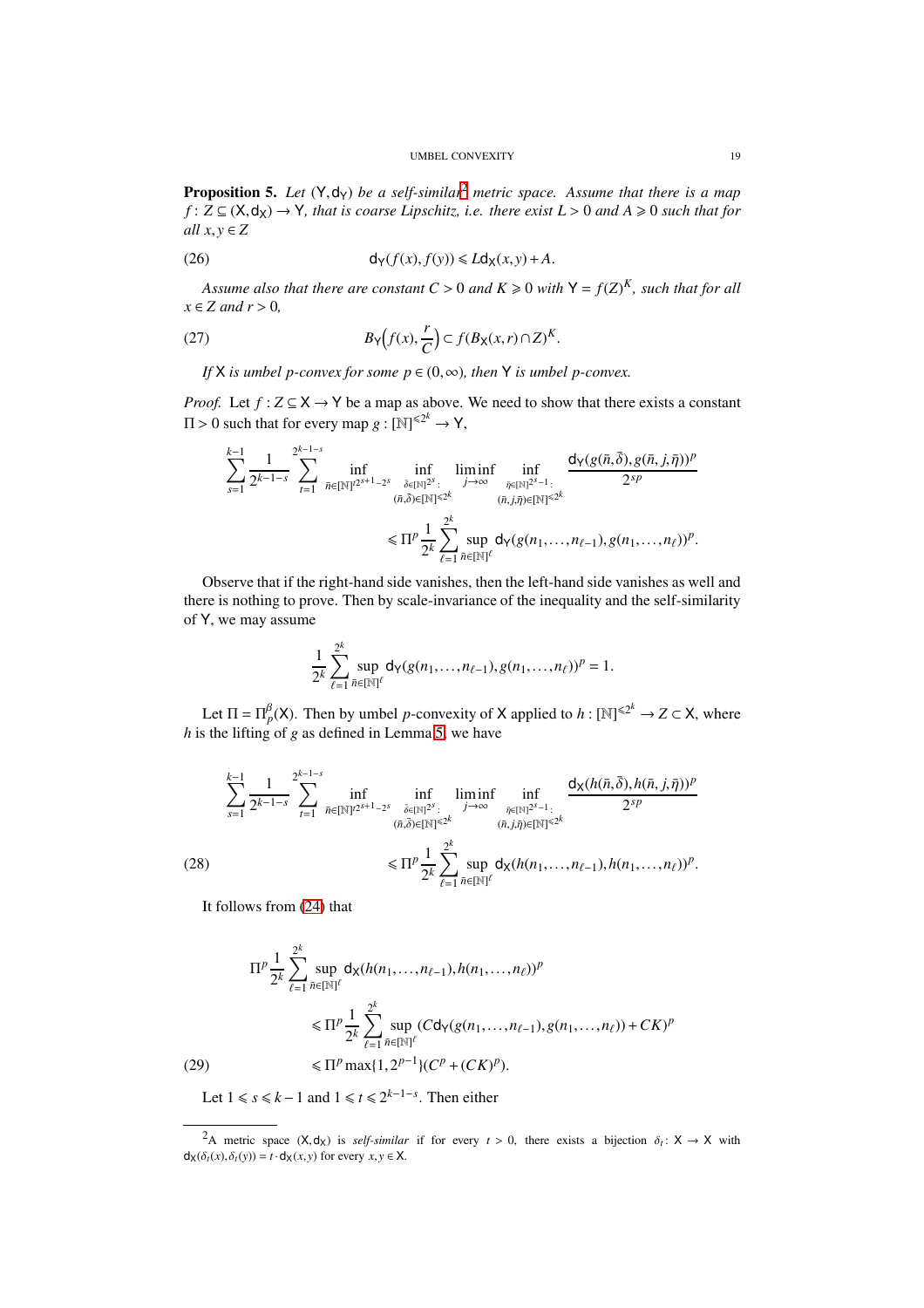<span id="page-19-1"></span>(30) 
$$
\inf_{\bar{n}\in[\mathbb{N}]^{2^{s+1}-2^s}} \inf_{\substack{\bar{\delta}\in[\mathbb{N}]^{2^s}:\\(\bar{n},\bar{\delta})\in[\mathbb{N}]^{s\leq k}}}\liminf_{j\to\infty} \inf_{\substack{\bar{\eta}\in[\mathbb{N}]^{2^{s-1}}:\\\(\bar{n},j,\bar{\eta})\in[\mathbb{N}]^{s\leq k}}}\frac{d_{\mathsf{Y}}(g(\bar{n},\bar{\delta}),g(\bar{n},j,\bar{\eta}))^p}{2^{sp}} \leq \frac{(L+A+2K)^p}{2^{sp}}
$$
\nor\n
$$
\int_{\mathsf{Y}}(g(\bar{n},\bar{\delta})-g(\bar{n},j,\bar{n}))^p \qquad (L+A+2K)^p
$$

<span id="page-19-0"></span>
$$
(31) \quad \inf_{\bar{n}\in[\mathbb{N}]^{\leq t2^{s+1}-2^{s}}}\inf_{\substack{\bar{\delta}\in[\mathbb{N}]^{2^{s}}:\ \bar{\delta}\in[\mathbb{N}]^{\leq 2^{k}} \\ (\bar{n},\bar{\delta})\in[\mathbb{N}]^{\leq 2^{k}}}}\liminf_{\substack{\bar{\eta}\in[\mathbb{N}]^{2^{s}-1}:\\\ (\bar{n},j,\bar{\eta})\in[\mathbb{N}]^{\leq 2^{k}}}}\frac{d_{\mathsf{Y}}(g(\bar{n},\bar{\delta}),g(\bar{n},j,\bar{\eta}))^{p}}{2^{sp}}>\frac{(L+A+2K)^{p}}{2^{sp}}.
$$

If [\(31\)](#page-19-0) holds, then for all  $\bar{n} \in [\mathbb{N}]^{t2^{s+1}-2^s}$  and  $\bar{\delta} \in [\mathbb{N}]^{2^s}$ , we have

$$
\liminf_{j\to\infty}\inf_{\substack{\bar{\eta}\in[\mathbb{N}]^{2^s-1}:\\(\bar{n},j,\bar{\eta})\in[\mathbb{N}]^{\leq 2^k}}}d_Y(g(\bar{n},\bar{\delta}),g(\bar{n},j,\bar{\eta}))>L+A+2K,
$$

and thus there exists *j*<sub>0</sub> such that for all  $j \ge j_0$  and all  $\bar{\eta} \in [\mathbb{N}]^{2^{s}-1}$  we have

 $d_Y(g(\bar{n}, \bar{\delta}), g(\bar{n}, j, \bar{\eta})) > L + A + 2K$ .

It follows from triangle inequality and [\(25\)](#page-17-3) that

$$
d_Y(f(h(\bar{n}, \bar{\delta})), f(h(\bar{n}, j, \bar{\eta}))) \ge d_Y(g(\bar{n}, \bar{\delta}), g(\bar{n}, j, \bar{\eta})) - d_Y(f(h(\bar{n}, \bar{\delta})), g(\bar{n}, \bar{\delta})))
$$
  

$$
- d_Y(g(\bar{n}, j, \bar{\eta})), f(h(\bar{n}, j, \bar{\eta})))
$$
  

$$
\ge L + A + 2K - K - K
$$
  

$$
= L + A.
$$

Observe now that  $d_Y(f(x), f(y)) < L+A$  whenever  $d_X(x, y) < 1$  and based on the inequality above, necessarily  $d_X(h(\bar{n}, \bar{\delta}))$ ,  $h(\bar{n}, j, \bar{\eta})) \ge 1$ . Thus in this case, it follows from [\(25\)](#page-17-3) and [\(26\)](#page-18-2) that

> $d_Y(g(\bar{n}, \bar{\delta}), g(\bar{n}, j, \bar{\eta})) \le d_Y(f(h(\bar{n}, \bar{\delta})), f(h(\bar{n}, j, \bar{\eta}))) + 2K$  $\leq L d_X(h(\bar{n}, \bar{\delta}), h(\bar{n}, j, \bar{\eta})) + A + 2K$  $\leq (L+A+2K)d_{\mathsf{X}}(h(\bar{n},\bar{\delta}),h(\bar{n},\bar{j},\bar{\eta})).$

Then, letting  $\gamma \stackrel{\text{def}}{=} (L + A + 2K)$  for simplicity,

|      | inf<br>liminf<br>inf<br>inf<br>$\bar{n} \in [\mathbb{N}]^{t2^{s+1}-2^s}$ $\bar{\delta} \in [\mathbb{N}]^{2^s}$ : $j \rightarrow \infty$<br>$\bar{\eta} \in [\mathbb{N}]^{2^s-1}$ :<br>$(\bar{n},\bar{\delta}) \in [\mathbb{N}]^{\le 2^k}$<br>$(\bar{n},j,\bar{\eta}) \in [\mathbb{N}]^{\leq 2^k}$ | $d_{\mathsf{Y}}(g(\bar{n},\bar{\delta}),g(\bar{n},j,\bar{\eta}))^p$<br>2sp                                                                                                    |
|------|---------------------------------------------------------------------------------------------------------------------------------------------------------------------------------------------------------------------------------------------------------------------------------------------------|-------------------------------------------------------------------------------------------------------------------------------------------------------------------------------|
| (32) | $\leqslant \gamma^p$<br>inf liminf<br>inf<br>$\bar{n} \in [\mathbb{N}]^{t2^{s+1}-2^s}$ $\bar{\delta} \in [\mathbb{N}]^{2^s}$ : $j \rightarrow \infty$<br>$(\bar{n},\bar{\delta}) \in [\mathbb{N}]^{\leq 2^k}$                                                                                     | $d_X(h(\bar{n},\bar{\delta}),h(\bar{n},j,\bar{\eta}))^p$<br>inf<br>$2^{sp}$<br>$\bar{\eta} \in [\mathbb{N}]^{2^s-1}$ :<br>$(\bar{n},j,\bar{\eta}) \in [\mathbb{N}]^{\leq 2k}$ |

<span id="page-19-2"></span>Consequently,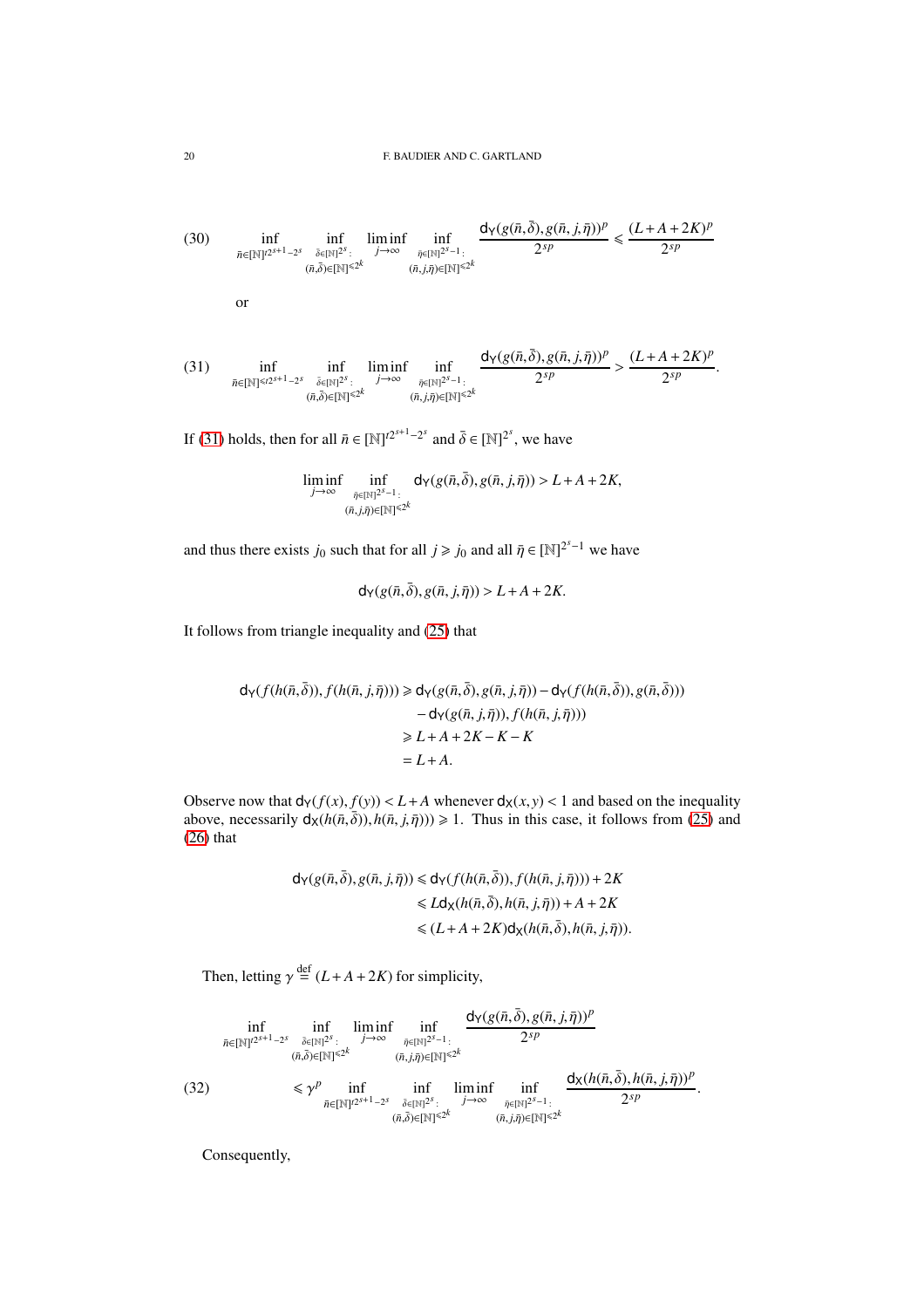$$
\begin{split} &\sum_{s=1}^{k-1}\frac{1}{2^{k-1-s}}\sum_{t=1}^{2^{k-1-s}}\inf_{\bar{n}\in[\mathbb{N}]^{2^{s+1}-2^{s}}}\inf_{\substack{\bar{\delta}\in[\mathbb{N}]^{2^{s+1}}\\ (\bar{n},\bar{\delta})\in[\mathbb{N}]^{<2^{k}}\\ \sum_{s=1}^{k-1}\frac{1}{2^{k-1-s}}\sum_{t=1}^{2^{k-1-s}}\max\Big\{\frac{\gamma^{p}}{2^{sp}},\gamma^{p}\inf_{\bar{n}\in[\mathbb{N}]^{2^{s+1}-2^{s}}}\inf_{\substack{\bar{\delta}\in[\mathbb{N}]^{2^{s+1}}\\ (\bar{n},\bar{\delta})\in[\mathbb{N}]^{<2^{k}}\\ (\bar{n},\bar{\delta})\in[\mathbb{N}]^{<2^{k}}}}\inf_{\substack{\bar{\delta}\in[\mathbb{N}]^{2^{s+1}-2^{s}}\\ (\bar{n},\bar{\delta})\in[\mathbb{N}]^{<2^{k}}\\ (\bar{n},\bar{\delta})\in[\mathbb{N}]^{<2^{k}}}}\inf_{\substack{\bar{\delta}\in[\mathbb{N}]^{2^{s+1}-2^{s}}\\ (\bar{n},\bar{\delta})\in[\mathbb{N}]^{<2^{k}}\\ (\bar{n},\bar{\delta})\in[\mathbb{N}]^{<2^{k}}\\ (\bar{n},\bar{\delta})\in[\mathbb{N}]^{<2^{k}}}}\frac{\mathrm{d} \chi(h(\bar{n},\bar{\delta}),h(\bar{n},j,\bar{\eta}))^{p}}{2^{sp}}\Big\}\\ &\leq \gamma^{p}\sum_{s=1}^{k-1}\frac{1}{2^{k-1-s}}\sum_{t=1}^{2^{k-1-s}}\inf_{\bar{n}\in[\mathbb{N}]^{2^{s+1}-2^{s}}}\inf_{\substack{\bar{\delta}\in[\mathbb{N}]^{2^{s}}:\\ (\bar{n},\bar{\delta})\in[\mathbb{N}]^{<2^{k}}\\ (\bar{n},\bar{\delta})\in[\mathbb{N}]^{<2^{k}}}}\liminf_{\bar{\gamma}\to\infty}\inf_{\substack{\bar{\eta}\in[\mathbb{N}]^{2^{s-1}}:\\ (\bar{n},\bar{\delta})\in[\mathbb{N}]^{<2^{k}}\\ (\bar{n},\bar{\delta})\in[\mathbb{N}]^{<2^{k}}}}\frac{\mathrm{d} \chi(h(\bar{n},\bar{\delta}),h(\bar{n},j,\bar{\eta}))^{
$$

which concludes the proof since  $\frac{1}{2^k} \sum_{\ell=1}^{2^k}$ 2<sup>*k*</sup><br>*€*  $=$ 1 SUP $_{\bar{n} \in [\mathbb{N}]^\ell}$  ||g(*n*<sub>1</sub>,...,*n*<sub> $\ell-1$ </sub>) − g(*n*<sub>1</sub>,...,*n*<sub> $\ell$ </sub>)||<sup>p</sup><sub>*y*</sub>  $y^p = 1$ , and the constant

$$
(L+A+2K)^p \left( \prod^p \max\{1, 2^{p-1}\} (C^p + (CK)^p) + \sum_{s=1}^{\infty} \frac{1}{2^{sp}} \right)
$$

is independent of  $k$  and  $g$ .

Note that a Lipschitz subquotient map satisfies the assumptions of Proposition [5](#page-18-0) with  $L = \text{Lip}(f)$ ,  $A = 0$ ,  $C = \text{colip}(f)$ ,  $K = 0$ , and the proof of Proposition [4](#page-17-0) can be simplified and carried over for arbitrary metric spaces (without the self-similarity assumption). The more general notions of nonlinear quotients which we will consider satisfy the hypotheses of Proposition [5](#page-18-0) under further assumptions on the metric spaces.

A map  $f: (X, d_X) \rightarrow (Y, d_Y)$  between metric spaces is called a *uniform quotient map*, and Y is simply said to be a *uniform quotient* of X, if *f* is surjective, uniformly continuous and *co-uniformly continuous*, i.e. for every  $r > 0$  there exists  $\delta(r) > 0$  such that for all  $x \in X$ , one has

$$
B_Y(f(x),\delta(r))\subset f(B_X(x,r)).
$$

It is a standard fact that a co-uniformly continuous map into a connected space is surjective.

The more recent notion of coarse quotient introduced in [\[Zha21\]](#page-42-5) is the following. A map  $f: (X, d_X) \rightarrow (Y, d_Y)$  between metric spaces is called a *coarse quotient map*, and Y is simply said to be a *coarse quotient* of X, if *f* is coarsely continuous and *co-coarsely continuous with constant K* for some  $K \ge 0$ , i.e. for every  $r > 0$  there exists  $\delta(r) > 0$  such that for all  $x \in X$ , one has

$$
B_Y(f(x),r)) \subset f(B_X(x,\delta(r)))^K.
$$

A co-coarsely continuous map may not be surjective, but nevertheless it is easily seen to be *K*-dense in the sense that  $Y = f(X)^K$ . In fact, it can be shown, using a very clever argument due to Bill Johnson (see [\[Zha15\]](#page-42-8)), that if a Banach space  $\mathcal Y$  is a coarse quotient of a Banach space  $X$ , then there exists a coarse quotient mapping with vanishing constant from  $X$  onto  $Y$ .

It is a standard fact that a map on a metrically convex space that is either uniformly continuous or coarsely continuous, is automatically coarse Lipschitz (one can take for instance  $L = \max\{1, 2\omega_f(1)\}\$ and  $c = \omega_f(1)$  where  $\omega_f$  is the expansion modulus). Also, every couniformly continuous, or co-coarsely continuous, map taking values into metrically convex spaces satisfies [\(27\)](#page-18-5) for some  $C > 0$  and  $K \ge 0$  (see [\[Zha21,](#page-42-5) Corollary 4.3]).

The following corollary follows from the discussion above and Proposition [5.](#page-18-0)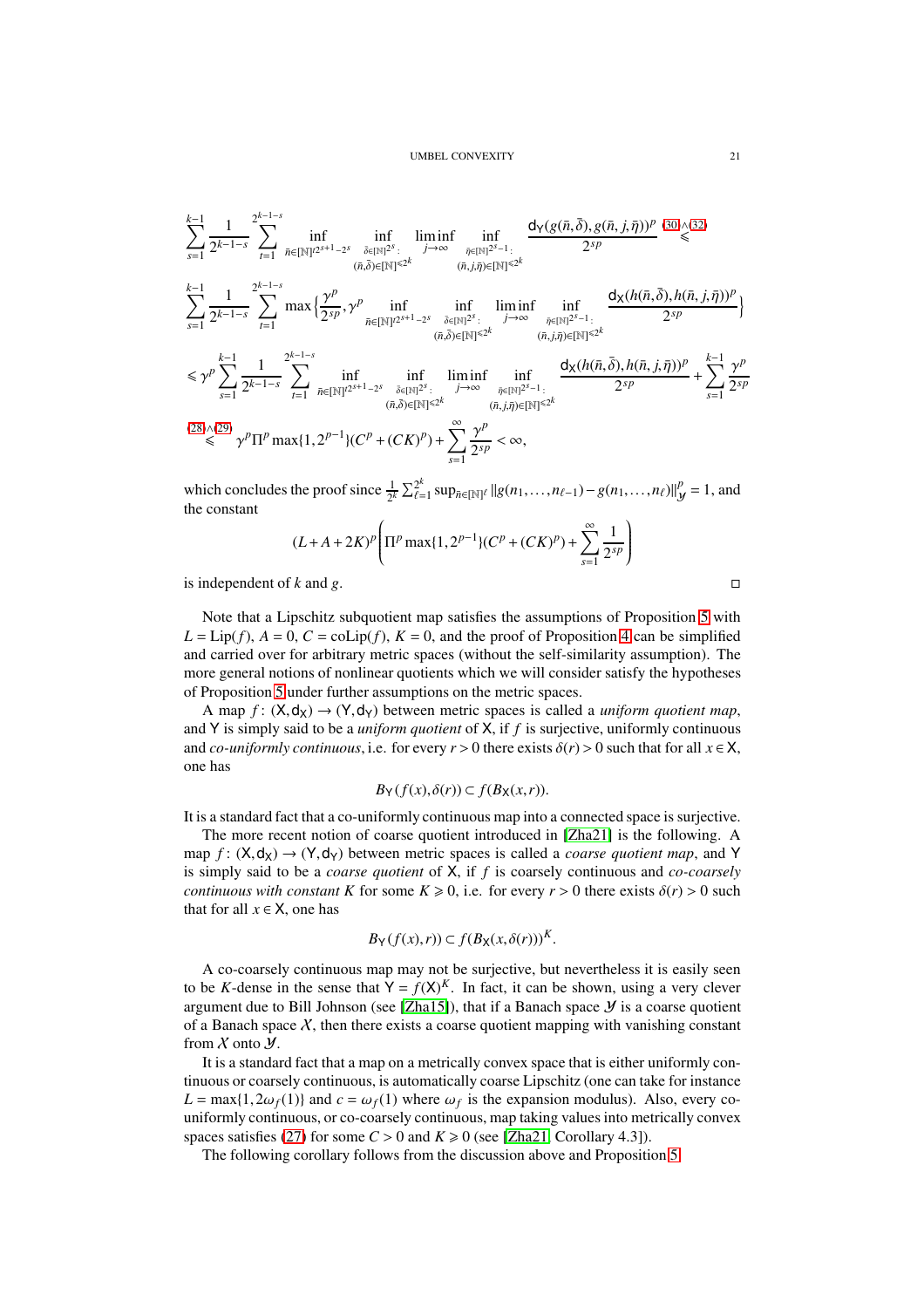<span id="page-21-4"></span>**Corollary 6.** Let  $(X, d_X)$  be a metrically convex space that is umbel p-convex. If a self*similar metrically convex metric space* (Y,dY) *is a uniform or coarse quotient of* X*, then* Y *is umbel p-convex.*

<span id="page-21-3"></span>Remark 4. *Straightforward modifications of the proofs of Proposition [4](#page-17-0) and Proposition [5](#page-18-0) give that umbel cotype p is stable under Lipschitz subquotients and by taking uniform or coarse quotient maps from metrically convex spaces into self-similar metrically convex metric space.*

Corollary [7](#page-21-1) below, which is an immediate consequence of the stability of umbel convexity under nonlinear quotients and Corollary [2,](#page-11-4) was proved for the first time in [\[DKR16,](#page-41-10) Theorem 2.0.1] (for uniform quotients)<sup>[3](#page-21-2)</sup> using the delicate "fork argument" and in [\[Zha21\]](#page-42-5) (for uniform or coarse quotients) using a more elementary self-improvement argument.

<span id="page-21-1"></span>Corollary 7. *Let* X *be a Banach space that has an equivalent norm with property* (β)*. If a Banach space* Y *is a uniform or coarse quotient of* X*, then* Y *has an equivalent norm with property* (β)*.*

Equipped with the stability under nonlinear quotients of umbel convexity and umbel cotype and the fact that countably branching trees are neither umbel *p*-convex for any *p* nor have non-trivial umbel cotype, we are now in position to prove, via a metric invariant approach, generalized versions of a number of known results pertaining to the nonlinear geometry of Banach spaces with property  $(\beta)$  (e.g. [\[LR12,](#page-41-13) Theorem 4.1, Theorem 4.2, Theorem 4.3], [\[DKLR14,](#page-41-14) Corollary 4.3, Corollary 4.5, Corollary 5.2, Corollary 5.3], [\[DKR16,](#page-41-10) Theorem 3.0.2], and [\[BZ16,](#page-41-12) Theorem 2.1, Theorem 4.6, Theorem 4.7]). We will just give one example here example to illustrate the flexibility of the metric invariant approach.

Corollary 4.5 in [\[DKLR14\]](#page-41-14) states that the space  $(\sum_{i=1}^{\infty} \ell_{p_i})_{\ell_2}$ , where  $\{p_i\}_{i\geq 1}$  is a decreasing sequence such that  $\lim_{i\to\infty} p_i = 1$ , is not a uniform quotient of a Banach space that admits an equivalent norm with property  $(\beta)$ . The original proof uses a combination of substantial results from the nonlinear geometry of Banach spaces which are interesting in their own rights:

- Ribe's result that  $(\sum_{i=1}^{\infty} \ell_{p_i})_{\ell_2}$  is uniformly homeomorphic to  $\ell_1 \oplus (\sum_{i=1}^{\infty} \ell_{p_i})_{\ell_2}$ ,
- the fact that c<sub>0</sub> is a linear quotient of  $\ell_1 \oplus (\sum_{i=1}^{\infty} \ell_{p_i})_{\ell_2}$ , and
- a quantitative comparison of the  $(\beta)$ -modulus with the modulus of asymptotic uniform smoothness under uniform quotients (or the qualitative Lima-Randrianarivony theorem which states that  $c_0$  is not a uniform quotient of a Banach space that admits an equivalent norm with property  $(\beta)$ ).

Alternatively, using the main result of [\[DKR16\]](#page-41-10), one could argue that the assumption implies that  $(\sum_{i=1}^{\infty} \ell_{pi})_{\ell_2}$  admits an equivalent norm with property ( $\beta$ ), hence an equivalent norm that is asymptotically uniformly smooth with power type  $p$  for some  $p > 1$  $\lim_{i\to\infty} p_i$ , and derive a contradiction using linear arguments pertaining to upper and lower tree estimates, which can be found in [\[KOS99\]](#page-41-20) or [\[OS06\]](#page-42-9) for instance.

The metric invariant approach helps streamline and extend the argument as follows. It is easy to verify that the map  $\mathsf{T}^{\omega}_k \ni \bar{n} \mapsto \sum_{i=1}^l e_{(n_1,\dots,n_i)}$  where *l* is the length of  $\bar{n}$  and  $\{e_{\bar{n}}\}_{\bar{n}\in\mathsf{T}^{\omega}_k}$ is the canonical basis of  $\ell_{p_i}$  is a bi-Lipschitz embedding of  $\mathsf{T}^\omega_k$  into  $\ell_{p_i}$  with distortion at most 2, say, if  $p_i$  is chosen small enough. Therefore,  $(\sum_{i=1}^{\infty} \ell_{p_i})_{\ell_2}$  does not have non-trivial umbel cotype by Proposition [2,](#page-13-0) and  $(\sum_{i=1}^{\infty} \ell_{p_i})_{\ell_2}$  is not a uniform quotient of a metrically convex metric space with non-trivial umbel cotype by Remark [4.](#page-21-3)

### 5. More examples of metric spaces with non-trivial umbel cotype

<span id="page-21-0"></span>In this section, we give more examples of metric spaces which are umbel convex or have non-trivial umbel cotype. We begin with the simple observation that umbel convexity

<span id="page-21-2"></span> $3$ under a separability assumption which was later lifted in [\[DKLR17\]](#page-41-8).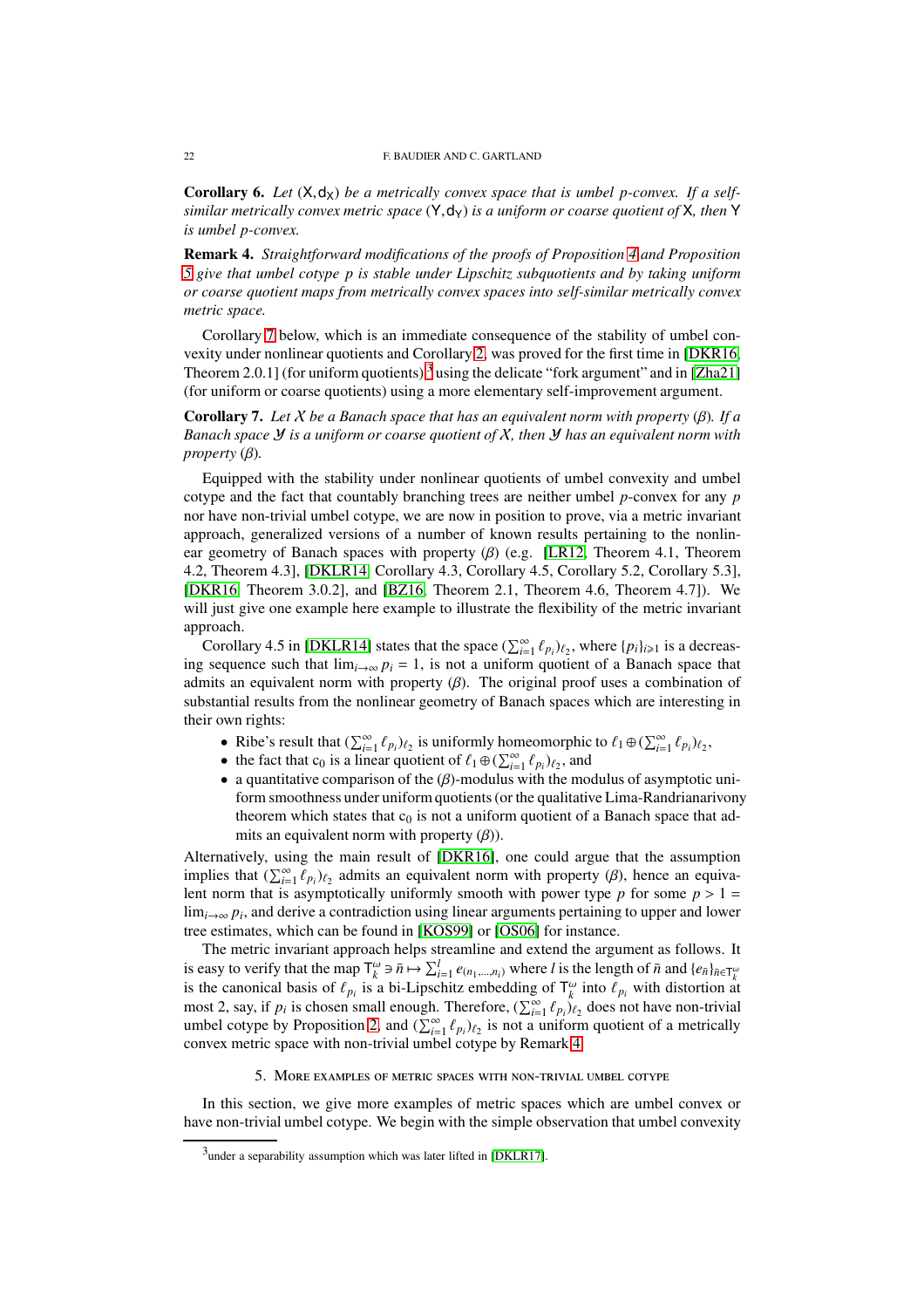is trivial for proper<sup>[4](#page-22-0)</sup> metric spaces in the same way that property  $(\beta)$  is trivial for finitedimensional normed spaces.

**Example 1.** A proper metric space  $(X, d_X)$  satisfies the p-umbel inequality [\(9\)](#page-7-1) for every  $p \in (0, \infty)$  *and every*  $K > 0$ *. Consequently,*  $\Pi_p^u(X) = 0$ *.* 

*Proof.* Obviously, if the right hand side of [\(9\)](#page-7-1) is infinite, there is nothing to prove, so assume it is finite. This implies that  ${x_i}_{i \in \mathbb{N}}$  is contained in a bounded, and hence a compact, set. Then  $\{x_i\}_{i \in \mathbb{N}}$  has a convergent subsequence, from which it follows that

$$
\frac{1}{K^p} \inf_{i \in \mathbb{N}} \liminf_{j \to \infty} \mathsf{d}_{\mathsf{X}}(x_i, x_j)^p = 0.
$$

This fact together with the triangle inequality easily imply  $(9)$ .

It is not difficult to see that the *p*-tripod inequality, in fact a natural relaxation of it, implies the *p*-umbel inequality. This implies that the class of metric spaces that are umbel convex contains all non-negatively curved spaces. This observation is reminiscent of the fact that local properties of Banach spaces imply their asymptotic counterparts. To our knowledge, all known examples of metric spaces that are Markov *p*-convex satisfy the *p*tripod inequality and thus they are all umbel *p*-convex. However, it seems unclear whether Markov *p*-convexity implies umbel *p*-convexity; the converse is obviously false. An interesting class of examples comes from Banach Lie groups. Let X be a Banach space and  $\omega_X$ an antisymmetric, bounded bilinear form on  $\chi$ . The *Heisenberg group over*  $\omega_{\chi}$ , denoted  $H(\omega_X)$ , is the set  $X \times \mathbb{R}$  equipped with the product

$$
\mathbf{x} * \mathbf{y} = (x, s) * (y, t) \stackrel{\text{def}}{=} (x + y, s + t + \omega(x, y)).
$$

If  $\omega_X \equiv 0$ , then  $\mathbb{H}(\omega_X)$  is simply the abelian direct sum  $\chi \oplus \mathbb{R}$ , but otherwise  $\mathbb{H}(\omega_X)$  is nonabelian. The identity element is  $\mathbf{0} = (0,0)$ , and inverses are given by  $(x, s)^{-1} = (-x, -s)$ . We always equip a Heisenberg group with the product topology on  $X \times \mathbb{R}$ , and under this topology it becomes a topological group.

There is a natural automorphic action of  $(0, \infty)$  on  $\mathbb{H}(\omega_X)$  given by  $t \mapsto \delta_t$  where

$$
\delta_t((x,s)) \stackrel{\text{def}}{=} (tx,t^2s).
$$

The maps  $\{\delta_t\}_{t>0}$  are called *dilations*. A function  $d : \mathbb{H}(\omega_X) \times \mathbb{H}(\omega_X) \to [0, \infty)$  with the continuity property  $d(\mathbf{x}_n, \mathbf{0}) \to_{n \to \infty} 0 \Leftrightarrow \mathbf{x}_n \to_{n \to \infty} 0$  is called

• *left-invariant* if  $d(g * x, g * y) = d(x, y)$  for all  $g, x, y \in \mathbb{H}(\omega_X)$  and

• *homogeneous* if  $d(\delta_t(\mathbf{x}), \delta_t(\mathbf{y})) = t \cdot d(\mathbf{x}, \mathbf{y})$  for all  $\mathbf{x}, \mathbf{y} \in \mathbb{H}(\omega_X)$  and  $t > 0$ .

If  $d^1$  and  $d^2$  are two left-invariant, homogeneous functions, then the formal identity from ( $\mathbb{H}(\omega_X)$ , $d^1$ ) onto ( $\mathbb{H}(\omega_X)$ , $d^2$ ) is a bi-Lipschitz equivalence. Indeed, by symmetry it suffices to show that the map is Lipschitz. By left-invariance this reduces to  $d^1(x, 0) \le d^2(x, 0)$ , and by homogeneity this further reduces to the existence of a constant  $c > 0$  such that  $d^2(x, 0) \leq 1$  whenever  $d^1(x, 0) \leq c$ . This claim is true by the continuity property of  $d^1, d^2$ .

When  $\omega_X \neq 0$ , there is a canonical left-invariant, homogeneous metric on  $\mathbb{H}(\omega_X)$  called the *Carnot-Carathéodory metric*, denoted  $d_{cc}$ . A pair (γ, *z*) of Lipschitz curves  $\gamma$  : [0, 1]  $\rightarrow$  $X, z : [0,1] \to \mathbb{R}$  is called a *horizontal curve* if  $\gamma$  is differentiable almost everywhere and  $z'(t) = \omega(\gamma(t), \gamma'(t))$  for almost every  $t \in [0, 1]$ . The *horizontal length* of a horizontal curve ( $\gamma$ , $z$ ) is defined to be the length of  $\gamma$ . Then the Carnot-Carathéodory distance between **x** and y is defined to be the infimum of horizontal lengths of horizontal curves joining x and **v**. It is exactly the assumption that  $\omega_X \neq 0$  that ensures any two points in  $\mathbb{H}(\omega_X)$  can be joined by a horizontal curve. Obviously, d*cc* satisfies the triangle inequality and is a length metric. Any left-invariant, homogeneous, symmetric function on  $\mathbb{H}(\omega_X)$  is a quasi-metric since it is bi-Lipschitz equivalent to the metric  $d_{cc}$ . A particularly handy way to obtain such

<span id="page-22-0"></span><sup>4</sup>A metric space is *proper* if all its closed balls are compact.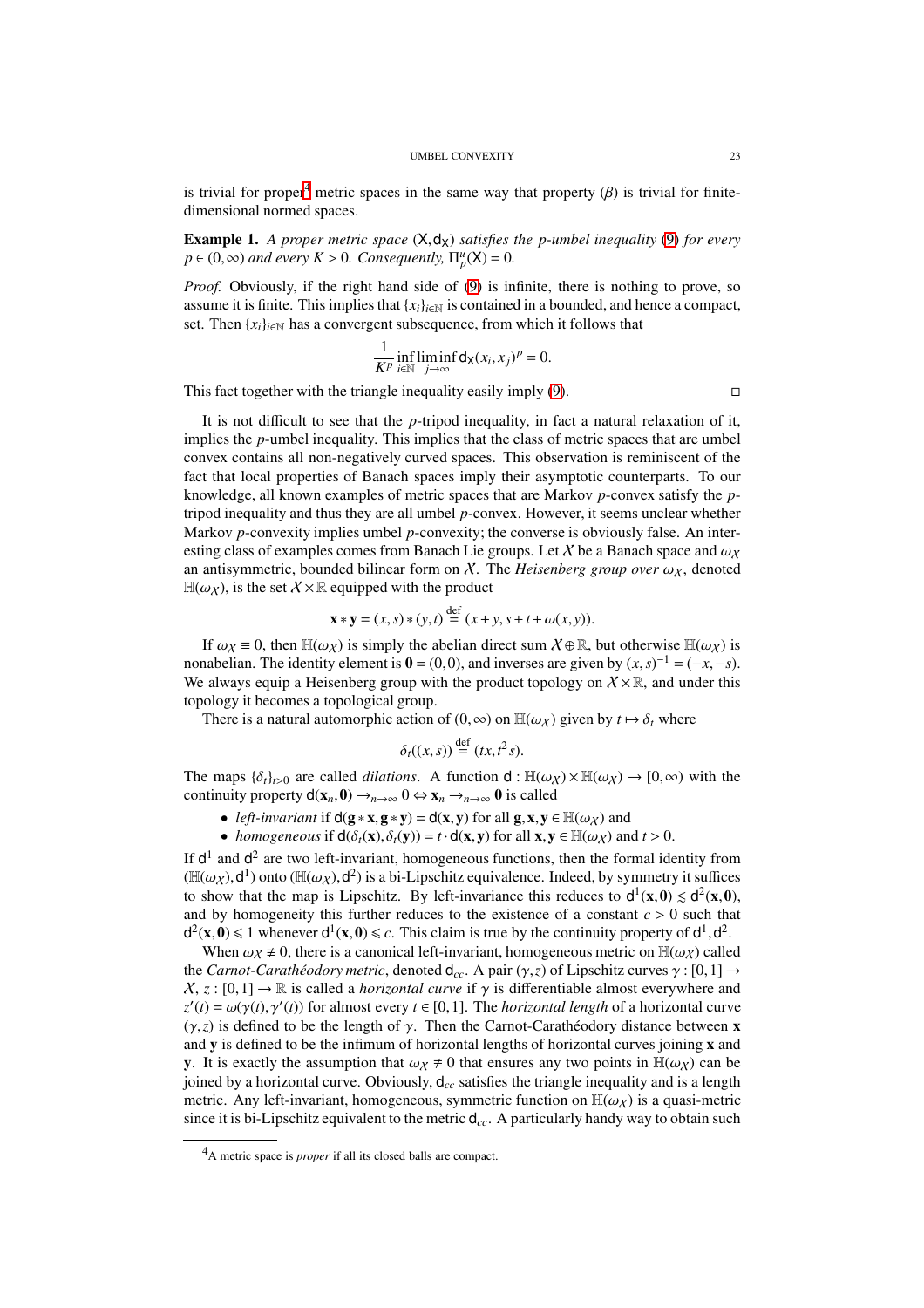functions is via Koranyi-type norms. For  $p \in [1, \infty]$  and a given  $\lambda > 0$ , define a function  $N_{p,\lambda}$ :  $\mathbb{H}(\omega_X) \to [0,\infty)$  by

$$
N_{p,\lambda}((x,s)) \stackrel{\text{def}}{=} \begin{cases} (||x||_{\chi}^{2p} + \lambda |s|^p)^{\frac{1}{2p}}, \text{ if } p \in [1, \infty) \\ \max\{||x||_{\chi}, \lambda \sqrt{|s|}\} \text{ if } p = \infty. \end{cases}
$$

Then we define the function  $d_{p,\lambda}(\mathbf{x}, \mathbf{y}) \stackrel{\text{def}}{=} N_{p,\lambda}(\mathbf{y}^{-1}\mathbf{x})$ . Clearly,  $d_{p,\lambda}$  is a symmetric, leftinvariant, homogeneous function, and hence is a quasi-metric equivalent to d*cc*.

Banach Lie groups constructed this way have been investigated in [\[MR14\]](#page-41-21) under the name *Banach homogeneous groups*. When  $X = \mathbb{R}^n \oplus \mathbb{R}^n$  and  $\omega_X((x_1, x_2), (y_1, y_2)) = \frac{1}{2} \langle x_1, y_2 \rangle \frac{1}{2}\langle x_2, y_1 \rangle$ ,  $\mathbb{H}(\omega_X)$  is a (finite-dimensional) Lie group called the *nth Heisenberg group*, and simply denoted  $\mathbb{H}(\mathbb{R}^n)$ . The space  $\mathbb{H}(\mathbb{R}^n)$  is very well-studied by metric space geome-ters, see [\[CDPT07\]](#page-41-22) for an introduction. We will denote by  $\mathbb{H}(\ell_2)$  the infinite-dimensional Heisenberg group  $\mathbb{H}(\omega_{\ell_2})$  where  $\omega_{\ell_2}((x_1, y_1), (x_2, y_2)) = \frac{1}{2}\langle x_1, y_2 \rangle - \frac{1}{2}\langle y_1, x_2 \rangle$ . Note that  $\omega_{\ell}$ ,  $\neq$  0. It was shown by Li in [\[Li16\]](#page-41-23) that the set of *q*'s for which  $\mathbb{H}(\ell_2)$  is Markov *q*convex is exactly [4, $\infty$ ). We believe that Li's proof can be adjusted to show that  $\mathbb{H}(\omega_X)$ is Markov 2q-convex whenever  $X$  is q-uniformly convex. In Section [6,](#page-26-0) we will provide a more direct argument to prove this result (cf. Theorem [10\)](#page-26-1).

The next theorem shows that a Heisenberg group over a Banach space with property  $(\beta_p)$  has umbel cotype *p*. These examples are interesting since these Heisenberg groups do not admit bi-Lipschitz embeddings into any Banach space with an equivalent norm with property  $(\beta)$ , and thus are genuine metric examples. Indeed, an infinite-dimensional Heisenberg group contains H(R) bi-Lipschitzly, and it was crucially observed by Semmes [\[Sem96\]](#page-42-10) that H(R) does not embed bi-Lipschitzly into any Banach space with the Radon-Nikodým property (in particular a reflexive one) since Pansu's differentiability theorem [\[Pan89\]](#page-42-11) extends to RNP-target spaces (cf [\[LN06\]](#page-41-24) and [\[CK06\]](#page-41-25) for more details).

<span id="page-23-0"></span>**Theorem 8.** Let  $p \in [2, \infty)$  and  $\omega_X$  be any bounded antisymmetric bilinear form on a *Banach space* X *that satisfies the relaxation of the p-umbel inequality* [\(16\)](#page-11-0) *with constant C. Then* ( $\mathbb{H}(\omega_X)$ ,  $d_{\infty,1}$ ) *satisfies the relaxation of the p-umbel inequality* [\(16\)](#page-11-0) *with constant*  $max{C, 2 \cdot 8^{1/p}}.$ 

*Consequently, for any p*  $\in$  [2, $\infty$ ) *and any non-zero, antisymmetric, bounded bilinear form*  $\omega_X$  *on a Banach space* X *with property* ( $\beta_p$ ), ( $\mathbb{H}(\omega_X)$ , $d_{cc}$ ) *has umbel cotype p.* 

*Proof.* Assume that we have shown that the quasi-metric  $d_{\infty,1}$  satisfies the relaxation of the *p*-umbel inequality [\(16\)](#page-11-0), then by Remark [3](#page-12-4) and that fact  $d_{\infty,1}$  is equivalent to  $d_{cc}$ , it will follow that  $(H(\omega_X), \mathsf{d}_{cc})$  has umbel cotype *p*.

Assume that  $X$  satisfies the relaxation of the  $p$ -umbel inequality [\(16\)](#page-11-0) with constant  $C$ . Set  $K \stackrel{\text{def}}{=} \max\{C, 2 \cdot 8^{1/p}\}\$ , and simply write  $d = d_{\infty,1}$  and  $N = N_{\infty,1}$  in this proof. By leftinvariance, we may assume  $z = 0$ . There is nothing to prove if the right hand side of [\(16\)](#page-11-0) is infinite, so assume it is finite. This implies  $\{x_i\}_{i\in\mathbb{N}} = \{(x_i, s_i)\}_{i\in\mathbb{N}}$  is a bounded subset of  $\mathbb{H}(\omega_X)$ , and hence  $\{x_i\}_{i\in\mathbb{N}}$  and  $\{s_i\}_{i\in\mathbb{N}}$  are bounded subsets of X and R, respectively. By Proposition [1](#page-11-3) and Remark [1,](#page-11-5) X is reflexive, and there is  $\mathbb{M} \in [\mathbb{N}]^{\omega}$  such that weaklim<sub>*i*∈M</sub>  $x_i = x$  and lim<sub>*i*∈M</sub>  $s_i = s$  for some  $x \in \mathcal{X}$  and  $s \in \mathbb{R}$ . Then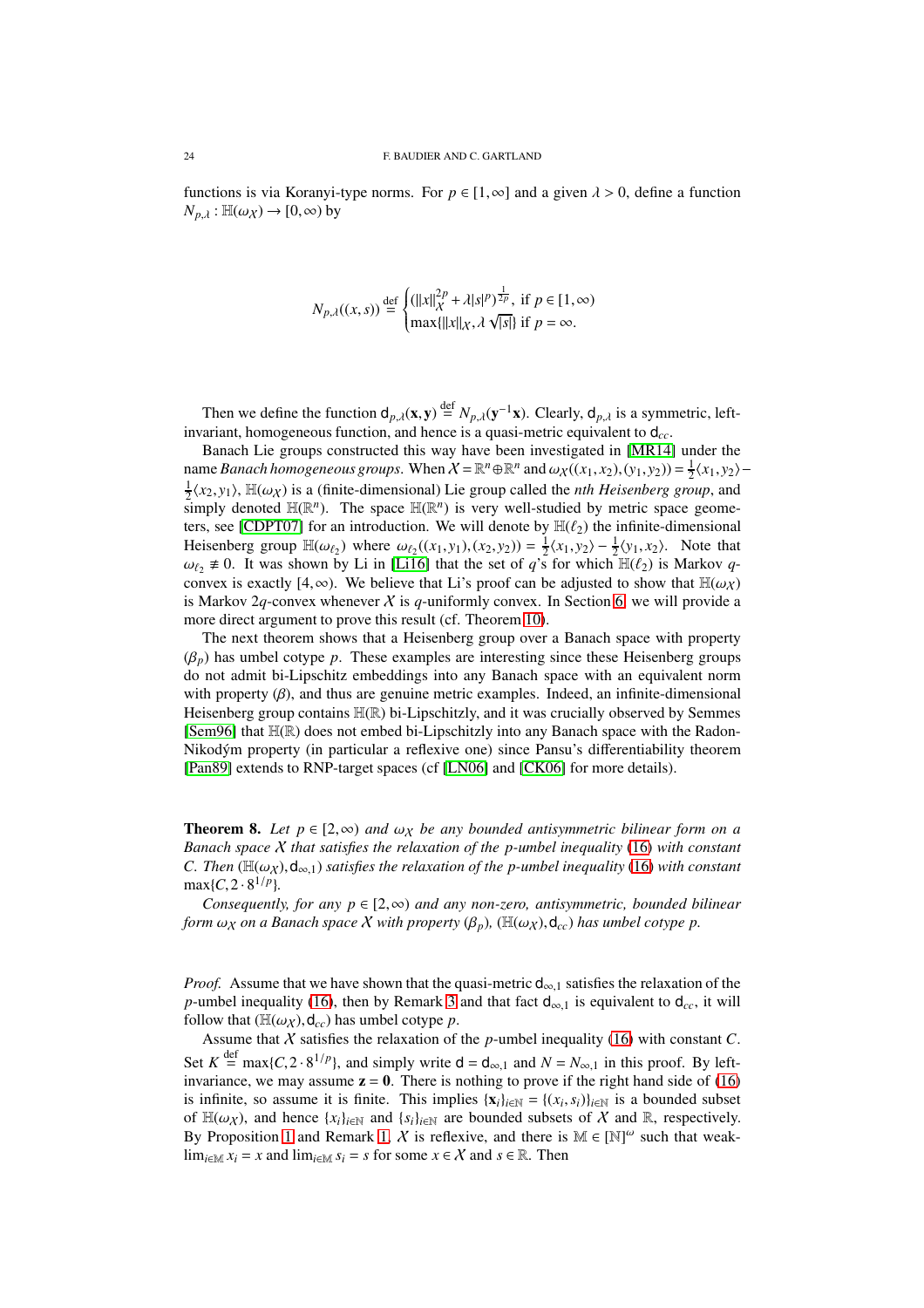$$
\inf_{i \in \mathbb{N}} \frac{d(\mathbf{x}_i, \mathbf{w})^p}{2^p} + \inf_{i \in \mathbb{N}} \lim_{j \in \mathbb{N}} \frac{d(\mathbf{x}_i, \mathbf{x}_j)^p}{K^p} = \inf_{i \in \mathbb{N}} \frac{N(\mathbf{x}_i^{-1} \mathbf{w})^p}{2^p} + \inf_{i \in \mathbb{N}} \liminf_{j \in \mathbb{N}} \frac{N(\mathbf{x}_i^{-1} \mathbf{x}_j)^p}{K^p}
$$
\n
$$
= \inf_{i \in \mathbb{N}} \max \left\{ \frac{\|w - x_i\|_X^p}{2^p}, \frac{|t - s_i - \omega(w, x_i)|^{p/2}}{2^p} \right\}
$$
\n
$$
+ \inf_{i \in \mathbb{N}} \liminf_{j \in \mathbb{N}} \max \left\{ \frac{\|x_i - x_j\|_X^p}{K^p}, \frac{|s_i - s_j - \omega(x_i, x_j)|^{p/2}}{K^p} \right\}
$$
\n
$$
\leq \liminf_{i \in \mathbb{M}} \max \left\{ \frac{\|w - x_i\|_X^p}{2^p}, \frac{|t - s_i - \omega(w, x_i)|^{p/2}}{2^p} \right\}
$$
\n
$$
+ \liminf_{i \in \mathbb{M}} \liminf_{j \in \mathbb{M}} \max \left\{ \frac{\|x_i - x_j\|_X^p}{K^p}, \frac{|s_i - s_j - \omega(x_i, x_j)|^{p/2}}{K^p} \right\}
$$
\n
$$
= \max \left\{ \liminf_{i \in \mathbb{M}} \frac{\|w - x_i\|_X^p}{2^p}, \frac{|t - s - \omega(w, x)|^{p/2}}{2^p} \right\}
$$
\n
$$
+ \max \left\{ \liminf_{i \in \mathbb{M}} \liminf_{j \in \mathbb{M}} \frac{\|x_i - x_j\|_X^p}{K^p}, \frac{|s - s - \omega(x, x)|^{p/2}}{K^p} \right\}.
$$

Since  $\omega_X$  is antisymmetric,  $\omega_X(x, x) = 0$  and hence

$$
\inf_{i \in \mathbb{N}} \frac{d(\mathbf{x}_i, \mathbf{w})^p}{2^p} + \inf_{i \in \mathbb{N}} \liminf_{j \in \mathbb{N}} \frac{d(\mathbf{x}_i, \mathbf{x}_j)^p}{(2K)^p} \le \max \left\{ \liminf_{i \in \mathbb{M}} \frac{||w - x_i||_X^p}{2^p}, \frac{|t - s - \omega(w, x)|^{p/2}}{2^p} \right\} + \liminf_{i \in \mathbb{M}} \liminf_{j \in \mathbb{M}} \frac{||x_i - x_j||_X^p}{K^p}.
$$

Assume the first term in the maximum is larger. Then

$$
(*) = \liminf_{i \in \mathbb{M}} \frac{\|w - x_i\|_X^p}{2^p} + \liminf_{i \in \mathbb{M}} \liminf_{j \in \mathbb{M}} \frac{\|x_i - x_j\|_X^p}{K^p} \le \max\left\{\|w\|_X^p, \sup_{i \in \mathbb{M}} \|x_i\|_X^p\right\}
$$

$$
\le \max\left\{N(\mathbf{w})^p, \sup_{i \in \mathbb{N}} N(\mathbf{x}_i)^p\right\} = \max\left\{\mathbf{d}(\mathbf{0}, \mathbf{w})^p, \sup_{i \in \mathbb{N}} \mathbf{d}(\mathbf{0}, \mathbf{x}_i)^p\right\}
$$

so [\(16\)](#page-11-0) holds in this case. Now assume the second term in the maximum is larger. Then

$$
(*) = \frac{|t - s - \omega(w, x)|^{p/2}}{2^p} + \lim_{i \in \mathbb{M}} \inf_{j \in \mathbb{M}} \frac{||x_i - x_j||_X^p}{K^p} \n\leq 3^{p/2 - 1} \frac{|t|^{p/2} + |s|^{p/2} + |\omega(w, x)|^{p/2}}{2^p} + \frac{2^p}{K^p} \sup_{i \in \mathbb{N}} ||x_i||_X^p \n\leq \frac{1}{4} (|t|^{p/2} + |s|^{p/2} + ||w||_X^{p/2} ||x||_X^{p/2}) + \frac{2^p}{K^p} \sup_{i \in \mathbb{N}} ||x_i||_X^p \n\leq \frac{1}{4} (|t|^{p/2} + |s|^{p/2} + \frac{1}{2} (||w||_X^p + ||x||_X^p)) + \frac{2^p}{K^p} \sup_{i \in \mathbb{N}} ||x_i||_X^p \n= \frac{1}{4} |t|^{p/2} + \frac{1}{4} |s|^{p/2} + \frac{1}{8} ||w||_X^p + (\frac{1}{8} + \frac{2^p}{K^p}) \sup_{i \in \mathbb{N}} ||x_i||_X^p \n\leq \frac{1}{4} |t|^{p/2} + \frac{1}{4} |s|^{p/2} + \frac{1}{4} ||w||_X^p + \frac{1}{4} \sup_{i \in \mathbb{N}} ||x_i||_X^p \n\leq \max \left\{ |t|^{p/2}, |s|^{p/2}, ||w||_X^p, \sup_{i \in \mathbb{N}} ||x_i||_X^p \right\} \n= \max \left\{ N(\mathbf{w})^p, \sup_{i \in \mathbb{N}} N(\mathbf{x}_i)^p \right\} = \max \left\{ d(\mathbf{0}, \mathbf{w})^p, \sup_{i \in \mathbb{N}} d(\mathbf{0}, \mathbf{x}_i)^p \right\}.
$$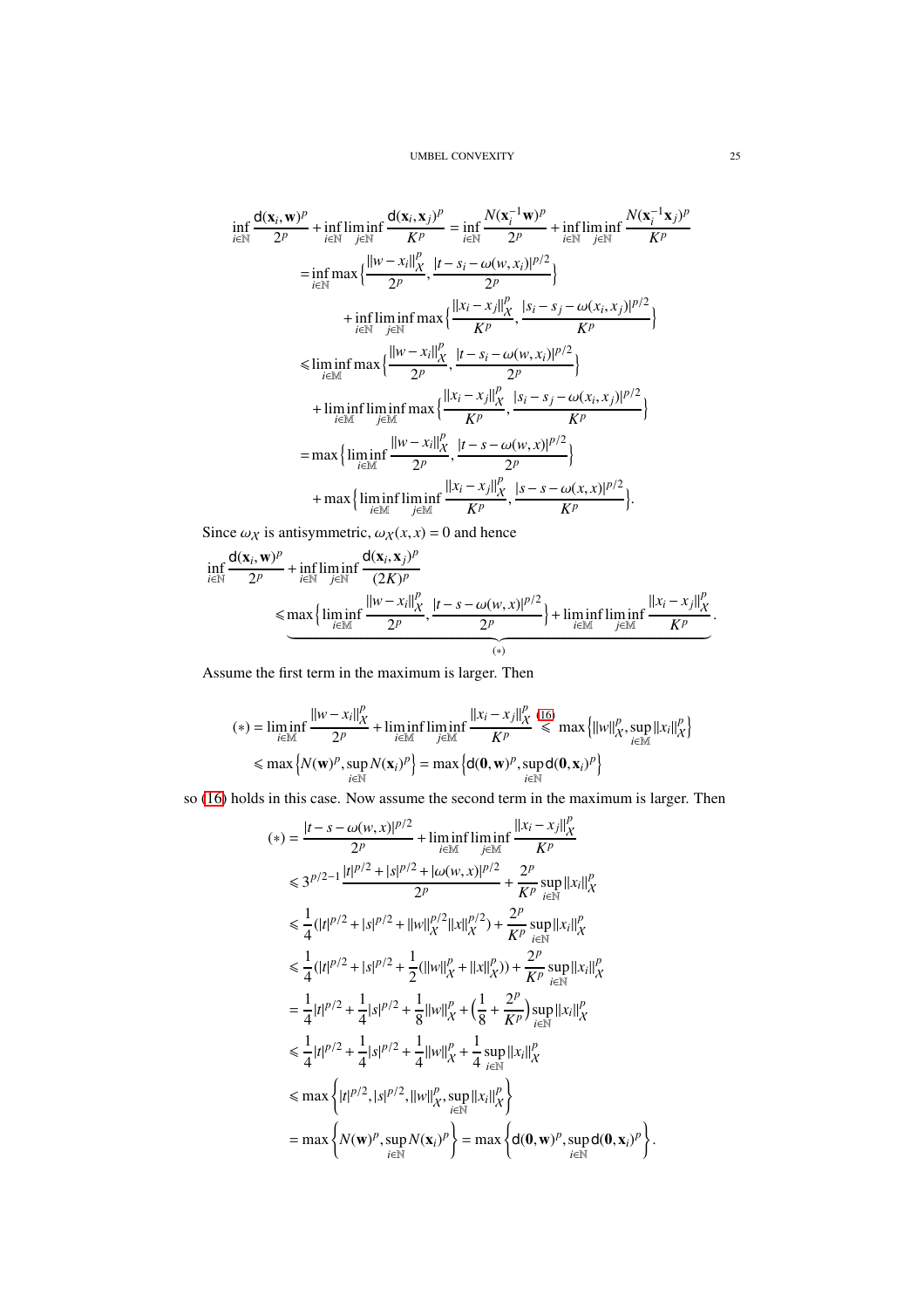In general, the value of *p* for which  $\mathbb{H}(\omega_X)$  has umbel cotype *p* cannot be taken smaller. When  $p \in [2, \infty)$ ,  $X = \ell_p \oplus_p (\ell_p)^*$  has property  $(\beta_p)$  and take  $\omega_X((x_1, y_1^*), (x_2, y_2^*)) = y_2^*(x_1)$  $y_1^*(x_2)$  (which is obviously nonzero). The map  $\ell_p \to \mathbb{H}(\omega_X)$  defined by  $x \mapsto ((x,0),0)$  is an isometric embedding, but Corollary [5](#page-16-2) implies  $\ell_p$  has not umbel cotype *q* for any  $q < p$ .

Finally, we explain how we can construct more spaces that are umbel *p*-convex by taking finite  $\ell_p$ -sums of spaces satisfying the  $p$ -umbel inequality. The next lemma, which is a simple consequence of Ramsey's theorem, will be crucial to achieve this goal.

<span id="page-25-0"></span>**Lemma 6.** Every metric space  $(X, d_X)$  satisfying the p-umbel inequality satisfies the fol*lowing formally stronger property:*

*For any*  $w, z, x_i \in X$  *with*  $\sup_{i \in \mathbb{N}} d_X(z, x_i) < \infty$  *and*  $\varepsilon > 0$ *, there exists an infinite subset* M *of* N *such that*

(33) 
$$
\frac{1}{2^p}\sup_{i\in\mathbb{M}}d_X(w,x_i)^p+\frac{1}{K^p}\sup_{i\neq j\in\mathbb{M}}d_X(x_i,x_j)^p\leq \frac{1}{2}d_X(z,w)^p+\frac{1}{2}\inf_{i\in\mathbb{M}}d_X(z,x_i)^p+\varepsilon.
$$

*Proof.* Choose  $N \in \mathbb{N}$  large enough so that  $\frac{3}{N} < \varepsilon$  and let

$$
B \stackrel{\text{def}}{=} \max \left\{ \frac{1}{2^p} \sup_{i \in \mathbb{N}} d_{\mathsf{X}}(w, x_i)^p, \frac{1}{K^p} \sup_{i \neq j \in \mathbb{N}} d_{\mathsf{X}}(x_i, x_j)^p, \frac{1}{2} \sup_{i \in \mathbb{N}} d_{\mathsf{X}}(z, x_i)^p \right\}.
$$

Consider the finite cover  $[0, B] \subset \bigcup_{k=1}^{\lceil NB \rceil} \left[\frac{k-1}{N}, \frac{k}{N}\right]$ . Since

$$
\frac{1}{2^{p}} \mathsf{d}_{\mathsf{X}}(w, x_{i})^{p}, \frac{1}{K^{p}} \mathsf{d}_{\mathsf{X}}(x_{i}, x_{j})^{p}, \frac{1}{2} \mathsf{d}_{\mathsf{X}}(z, x_{i})^{p} \in [0, B]
$$

for every  $i \neq j \in \mathbb{N}$ , the pigeonhole principle and Ramsey's theorem gives us an infinite subset  $M \subset N$  and natural numbers  $k_1, k_2, k_3 \leq N B$ ] such that, for every  $i \neq j \in M$ ,

$$
\frac{1}{2^p} \mathsf{d}_\mathsf{X}(w,x_i)^p \in \left[\frac{k_1-1}{N},\frac{k_1}{N}\right], \qquad \frac{1}{2} \mathsf{d}_\mathsf{X}(z,x_i)^p \in \left[\frac{k_2-1}{N},\frac{k_2}{N}\right],
$$

and

$$
\frac{1}{K^p} \mathsf{d}_\mathsf{X}(x_i, x_j)^p \in \left[\frac{k_3 - 1}{N}, \frac{k_3}{N}\right].
$$

Therefore,

$$
\frac{1}{2^p}(\sup_{i\in\mathbb{M}}d_X(w,x_i)^p-\inf_{i\in\mathbb{M}}d_X(w,x_i)^p)\leq\frac{1}{N},\qquad\frac{1}{2}(\sup_{i\in\mathbb{M}}d_X(z,x_i)^p-\inf_{i\in\mathbb{M}}d_X(z,x_i)^p)\leq\frac{1}{N},
$$

and

$$
\frac{1}{K^p}(\sup_{i\neq j\in\mathbb{M}}\mathsf{d}_X(x_i,x_j)^p-\inf_{i\neq j\in\mathbb{M}}\mathsf{d}_X(x_i,x_j)^p)\leq \frac{1}{N}.
$$

Then we apply [\(9\)](#page-7-1) to  $w, z, \{x_i\}_{i \in \mathbb{M}}$  together with the inequalities above and get

$$
\frac{1}{2^p} \sup_{i \in \mathbb{M}} d_{\mathsf{X}}(w, x_i)^p + \frac{1}{K^p} \sup_{i \neq j \in \mathbb{M}} d_{\mathsf{X}}(x_i, x_j)^p \le \frac{1}{2^p} \inf_{i \in \mathbb{M}} d_{\mathsf{X}}(w, x_i)^p + \frac{1}{N} + \frac{1}{K^p} \inf_{i \neq j \in \mathbb{M}} d_{\mathsf{X}}(x_i, x_j)^p + \frac{1}{N}
$$
\n
$$
\overset{(9)}{\leq} \frac{2}{N} + \frac{1}{2} d_{\mathsf{X}}(z, w)^p + \frac{1}{2} \sup_{i \in \mathbb{M}} d_{\mathsf{X}}(z, x_i)^p
$$
\n
$$
\leq \frac{3}{N} + \frac{1}{2} d_{\mathsf{X}}(z, w)^p + \frac{1}{2} \inf_{i \in \mathbb{M}} d_{\mathsf{X}}(z, x_i)^p
$$
\n
$$
\leq \varepsilon + \frac{1}{2} d_{\mathsf{X}}(z, w)^p + \frac{1}{2} \inf_{i \in \mathbb{M}} d_{\mathsf{X}}(z, x_i)^p.
$$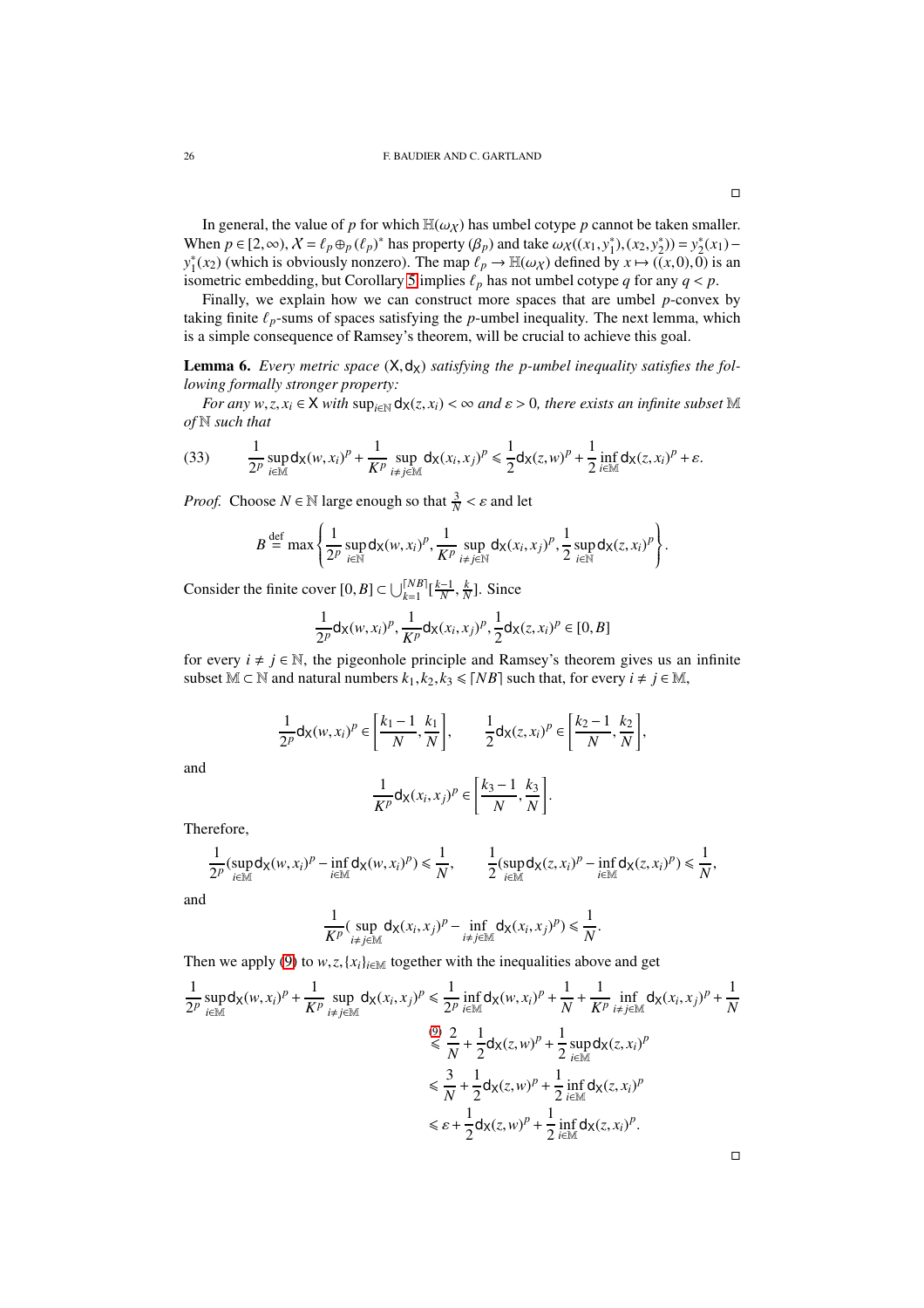A consequence of the theorem below, whose proof requires Ramsey's theorem via Lemma [6,](#page-25-0) is that a finite  $\ell_p$ -sum  $(\sum_{i=1}^j X_i)_{\ell_p}$  is umbel *p*-convex whenever  $\{X_i\}_{i=1}^j$  $\frac{J}{i=1}$  are metric spaces satisfying the  $p$ -fork inequality for some universal constant  $K > 0$ . It is worth pointing out that an arbitrary  $\ell_p$ -sum of metric spaces which are Markov  $p$ -convex (with some universal Markov convexity constant) is Markov *p*-convex.

Theorem 9. Let  $p \in [1, \infty)$  and let  $(X, d_X)$ ,  $(Y, d_Y)$  be metric spaces satisfying the p-fork in*equality for some constant K* > 0*. Then* X⊕*<sup>p</sup>* Y *satisfies the p-fork inequality with constant K.*

*Proof.* Let  $(w^1, w^2)$ ,  $(z^1, z^2) \in X \oplus_p Y$  and  $\{(x_i^1, x_i^2)\}_{i \in \mathbb{N}} \subseteq X \oplus_p Y$ . If the right hand side of [\(9\)](#page-7-1) is infinite, there is nothing to prove, so assume it is finite. Let  $\varepsilon > 0$  be arbitrary. Then by Lemma [6,](#page-25-0) we can find  $\mathbb{M} \in [\mathbb{N}]^{\omega}$  such that

$$
\frac{1}{2^p} \sup_{i \in \mathbb{M}} d_X(w^1, x_i^1)^p + \frac{1}{K^p} \sup_{i \neq j \in \mathbb{M}} d_X(x_i^1, x_j^1)^p \le \frac{1}{2} d_X(z^1, w^1)^p + \frac{1}{2} \inf_{i \in \mathbb{M}} d_X(z^1, x_i^1)^p + \varepsilon
$$

and

$$
\frac{1}{2^p} \sup_{i \in \mathbb{M}} d_{\mathsf{Y}}(w^2, x_i^2)^p + \frac{1}{K^p} \sup_{i \neq j \in \mathbb{M}} d_{\mathsf{Y}}(x_i^2, x_j^2)^p \le \frac{1}{2} d_{\mathsf{Y}}(z^2, w^2)^p + \frac{1}{2} \inf_{i \in \mathbb{M}} d_{\mathsf{Y}}(z^2, x_i^2)^p + \varepsilon.
$$

Adding these two equations yields

$$
\frac{1}{2^{p}} \left( \sup_{i \in \mathbb{M}} d_{\mathsf{X}}(w^{1}, x_{i}^{1})^{p} + \sup_{i \in \mathbb{M}} d_{\mathsf{Y}}(w^{2}, x_{i}^{2})^{p} \right) + \frac{1}{K^{p}} \left( \sup_{i \neq j \in \mathbb{M}} d_{\mathsf{X}}(x_{i}^{1}, x_{j}^{1})^{p} + \sup_{i \neq j \in \mathbb{M}} d_{\mathsf{Y}}(x_{i}^{2}, x_{j}^{2})^{p} \right)
$$
\n(34) 
$$
\leq \frac{1}{2} (d_{\mathsf{X}}(z^{1}, w^{1})^{p} + d_{\mathsf{Y}}(z^{2}, w^{2})^{p}) + \frac{1}{2} \left( \inf_{i \in \mathbb{M}} d_{\mathsf{X}}(z^{1}, x_{i}^{1})^{p} + \inf_{i \in \mathbb{M}} d_{\mathsf{Y}}(z^{2}, x_{i}^{2})^{p} \right) + 2\varepsilon.
$$

<span id="page-26-2"></span>Then using the definition of the metric  $d_X \oplus_p d_Y$ , we get

$$
\frac{1}{2^{p}} \inf_{i \in \mathbb{N}} d_{\mathsf{X}} \oplus_{p} d_{\mathsf{Y}}((w^{1}, w^{2}), (x_{i}^{1}, x_{i}^{2}))^{p} + \frac{1}{K^{p}} \inf_{i \in \mathbb{N}} \liminf_{j \to \infty} d_{\mathsf{X}} \oplus_{p} d_{\mathsf{Y}}((x_{i}^{1}, x_{i}^{2}), (x_{j}^{1}, x_{j}^{2}))^{p}
$$
\n
$$
\leq \frac{1}{2^{p}} \sup_{i \in \mathbb{M}} (d_{\mathsf{X}}(w^{1}, x_{i}^{1})^{p} + d_{\mathsf{Y}}(w^{2}, x_{i}^{2})^{p}) + \frac{1}{K^{p}} \sup_{i \neq j \in \mathbb{M}} (d_{\mathsf{X}}(x_{i}^{1}, x_{j}^{1})^{p} + d_{\mathsf{Y}}(x_{i}^{2}, x_{j}^{2})^{p})
$$
\n
$$
\leq \frac{1}{2^{p}} \left( \sup_{i \in \mathbb{M}} d_{\mathsf{X}}(w^{1}, x_{i}^{1})^{p} + \sup_{i \in \mathbb{M}} d_{\mathsf{Y}}(w^{2}, x_{i}^{2})^{p} \right) + \frac{1}{K^{p}} \left( \sup_{i \neq j \in \mathbb{M}} d_{\mathsf{X}}(x_{i}^{1}, x_{j}^{1})^{p} + \sup_{i \neq j \in \mathbb{M}} d_{\mathsf{Y}}(x_{i}^{2}, x_{j}^{2})^{p} \right)
$$
\n
$$
\leq \frac{1}{2} (d_{\mathsf{X}}(z^{1}, w^{1})^{p} + d_{\mathsf{Y}}(z^{2}, w^{2})^{p}) + \frac{1}{2} \left( \inf_{i \in \mathbb{M}} d_{\mathsf{X}}(z^{1}, x_{i}^{1})^{p} + \inf_{i \in \mathbb{M}} d_{\mathsf{Y}}(z^{2}, x_{i}^{2})^{p} \right) + 2\varepsilon
$$
\n
$$
\leq \frac{1}{2} (d_{\mathsf{X}}(z^{1}, w^{1})^{p} + d_{\mathsf{Y}}(z^{2}, w^{2})^{p}) + \frac{1}{2} \inf_{i \in \mathbb{M}} (d_{\mathsf{X}}(z
$$

<span id="page-26-0"></span>Since  $\varepsilon > 0$  was arbitrary, inequality [\(9\)](#page-7-1) follows.

### 6. Relaxations of the tripod inequality and of Markov convexity

In this section we discuss some natural relaxations of the tripod inequality and of Markov convexity. But before starting this discussion, we first fulfill our promise from Section 5 and show that Heisenberg groups over *p*-uniformly convex Banach spaces are Markov 2*p*-convex.

<span id="page-26-1"></span>**Theorem 10.** *For any p* ∈  $[2, ∞)$  *and any non-zero, antisymmetric, bounded bilinear form*  $\omega_X$  *on a p-uniformly convex Banach space* X, ( $\mathbb{H}(\omega_X)$ ,  $d_{cc}$ ) *is Markov 2p-convex.* 

*Proof.* Let p,  $X$ ,  $\omega_X$  be as in the statement. Since Markov 2p-convexity is a bi-Lipschitz invariant and the proof in [\[MN13\]](#page-41-4) showing that Markov *p*-convexity follows from the *p*tripod inequality is valid for quasi-metrics, it suffices to prove that  $(H(\omega_X), d)$  is Markov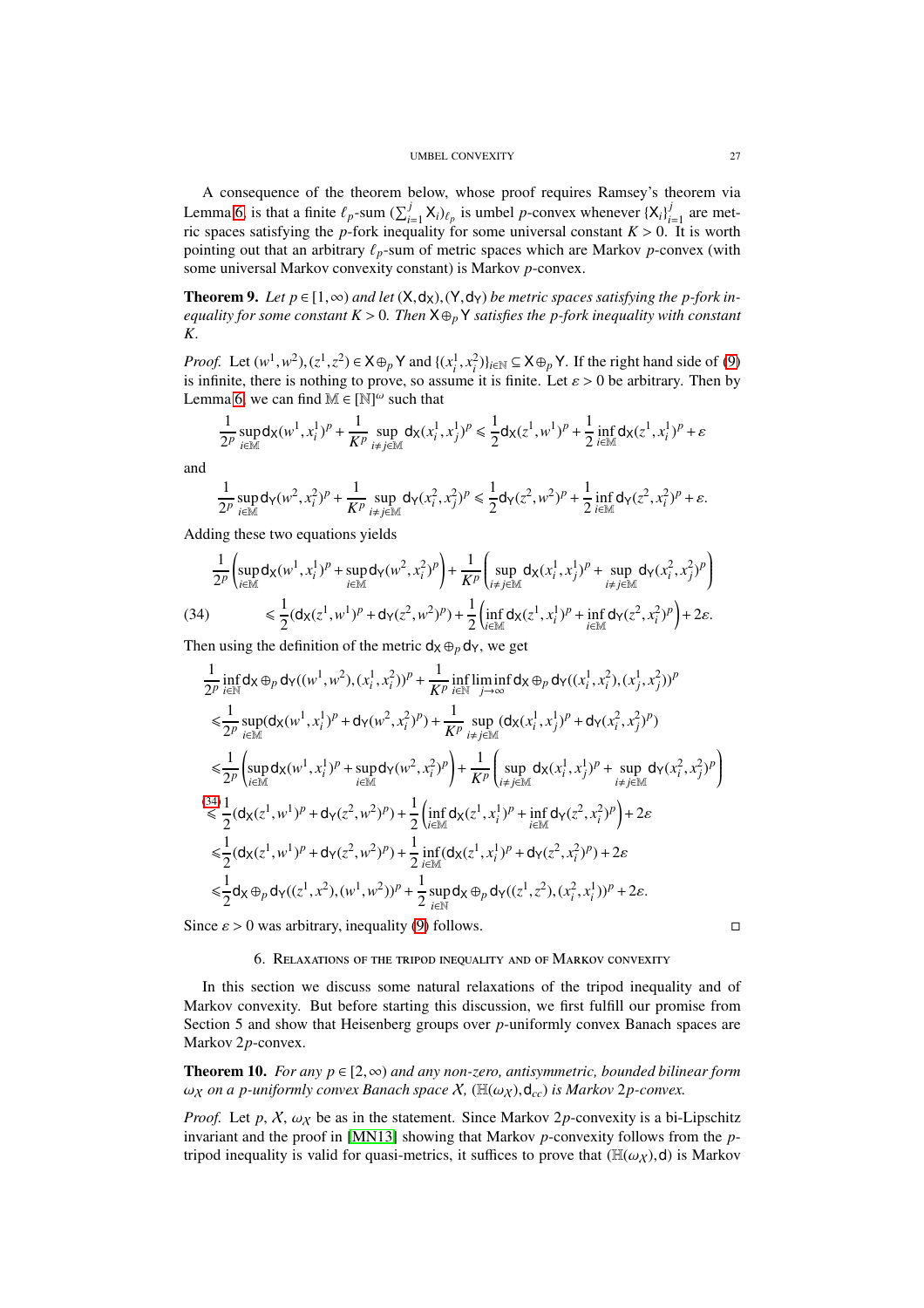2p-convex for some equivalent quasi-metric  $d$ . Because of this, we may assume  $X$  is equipped with a uniformly  $p$ -convex norm with constant  $C$  and that  $\omega_X$  has operator norm bounded by 1. Therefore, it suffices to exhibit a quasi-metric d that satisfies the 2*p*-tripod inequality. In this proof, we will let  $d \stackrel{\text{def}}{=} d_{\lambda,p}$  and  $N \stackrel{\text{def}}{=} N_{\lambda,p}$  where  $\lambda \stackrel{\text{def}}{=} \left(\frac{1}{3} + \frac{1}{3^p 6}\right)^{-1} \frac{2^{1-p}}{C^p}$ .

First we prove the following "parallelogram inequality" analogous to the one holding in 2*p*-uniformly convex Banach spaces.

<span id="page-27-0"></span>**Lemma 7.** *For every*  $\mathbf{a} = (a, s), \mathbf{b} = (b, t) \in \mathbb{H}(\omega_X)$  and  $K \stackrel{\text{def}}{=} \max\left\{C, \left(\frac{3^{2p-1} \cdot 6}{4p}\right)^{\frac{1}{2p}}\right\},\$ 

<span id="page-27-5"></span>(35) 
$$
\frac{1}{2}N(\mathbf{a})^{2p} + \frac{1}{2}N(\mathbf{b}^{-1}\mathbf{a})^{2p} \ge N(\delta_{1/2}(\mathbf{b}))^{2p} + \frac{1}{K^{2p}}N(\delta_{1/2}(\mathbf{b})^{-1}\mathbf{a})^{2p}.
$$

*Proof of Lemma [7.](#page-27-0)* We have

$$
\frac{1}{2}N(\mathbf{a})^{2p} + \frac{1}{2}N(\mathbf{b}^{-1}\mathbf{a})^{2p} = \frac{1}{2}||a||_{X}^{2p} + \frac{\lambda}{2}|s|^p + \frac{1}{2}||a-b||_{X}^{2p} + \frac{\lambda}{2}|s-t+\omega_{X}(a,b)|^p
$$
\n
$$
\geq \left(\frac{1}{2}||a||_{X}^{p} + \frac{1}{2}||a-b||_{X}^{p}\right)^2 + \frac{\lambda}{2}|s|^p + \frac{\lambda}{2}|s-t+\omega_{X}(a,b)|^p \quad \text{(convexity)}
$$
\n
$$
\geq \underbrace{\left(\left|\frac{b}{2}\right|\right|_{X}^{p} + \frac{1}{C^{p}}\left||a-\frac{b}{2}\right||_{X}^{p}\right)^2}_{\alpha} + \frac{\lambda}{2}|s|^p + \frac{\lambda}{2}|s-t+\omega_{X}(a,b)|^p \quad (p\text{-uniform convexity}).
$$

<span id="page-27-2"></span>Since  $\omega_X$  is antisymmetric and has norm 1,

(37)  
\n
$$
\alpha = \left\| \frac{b}{2} \right\|_{X}^{2p} + \frac{1}{C^{2p}} \left\| a - \frac{b}{2} \right\|_{X}^{2p} + \frac{2}{C^{p}} \left( \left\| \frac{b}{2} \right\|_{X} \left\| a - \frac{b}{2} \right\|_{X}^{p} \right)^{p}
$$
\n
$$
\geq \left\| \frac{b}{2} \right\|_{X}^{2p} + \frac{1}{C^{2p}} \left\| a - \frac{b}{2} \right\|_{X}^{2p} + \frac{2}{C^{p}} \left| \omega_{X} \left( \frac{b}{2}, a - \frac{b}{2} \right) \right|^{p}
$$
\n
$$
= \left\| \frac{b}{2} \right\|_{X}^{2p} + \frac{1}{C^{2p}} \left\| a - \frac{b}{2} \right\|_{X}^{2p} + \frac{2^{1-p}}{C^{p}} \left| \omega(a, b) \right|^{p}
$$
\n
$$
(37)
$$
\n
$$
= \left\| \frac{b}{2} \right\|_{X}^{2p} + \frac{1}{C^{2p}} \left\| a - \frac{b}{2} \right\|_{X}^{2p} + \lambda \left( \frac{1}{3} + \frac{1}{3^{p} \cdot 6} \right) \left| \omega(a, b) \right|^{p}
$$

<span id="page-27-1"></span>where we've used the definition of  $\lambda$  in the last equality. Incorporating [\(37\)](#page-27-1) into [\(36\)](#page-27-2) we thus have,

<span id="page-27-4"></span>
$$
\frac{1}{2}N(\mathbf{a})^{2p} + \frac{1}{2}N(\mathbf{b}^{-1}\mathbf{a})^{2p} \ge \left\| \frac{b}{2} \right\|_{\mathcal{X}}^{2p} + \frac{1}{C^{2p}} \left\| a - \frac{b}{2} \right\|_{\mathcal{X}}^{2p}
$$
\n
$$
(38) \qquad + \lambda \underbrace{\left( \frac{|\omega(a,b)|^p + |s|^p + |s - t + \omega(a,b)|^p}{3} + \frac{|\omega(a,b)|^p}{3^p \cdot 6} + \frac{|s|^p}{6} + \frac{|s - t + \omega(a,b)|^p}{6} \right)}_{\beta}.
$$

We now proceed to estimate  $\beta$  as follows,

<span id="page-27-3"></span>
$$
\beta \ge \left| \frac{t}{3} \right|^p + \frac{|\omega(a, b)|^p}{3^p \cdot 6} + \frac{|s|^p}{6} + \frac{|s - t + \omega(a, b)|^p}{6} \quad \text{(convexity and triangle inequality)}
$$
\n
$$
\ge \left| \frac{t}{3} \right|^p + \frac{4^p}{3^p \cdot 6} \left( \left| \frac{\omega(a, b)}{4} \right|^p + \left| \frac{3s}{4} \right|^p + \left| \frac{s}{4} - \frac{t}{4} + \frac{\omega(a, b)}{4} \right|^p \right)
$$
\n
$$
\ge \left| \frac{t}{3} \right|^p + \frac{4^p}{3^{2p-1} \cdot 6} \left| s - \frac{t}{4} + \frac{\omega(a, b)}{2} \right|^p \quad \text{(convexity and triangle inequality)}
$$
\n
$$
\ge \left| \frac{t}{4} \right|^p + \frac{1}{K^{2p}} \left| s - \frac{t}{4} + \frac{\omega(a, b)}{2} \right|^p \quad \text{(definition of } K).
$$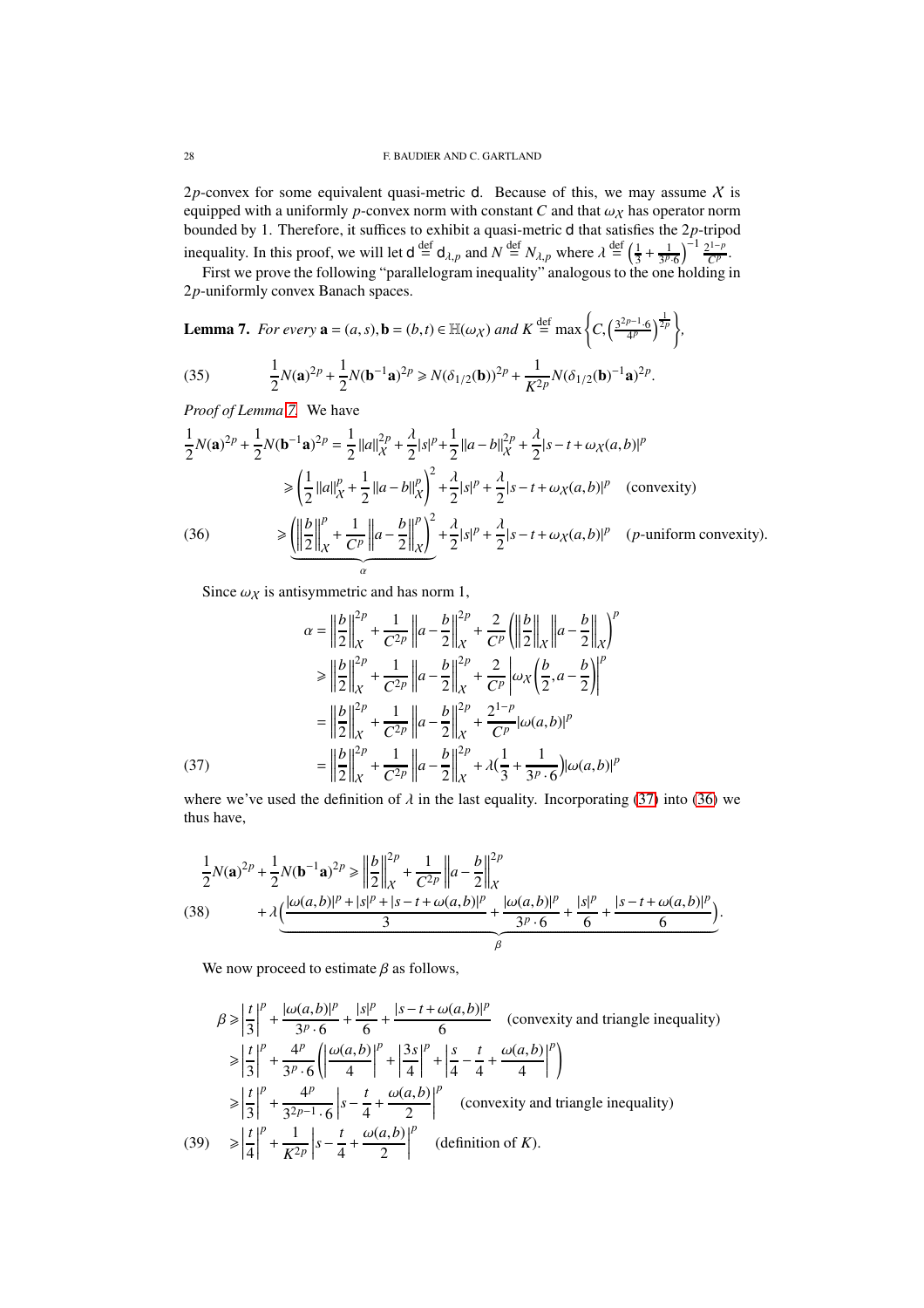Combining [\(39\)](#page-27-3) with [\(38\)](#page-27-4), we have

$$
\frac{1}{2}N(\mathbf{a})^{2p} + \frac{1}{2}N(\mathbf{b}^{-1}\mathbf{a})^{2p} \ge \left\| \frac{b}{2} \right\|_{\mathcal{X}}^{2p} + \frac{1}{C^{2p}} \left\| a - \frac{b}{2} \right\|_{\mathcal{X}}^{2p} + \lambda \left| \frac{t}{4} \right|^{p} + \frac{\lambda}{K^{2p}} \left| s - \frac{t}{4} + \frac{\omega(a, b)}{2} \right|^{p}
$$

$$
\ge N(\delta_{1/2}(\mathbf{b}))^{2p} + \frac{1}{K^{2p}} N(\delta_{1/2}(\mathbf{b})^{-1}\mathbf{a})^{2p}.
$$

This completes the proof of [\(35\)](#page-27-5).  $\Box$ 

<span id="page-28-0"></span>We can now use [\(35\)](#page-27-5) the prove the 2p-tripod inequality:

(40) 
$$
\frac{d(w,x)^{2p}}{2^{2p+1}} + \frac{d(w,y)^{2p}}{2^{2p+1}} + \frac{d(x,y)^{2p}}{(4C'K)^{2p}} \leq \frac{1}{2}d(z,w)^{2p} + \frac{1}{4}d(z,x)^{2p} + \frac{1}{4}d(z,y)^{2p},
$$

where  $C'$  is the quasi-triangle inequality constant of  $d$ .

First apply [\(35\)](#page-27-5) with  $\mathbf{a} = \mathbf{z}$  and  $\mathbf{b} = \mathbf{x}$  to obtain

$$
\frac{1}{2}N(\mathbf{z})^{2p} + \frac{1}{2}N(\mathbf{x}^{-1}\mathbf{z})^{2p} \ge N(\delta_{1/2}(\mathbf{x}))^{2p} + \frac{1}{K^{2p}}N(\delta_{1/2}(\mathbf{x})^{-1}\mathbf{z})^{2p}.
$$

Then apply [\(35\)](#page-27-5) with  $\mathbf{a} = \mathbf{z}$  and  $\mathbf{b} = \mathbf{y}$  to obtain

$$
\frac{1}{2}N(\mathbf{z})^{2p} + \frac{1}{2}N(\mathbf{y}^{-1}\mathbf{z})^{2p} \ge N(\delta_{1/2}(\mathbf{y}))^{2p} + \frac{1}{K^{2p}}N(\delta_{1/2}(\mathbf{y})^{-1}\mathbf{z})^{2p}.
$$

Averaging these two inequalities and using the definition and homogeneity of d yields

$$
\frac{d(0,x)^{2p}}{2^{2p+1}} + \frac{d(0,y)^{2p}}{2^{2p+1}} + \frac{d(z,\delta_{1/2}(x))^{2p}}{2K^{2p}} + \frac{d(z,\delta_{1/2}(y))^{2p}}{2K^{2p}} \le \frac{1}{2}d(z,0)^{2p} + \frac{1}{4}d(z,x)^{2p} + \frac{1}{4}d(z,y)^{2p}.
$$

Then by convexity, the C'-quasi-triangle inequality of d, and homogeneity of d, we get

$$
\frac{d(0,x)^{2p}}{2^{2p+1}} + \frac{d(0,y)^{2p}}{2^{2p+1}} + \frac{d(x,y)^{2p}}{(4C'K)^{2p}} \leq \frac{1}{2}d(z,0)^{2p} + \frac{1}{4}d(z,x)^{2p} + \frac{1}{4}d(z,y)^{2p}
$$

This proves [\(40\)](#page-28-0) for  $w = 0$ . The general inequality follows from left-invariance.

We now consider a local analogue of the notion of umbel convexity.

**Definition 4.** We will say that a metric space  $(X, d_X)$  is fork q-convex if there exists  $\Pi > 0$ such that for all  $k \geq 1$  and all  $f: B_{2^k} \to X$ ,

(41) 
$$
\sum_{s=1}^{k-1} \frac{1}{2^{k-1-s}} \sum_{t=1}^{2^{k-1-s}} \min_{\varepsilon \in \{-1,1\}^{t2^{s+1}-2^s} \delta, \delta' \in \{-1,1\}^{2^{s}-1}} \frac{d_X(f(\varepsilon, -1, \delta), f(\varepsilon, 1, \delta'))^p}{2^{sq}}
$$

$$
\leq \Pi^q \frac{1}{2^k} \sum_{\ell=1}^{2^k} \max_{\varepsilon \in \{-1,1\}^\ell} d_X(f(\varepsilon_1, ..., \varepsilon_{\ell-1}), f(\varepsilon_1, ..., \varepsilon_\ell))^q,
$$

<span id="page-28-1"></span>and we will denote by  $\Pi_q^f(\mathsf{X})$  the least constant  $\Pi$  such that [\(41\)](#page-28-1) holds.

We will see that the fork *q*-convexity inequality [\(41\)](#page-28-1) follows from the following relaxation of the *q*-tripod inequality:

<span id="page-28-2"></span>For all  $w, x, y, z \in \mathsf{X}$ ,

$$
(42)\quad \frac{1}{2^q}\min\{\mathsf{d}_\mathsf{X}(w,x)^q,\mathsf{d}_\mathsf{X}(w,y)^q\}+\frac{\mathsf{d}_\mathsf{X}(x,y)^q}{4^qK^q}\leq \frac{1}{2}\mathsf{d}_\mathsf{X}(z,w)^q+\frac{1}{2}\max\{\mathsf{d}_\mathsf{X}(z,x)^q,\mathsf{d}_\mathsf{X}(z,y)^q\}
$$

We will refer to inequality [\(42\)](#page-28-2) as the *q-fork inequality* with constant *K*.

The fact that fork *p*-convexity implies umbel *p*-convexity is not completely immediate due to the limit inferior in the definition of umbel *p*-convexity and we first need a technical lemma.

$$
\overline{a}
$$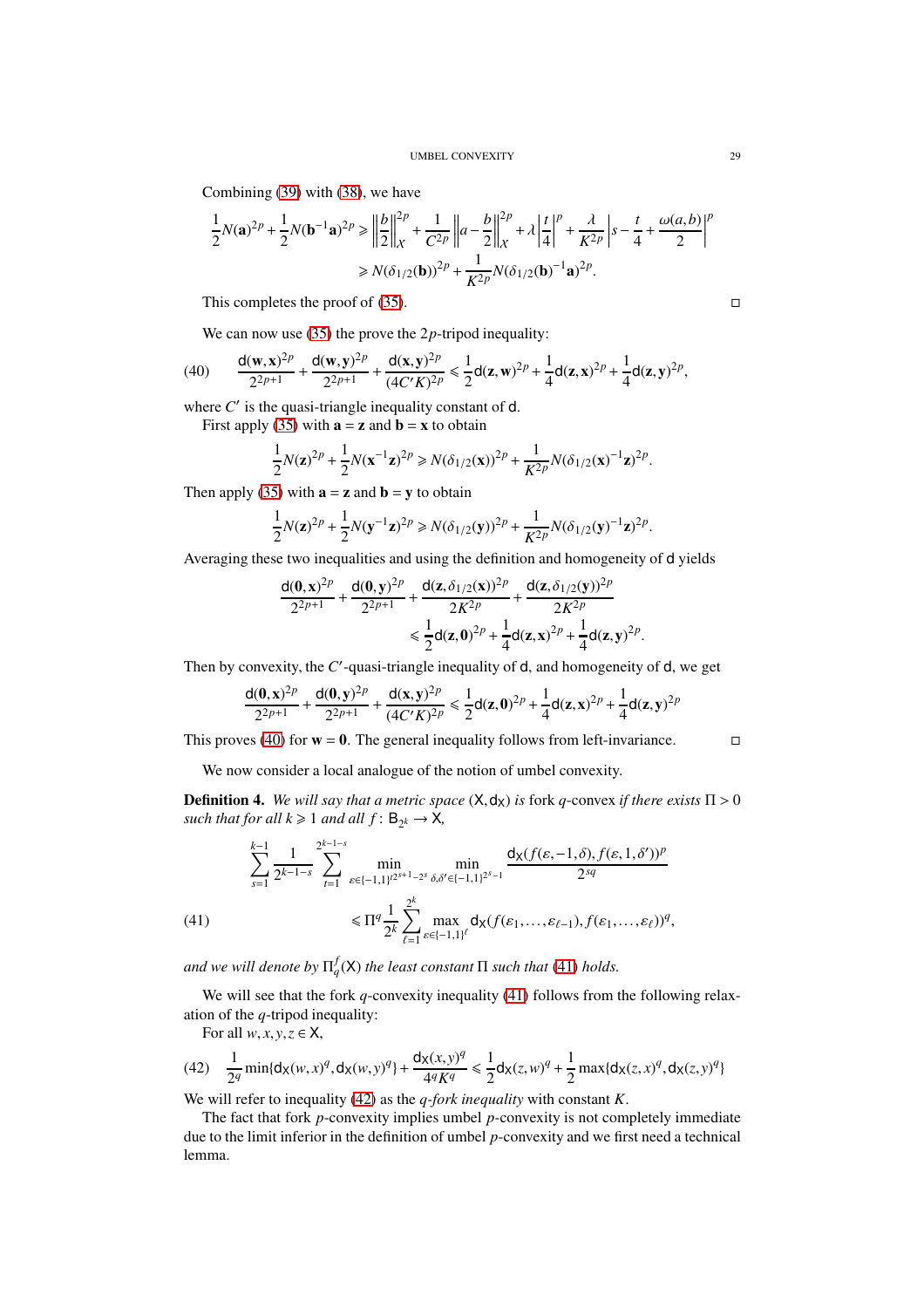<span id="page-29-0"></span>**Lemma 8.** *For each*  $k \ge 0$ , *let*  $V_k$  *denote the subset of*  $[N]^{\le k} \times [N]^{\le k}$  *consisting of all pairs* ( $\bar{n}, \bar{m}$ ) *such that*  $\bar{n}$  *extends*  $\bar{m}$  *(abbreviated by*  $\bar{n} \leq \bar{m}$ ). For *every*  $k \in \mathbb{N}$  *and function*  $J: V_k \to \mathbb{N}$ , there exists a map  $\phi := \phi(k, J): B_k \to T_k^{\omega}$  satisfying the following property

 $(\star)$  φ *is a height and extension preserving graph morphism,*  $\sum_{i=1}^{n}$  $\overline{\phantom{a}}$ *and for every* ε,δ *for which* (ε,1,δ) ∈ B*k*, *there exists an integer*  $j' = j'(\varepsilon, \delta) \ge J(\phi(\varepsilon), \phi(\varepsilon, 1, \delta))$  *such that, for every*  $\delta'$  for which  $(\varepsilon, -1, \delta') \in B_k$ , there exists  $\bar{\eta} = \bar{\eta}(\delta') \in T_k^{\omega}$  such that  $\phi(\varepsilon, -1, \delta') = (\phi(\varepsilon), j', \bar{\eta})$ .

*Proof.* The proof is by induction on *k*. The base case  $k = 0$  is vacuous. Suppose the lemma holds for some  $k \ge 0$ . Let  $J: V_{k+1} \to \mathbb{N}$  be any function. Observe that for all  $r \ge 1$ ,  $[(r, r+1,...)]^{\leq k}$  equipped with the natural tree order is isomorphic to  $[N]^{\leq k}$ . Denote by  $V_k(r)$  the subset of  $[(r, r+1,...)]^{\leq k} \times [(r, r+1,...)]^{\leq k}$  consisting of all pairs  $(\bar{n}, \bar{m})$  such that  $\bar{n}$  extends  $\bar{m}$ . Define a function  $J_1: V_k(2) \to \mathbb{N}$  by  $J_1(\bar{n}, \bar{m}) \stackrel{\text{def}}{=} J((1, \bar{n}), (1, \bar{m}))$ . Apply the inductive hypothesis to  $J_1$  to obtain a function  $\phi_1 : B_k \to ([\{2,3,...\}]^{\leq k}, d_T)$  satisfying ( $\star$ ). Set  $j_0 \stackrel{\text{def}}{=} \max\{J(\emptyset, (1, \phi_1(\delta))) : \delta \in \mathsf{B}_k\}$ , and note that this maximum exists since  $\mathsf{B}_k$  is finite. Define a function  $J_0$ :  $V_k(j_0+1) \to \mathbb{N}$  by  $J_0(\bar{n}, \bar{m}) \stackrel{\text{def}}{=} J((j_0, \bar{n}), (j_0, \bar{m}))$ . Apply the inductive hypothesis to *J*<sup>0</sup> to obtain a function  $\phi_0$ : B<sub>k</sub>  $\rightarrow$  ([{*j*<sub>0</sub> + 1, *j*<sub>0</sub> + 2, ...}]<sup>≤k</sup>, d<sub>T</sub>) satisfying (★). Finally we define  $\phi: B_{k+1} \to T_{k+1}^{\omega}$  by

- $\phi(\emptyset) \stackrel{\text{def}}{=} \emptyset$ ,
- $\phi(1,\varepsilon) \stackrel{\text{def}}{=} (1,\phi_1(\varepsilon))$ , and
- $\phi(-1,\varepsilon) \stackrel{\text{def}}{=} (j_0, \phi_0(\varepsilon)).$

We now check that  $\phi$  satisfies the desired properties. Obviously,  $\phi$  is a height and extension preserving graph morphism since both  $\phi_1$  and  $\phi_0$  are. Let  $(\varepsilon, 1, \delta) \in B_{k+1}$ . If  $\varepsilon$  is of the form  $(1, \varepsilon')$ , then  $(\star)$  holds since it holds for  $\phi_1$ , and if  $\varepsilon$  is of the form  $(-1, \varepsilon')$ , then ( $\star$ ) holds since it holds for  $\phi_0$ . It remains to consider  $\varepsilon = \emptyset$ . In this case, we choose  $j' \stackrel{\text{def}}{=} j_0$ and for any  $(-1,\delta') \in B_{k+1}$ , we choose  $\bar{\eta} \stackrel{\text{def}}{=} \phi_0(\delta')$ . These choices witness the satisfaction of  $(\star)$ .

**Proposition 6.** *Let p*  $\in$  (0,  $\infty$ )*. Every fork p-convex metric space* ( $\mathsf{X}, \mathsf{d}_{\mathsf{X}}$ ) *is umbel p-convex. Moreover,*  $\Pi_p^u(X) \leq \Pi_p^f(X)$ .

*Proof.* Let  $k \ge 1$  and  $f : [\mathbb{N}]^{\le 2^k} \to \mathbb{X}$  a map. Without loss of generality, we may assume the right-hand-side of [\(4\)](#page-2-2) is finite. Let  $\gamma > 0$  be arbitrary. For each  $(\bar{n}, (\bar{n}, \bar{\delta})) \in V_k$ , choose  $J(\bar{n},(\bar{n},\bar{\delta})) \in \mathbb{N}$  such that, for all  $j \ge J(\bar{n},(\bar{n},\bar{\delta})),$ 

$$
\liminf_{j\to\infty}\inf_{\substack{\bar{\eta}\in[\mathbb{N}]^{2^s-1}:\\(\bar{n},j,\bar{\eta})\in[\mathbb{N}]^{\leq 2^k}}} \frac{\mathsf{d}_X(f(\bar{n},\bar{\delta}),f(\bar{n},j,\bar{\eta}))^p}{2^{sp}}\leq \inf_{\substack{\bar{\eta}\in[\mathbb{N}]^{2^s-1}:\\(\bar{n},j,\bar{\eta})\in[\mathbb{N}]^{\leq 2^k}}} \frac{\mathsf{d}_X(f(\bar{n},\bar{\delta}),f(\bar{n},j,\bar{\eta}))^p}{2^{sp}}+\frac{\gamma}{k}.
$$

Now apply Lemma [8](#page-29-0) to the map *J* defined as above to get a height and extension preserving graph morphism  $\phi: B_{2^k} \to T_{2^k}^{\omega}$  $\frac{\omega}{2^k}$  satisfying ( $\star$ ). Let *A* denote the left-hand-side of the fork *p*-convexity inequality [\(41\)](#page-28-1) applied to the map  $f \circ \phi : B_{2^k} \to X$ , i.e.

$$
A \stackrel{\text{def}}{=} \sum_{s=1}^{k-1} \frac{1}{2^{k-1-s}} \sum_{t=1}^{2^{k-1-s}} \min_{\varepsilon \in \{-1,1\}^{2^{s+1}-2^s}} \min_{\delta, \delta' \in \{-1,1\}^{2^s-1}} \frac{d_X(f(\phi(\varepsilon, -1, \delta)), f(\phi(\varepsilon, 1, \delta')))^p}{2^{sp}}.
$$

Let *B* denote the left-hand-side of the umbel *p*-convexity inequality [\(4\)](#page-2-2) applied to the map  $f: [\mathbb{N}]^{\leq 2^k} \to \mathsf{X}$ , i.e.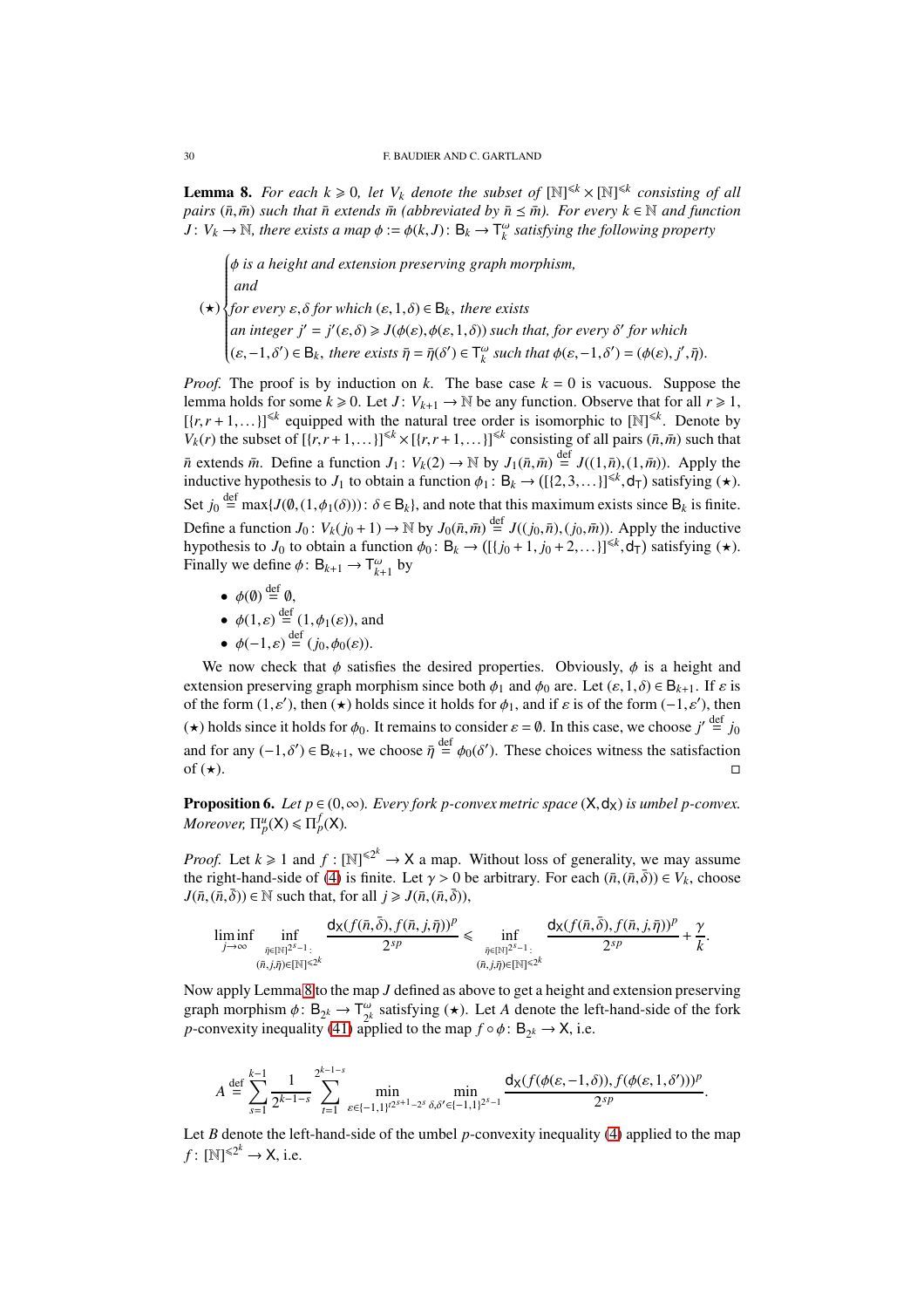### UMBEL CONVEXITY 31

$$
B \stackrel{\text{def}}{=} \sum_{s=1}^{k-1} \frac{1}{2^{k-1-s}} \sum_{t=1}^{2^{k-1-s}} \inf_{\bar{n} \in [\mathbb{N}]^{t^{2s+1}-2^s}} \inf_{\substack{\bar{\delta} \in [\mathbb{N}]^{2^s}: \\ (\bar{n}, \bar{\delta}) \in [\mathbb{N}]^{ \leq 2^k}}} \liminf_{\substack{j \to \infty \\ (\bar{n}, j, \bar{\eta}) \in [\mathbb{N}]^{ \leq 2^k}}} \frac{d_X(f(\bar{n}, \bar{\delta}), f(\bar{n}, j, \bar{\eta}))^p}{2^{sp}}.
$$

Given  $\varepsilon \in \{-1,1\}^{\infty^{s+1}-2^s}$  and  $\delta \in \{-1,1\}^{2^s-1}$ , it follows from the definitions of *J*,  $\phi$ , and property ( $\star$ ) that there exists an integer  $j' = j'(\varepsilon, \delta) \ge J(\phi(\varepsilon), \phi(\varepsilon, 1, \delta))$  such that, for every  $\delta' \in \{-1,1\}^{2^{s}-1}$ , there exists  $\bar{\eta} = \bar{\eta}(\delta') \in [\mathbb{N}]^{2^{s}-1}$  such that  $\phi(\varepsilon, -1, \delta') = (\phi(\varepsilon), j'(\varepsilon, \delta), \bar{\eta}(\delta')).$ Since  $\phi(\varepsilon) \in [\mathbb{N}]^{t2^{s+1}-2^s}$  and  $\phi(\varepsilon, 1, \delta) \in [\mathbb{N}]^{t2^{s+1}}$ , we have

$$
\inf_{\bar{n}\in[\mathbb{N}]^{2^{s+1}-2^{s}}}\inf_{\substack{\bar{\partial}\in[\mathbb{N}]^{2^{s}}\\(\bar{n},\bar{\partial})\in[\mathbb{N}]^{s}}}\lim_{j\to\infty}\inf_{\substack{\bar{\eta}\in[\mathbb{N}]^{2^{s}-1}:\\(\bar{n},j,\bar{\eta})\in[\mathbb{N}]^{s}}}\frac{d_{\mathsf{X}}(f(\bar{n},\bar{\delta}),f(\bar{n},j,\bar{\eta}))^{p}}{(\bar{n},j,\bar{\eta})\in[\mathbb{N}]^{s}}\leq\min_{\substack{\bar{\eta}\in[\mathbb{N}]^{2^{s}-1}:\\(\bar{n},j,\bar{\eta})\in[\mathbb{N}]^{s}}}\lim_{\substack{\bar{\eta}\in[\mathbb{N}]^{2^{s}-1}:\\(\bar{n},j,\bar{\eta})\in[\mathbb{N}]^{s}}}\frac{\lim_{\bar{n}\in[\mathbb{N}]^{2^{s}-1}:}d_{\mathsf{X}}(f(\phi(\varepsilon,1,\delta)),f(\phi(\varepsilon),j,\bar{\eta}))^{p}}{(\bar{n},j,\bar{\eta})\in[\mathbb{N}]^{s}}\leq\min_{\substack{\varepsilon\in\{-1,1\}^{2^{s+1}-2^{s}}\\(\bar{n},j,\bar{\eta})\in[\mathbb{N}]^{s}}}\lim_{\substack{\bar{\eta}\in[\mathbb{N}]^{2^{s}-1}:\\(\bar{n},j,\bar{\eta})\in[\mathbb{N}]^{s}}}\frac{d_{\mathsf{X}}(f(\phi(\varepsilon,1,\delta)),f(\phi(\varepsilon),j'(\varepsilon,\delta),\bar{\eta}))^{p}+\frac{\gamma}{k}}{(\bar{n},j,\bar{\eta})\in[\mathbb{N}]^{s}}\leq\min_{\substack{\varepsilon\in\{-1,1\}^{2^{s+1}-2^{s}}\\(\bar{n}\in[-1,1]^{2^{s-1}}\\(\bar{n}\in[-1,1]^{2^{s-1}}]^{s}}}\lim_{\substack{\bar{m}\equiv\min\\(\bar{n}\equiv\min\\(\bar{n}\equiv(-1,1]^{2^{s-1}-2^{s}}\\(\bar{n}\equiv(-1,1]^{2^{s-1}}\\(\bar{n}\equiv(-1,1]^{2^{s-1}}\\(\bar{n}\equiv(-1,1]^{2^{s-1}}\\(\bar{n}\equiv(-1,1]^{2^{s-1}}\\(\bar{n}\equiv(-1,1]^{2^{s-1}}\\(\bar{n}\
$$

Hence, after dividing by  $2^{sp}$  and summing appropriately over *t* and *s*, we have  $B \le A + \gamma$ . Since  $\gamma > 0$  was arbitrary, we have  $A \le B$ . To conclude that  $\prod_{p=1}^{\mu} (X) \le \prod_{p=1}^{f} (X)$ , it remains to observe that

$$
\frac{1}{2^k} \sum_{\ell=1}^{2^k} \max_{\varepsilon \in \{-1,1\}^\ell} d_{\mathsf{X}}(f(\phi(\varepsilon_1, \dots, \varepsilon_{\ell-1})), f(\phi(\varepsilon_1, \dots, \varepsilon_{\ell})))^p
$$
  

$$
\leq \frac{1}{2^k} \sum_{\ell=1}^{2^k} \sup_{\bar{n} \in [\mathbb{N}]^\ell} d_{\mathsf{X}}(f(n_1, \dots, n_{\ell-1}), f(n_1, \dots, n_{\ell}))^p
$$

as  $\phi$  preserves the extension relation.

A further relaxation of the *q*-tripod inequality is the following: For all  $w, x, y, z \in \mathsf{X}$ ,

<span id="page-30-1"></span>(43) 
$$
\frac{1}{2^q} \min\{d_X(w,x)^q, d_X(w,y)^q\} + \frac{d_X(x,y)^q}{4^q K^q} \leq \max\{d_X(z,w)^q, d_X(z,x)^q, d_X(z,y)^q\}
$$

By analogy with the notion of umbel cotype, we make the following definition.

**Definition 5.** *Let p* ∈ (0, ∞). A metric space  $(X, d_X)$  has fork cotype *q* if there exists  $C > 0$ such that for all  $k \geq 1$  and all  $f: B_{2^k} \to X$ 

 $1/x$ 

<span id="page-30-0"></span>(44) 
$$
\left(\sum_{s=1}^{k-1} \min_{\varepsilon \in \mathsf{B}_{2^k-2^s}} \min_{\delta,\delta' \in \{-1,1\}^{2^s-1}} \frac{\mathsf{d}_X(f(\varepsilon, -1, \delta), f(\varepsilon, 1, \delta'))^q}{2^{sq}}\right)^{1/q} \leq C \text{Lip}(f).
$$

*We denote by*  $C_q^f(X)$  *the least constant* C such *that* [\(44\)](#page-30-0) *holds.* 

In the next theorem we gather results that are local analogs of those in Section [2.](#page-5-0)

- **Theorem 11.** (1) If a metric space  $(X, d_X)$  satisfies the q-fork inequality [\(43\)](#page-30-1) with *constant*  $K > 0$ , then **X** is fork q-convex. Moreover,  $\Pi_q^f(\mathsf{X}) \leq 4K$ .
	- *(2) If a metric space* (X,dX) *satisfies the relaxed q-fork inequality* [\(43\)](#page-30-1) *with constant K* > 0*, then* **X** has fork cotype q. Moreover,  $C_q^f$  (**X**)  $\leq$  4*K*.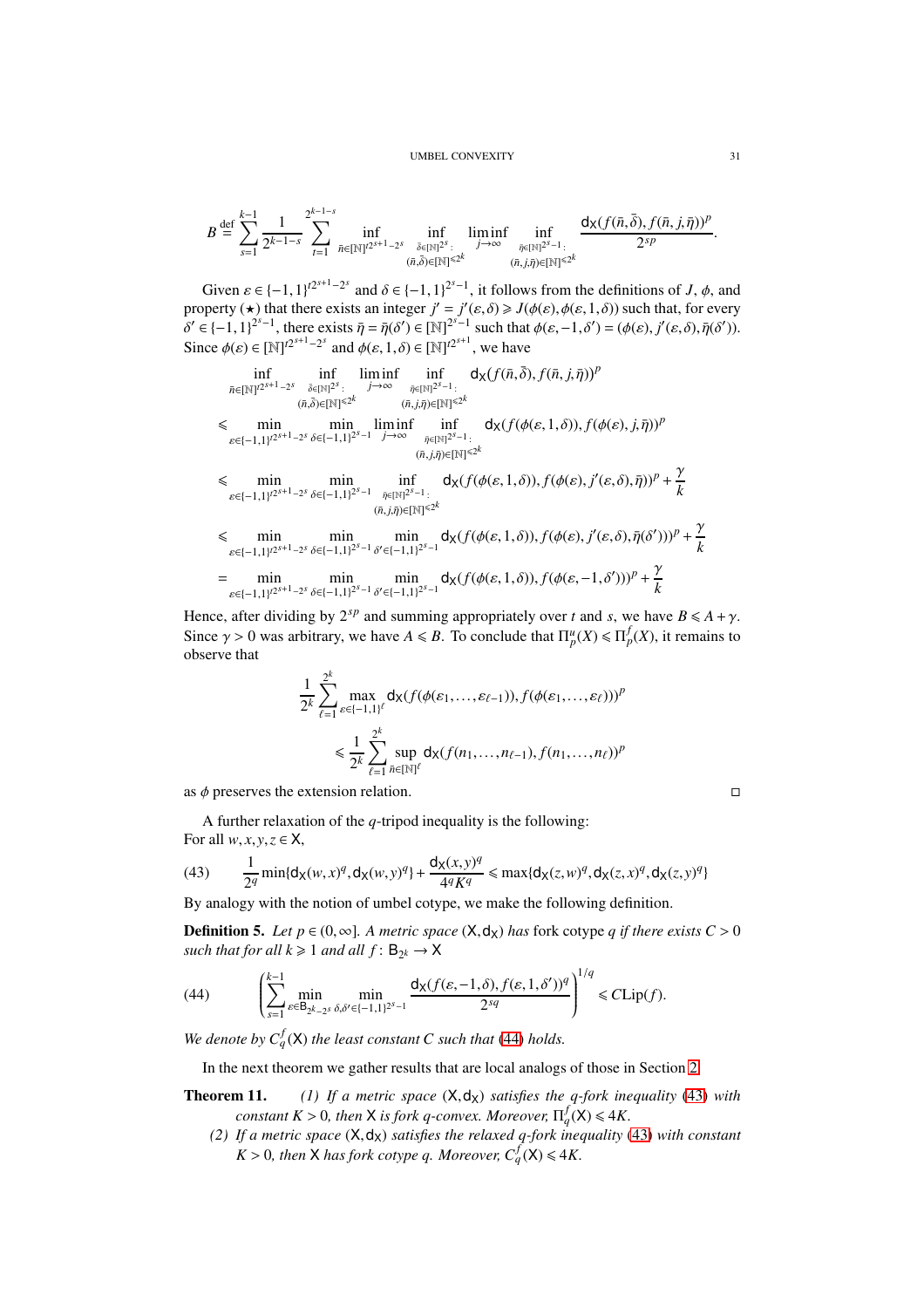*Proof.* The first assertion can be proven much in the same way as Theorem [6](#page-7-0) and we leave this verification to the dutiful reader. We will prove the second assertion. The proof is rather similar to the proof of Theorem [6](#page-7-0) albeit on some occasions where some slightly different justifications are needed. It will be sufficient to show by induction on *k* that for all maps  $f: \mathsf{B}_{2^k} \to \mathsf{X}$ , and all  $\rho \in \{-1, 1\}$ 

$$
\min_{\delta \in \{-1,1\}^{2^{k}-1}} \frac{d_{\mathsf{X}}(f(\emptyset), f(\rho,\delta))^{p}}{2^{kp}} + \frac{1}{4^{p}K^{p}} \sum_{s=1}^{k-1} \min_{\varepsilon \in \mathsf{B}_{2^{k}-2^{s}}}\min_{\delta,\delta' \in \{-1,1\}^{2^{s}-1}} \frac{d_{\mathsf{X}}(f(\varepsilon,-1,\delta), f(\varepsilon,1,\delta'))^{p}}{2^{sp}} \\ \leq \max_{1 \leq \ell \leq 2^{k}} \max_{\varepsilon \in [-1,1]^{{\ell}}} d_{\mathsf{X}}(f(\varepsilon_{1},\ldots,\varepsilon_{\ell-1}), f(\varepsilon_{1},\ldots,\varepsilon_{\ell}))^{p}.
$$

For the base case  $k = 1$ , the inequality reduces to

$$
\min_{\delta\in\{-1,1\}}\frac{\mathsf{d}_X(f(\emptyset),f(\rho,\delta))}{2}\leqslant \max\Big\{\max_{\varepsilon\in\{-1,1\}}\mathsf{d}_X(f(\emptyset),f(\varepsilon))\Big\},\max_{\varepsilon\in\{-1,1\}^2}\mathsf{d}_X(f(\varepsilon_1),f(\varepsilon_1,\varepsilon_2))\Big\},
$$

which is an immediate consequence of the triangle inequality. We now proceed to the inductive step and fix  $\iota \in \{-1, 1\}$  and  $f: B_{2^{k+1}} \to X$ . Let  $\mu \in \{-1, 1\}^{2^{k}-1}$  such that

$$
\frac{d_X(f(\emptyset), f(\iota, \mu))^p}{2^{kp}} = \min_{\delta \in \{-1, 1\}^{2^k-1}} \frac{d_X(f(\emptyset), f(\iota, \delta))^p}{2^{kp}},
$$

and for each  $\rho \in \{-1, 1\}$ , choose  $\nu(\rho) \in \{-1, 1\}^{2^k - 1}$ 

$$
\frac{d_X(f(\iota,\mu), f(\iota,\mu,\rho,\nu(\rho)))^p}{2^{kp}} = \min_{\delta \in \{-1,1\}^{2^{k}-1}} \frac{d_X(f(\iota,\mu), f(\iota,\mu,\rho,\delta))^p}{2^{kp}}.
$$

By the induction hypothesis applied to the restriction of *f* to  $B_{2^k}$  (and with  $\rho = \iota$ ) we get

$$
\min_{\delta \in \{-1,1\}^{2^{k}-1}} \frac{d_{\mathsf{X}}(f(\emptyset), f(\iota, \delta))^p}{2^{kp}} + \frac{1}{4^p K^p} \sum_{s=1}^{k-1} \min_{\varepsilon \in \mathsf{B}_{2^{k}-2^{s}}}, \delta, \delta' \in \{-1,1\}^{2^{s}-1}} \frac{d_{\mathsf{X}}(f(\varepsilon, -1, \delta), f(\varepsilon, 1, \delta'))^p}{2^{sp}}
$$
\n
$$
\leq \max_{1 \leq \ell \leq 2^{k}} \max_{\varepsilon \in \{-1,1\}^{\ell}} d_{\mathsf{X}}(f(\varepsilon_1, \ldots, \varepsilon_{\ell-1}), f(\varepsilon_1, \ldots, \varepsilon_{\ell}))^p.
$$

By taking the first minimum in the sum and the maximum over larger sets we get

$$
\min_{\delta \in \{-1,1\}^{2^{k}-1}} \frac{d_{X}(f(\emptyset), f(\iota, \delta))^{p}}{2^{kp}} + \frac{1}{4^{p} K^{p}} \sum_{s=1}^{k-1} \min_{\varepsilon \in B_{2^{k+1}-2^{s}}}\min_{\delta, \delta' \in \{-1,1\}^{2^{s}-1}} \frac{d_{X}(f(\varepsilon, -1, \delta), f(\varepsilon, 1, \delta'))^{p}}{2^{sp}} \leq \max_{1 \leq \ell \leq 2^{k+1}} \max_{\varepsilon \in [-1,1]^{{\ell}}} d_{X}(f(\varepsilon_{1}, \ldots, \varepsilon_{\ell-1}), f(\varepsilon_{1}, \ldots, \varepsilon_{\ell}))^{p}.
$$

<span id="page-31-0"></span>On the other hand, the induction hypothesis applied to  $g(\varepsilon) \stackrel{\text{def}}{=} f((\iota, \mu), \varepsilon)$  where  $\varepsilon \in B_{2^k}$ gives

$$
\min_{\delta \in \{-1,1\}^{2^{k}-1}} \frac{d_X(g(\emptyset), g(\iota, \delta))^p}{2^{kp}} + \frac{1}{4^p K^p} \sum_{s=1}^{k-1} \min_{\varepsilon \in B_{2^{k}-2^s}} \min_{\delta, \delta' \in \{-1,1\}^{2^s-1}} \frac{d_X(g(\varepsilon, -1, \delta), g(\varepsilon, 1, \delta'))^p}{2^{sp}} \\ \leq \max_{1 \leq \ell \leq 2^k} \max_{\varepsilon \in [-1,1]^\ell} d_X(g(\varepsilon_1, \dots, \varepsilon_{\ell-1}), g(\varepsilon_1, \dots, \varepsilon_{\ell}))^p.
$$

Observe first that,

max max<br> $1 \leq \ell \leq 2^k$   $\varepsilon \in \{-1,1\}$  $\max_{\varepsilon\in\{-1,1\}^\ell} d_{\mathsf{X}}(g(\varepsilon_1,\ldots,\varepsilon_{\ell-1}),g(\varepsilon_1,\ldots,\varepsilon_{\ell}))^p$  $=$  max max<br> $1 \le \ell \le 2^k$   $\varepsilon \in \{-1,1\}$  $\max_{\varepsilon\in\{-1,1\}^\ell} \mathsf{d}_\mathsf{X}(f(\iota,\mu,\varepsilon_1,\ldots,\varepsilon_{\ell-1}),f(\iota,\mu,\varepsilon_1,\ldots,\varepsilon_\ell))^p$  $\leq$  max max<br> $1 \leq \ell \leq 2^{k+1} \varepsilon \in \{-1, 1\}$  $\max_{\varepsilon\in\{-1,1\}^\ell} \mathsf{d}_\mathsf{X}(f(\varepsilon_1,\ldots,\varepsilon_{\ell-1}),f(\varepsilon_1,\ldots,\varepsilon_\ell))^p,$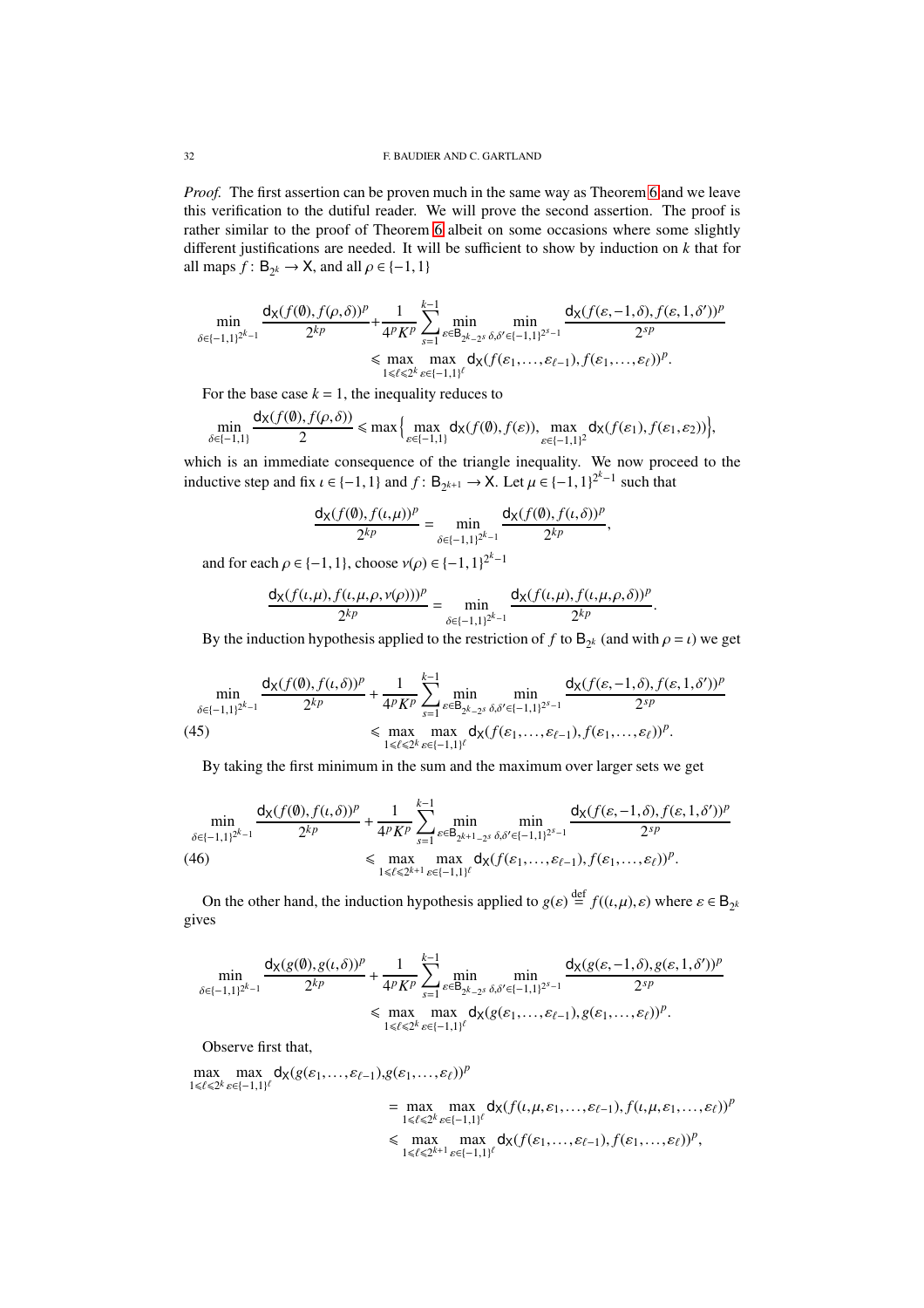since we are maximizing over the set of all the edges instead of a subset of it. Also, for each  $s = 1, ..., k-1$ ,

$$
\min_{\varepsilon \in \mathsf{B}_{2^{k}-2^{s}}}\min_{\delta,\delta' \in \{-1,1\}^{2^{s}-1}}\frac{\mathsf{d}_{\mathsf{X}}(g(\varepsilon,-1,\delta),g(\varepsilon,1,\delta'))^{p}}{2^{sp}}\\=\min_{\varepsilon \in \mathsf{B}_{2^{k}-2^{s}}}\min_{\delta,\delta' \in \{-1,1\}^{2^{s}-1}}\frac{\mathsf{d}_{\mathsf{X}}(f(\iota,\mu,\varepsilon,-1,\delta),f(\iota,\mu,\varepsilon,1,\delta'))^{p}}{2^{sp}}\\ \geq \min_{\varepsilon \in \mathsf{B}_{2^{k+1}-2^{s}}}\min_{\delta,\delta' \in \{-1,1\}^{2^{s}-1}}\frac{\mathsf{d}_{\mathsf{X}}(f(\varepsilon,-1,\delta),f(\varepsilon,1,\delta'))^{p}}{2^{sp}},
$$

since  $(\iota, \mu, \varepsilon) \in \mathsf{B}_{2^{k+1}-2^s}$  for all  $\varepsilon \in \mathsf{B}_{2^k-2^s}$ .

Therefore, it follows from the two relaxations above that

$$
\min_{\delta \in \{-1,1\}^{2^{k}-1}} \frac{d_{X}(f(\iota,\mu), f(\iota,\mu,\rho,\delta))^{p}}{2^{kp}} + \frac{1}{4^{p}K^{p}} \sum_{s=1}^{k-1} \min_{\varepsilon \in \mathsf{B}_{2^{k+1}-2^{s}}}\min_{\delta,\delta' \in \{-1,1\}^{2^{s}-1}} \frac{d_{X}(f(\varepsilon,-1,\delta), f(\varepsilon,1,\delta'))^{p}}{2^{sp}} \leq \max_{1 \leq \ell \leq 2^{k+1}} \max_{\varepsilon \in [-1,1]^{{\ell}}} d_{X}(f(\varepsilon_{1},\ldots,\varepsilon_{\ell-1}), f(\varepsilon_{1},\ldots,\varepsilon_{\ell}))^{p}.
$$

<span id="page-32-0"></span>Since the sum and right hand side in [\(47\)](#page-32-0) do not depend on  $\rho$ , it follows from [\(46\)](#page-31-0) and [\(47\)](#page-32-0) that

<span id="page-32-1"></span>
$$
\frac{1}{2^{kp}} \Big( \max \Big\{ \min_{\delta \in [-1,1]^{2^{k}-1}} d_{\mathsf{X}}(f(\emptyset), f(\iota, \delta))^p, \max_{\rho \in [-1,1]} \min_{\delta \in [-1,1]^{2^{k}-1}} d_{\mathsf{X}}(f(\iota, \mu), f(\iota, \mu, \rho, \delta))^p \Big\} \Big) \n+ \frac{1}{4^p K^p} \sum_{s=1}^{k-1} \min_{\varepsilon \in \mathsf{B}_{2^{k+1}-2^s}, \delta, \delta' \in [-1,1]^{2^{s}-1}} \frac{d_{\mathsf{X}}(f(\varepsilon, -1, \delta), f(\varepsilon, 1, \delta'))^p}{2^{sp}} \n\leq \max_{1 \leq \ell \leq 2^{k+1}} \max_{\varepsilon \in [-1,1]^\ell} d_{\mathsf{X}}(f(\varepsilon_1, \ldots, \varepsilon_{\ell-1}), f(\varepsilon_1, \ldots, \varepsilon_{\ell}))^p.
$$

If we let  $w \stackrel{\text{def}}{=} f(\emptyset)$ ,  $z \stackrel{\text{def}}{=} f(\iota, \mu)$ , and  $x_{\rho} \stackrel{\text{def}}{=} f(\iota, \mu, \rho, \nu(\rho))$  (for  $\rho \in \{-1, 1\}$ ) it follows from how  $\mu$  and  $\nu(\rho)$  were chosen, that

<span id="page-32-2"></span>(49)  
\n
$$
\frac{1}{2^{kp}} \Big( \max \Big\{ d_X(w, z)^p, \max_{\rho \in \{-1, 1\}} d_X(z, x_\rho)^p \Big\} \Big) =
$$
\n
$$
\frac{1}{2^{kp}} \Big( \max \Big\{ \min_{\delta \in \{-1, 1\}^{2^{k-1}}} d_X(f(\emptyset), f(\iota, \delta))^p, \max_{\rho \in \{-1, 1\}} \min_{\delta \in \{-1, 1\}^{2^{k-1}}} d_X(f(\iota, \mu), f(\iota, \mu, \rho, \delta))^p \Big\} \Big).
$$

The relaxed *p*-fork inequality combined with [\(48\)](#page-32-1) and [\(49\)](#page-32-2) gives

<span id="page-32-3"></span>(50)  
\n
$$
\frac{1}{2^{(k+1)p}} \min\{d_X(w,x_{-1})^p, d_X(w,x_1)^p\} + \frac{1}{4^p K^p} \frac{1}{2^{kp}} d_X(x_{-1},x_1)^p
$$
\n
$$
+ \frac{1}{4^p K^p} \sum_{s=1}^{k-1} \min_{\varepsilon \in B_{2^{k+1}-2^s}} \min_{\delta,\delta' \in \{-1,1\}^{2^{s}-1}} \frac{d_X(f(\varepsilon, -1, \delta), f(\varepsilon, 1, \delta'))^p}{2^{sp}}
$$
\n
$$
\leq \max_{1 \leq \ell \leq 2^{k+1}} \max_{\varepsilon \in \{-1,1\}^{\ell}} d_X(f(\varepsilon_1, ..., \varepsilon_{\ell-1}), f(\varepsilon_1, ..., \varepsilon_{\ell}))^p.
$$

Now observe that

$$
\min\{\mathsf{d}_{\mathsf{X}}(w,x_{-1})^p,\mathsf{d}_{\mathsf{X}}(w,x_1)^p\}=\min\{\mathsf{d}_{\mathsf{X}}(f(\emptyset),f(\iota,\mu,-1,\nu(-1)))^p,\mathsf{d}_{\mathsf{X}}(f(\emptyset),f(\iota,\mu,1,\nu(1)))^p\}
$$
  
\$\geqslant\$ 
$$
\min_{\delta\in\{-1,1\}^{2^{k+1}-1}}\mathsf{d}_{\mathsf{X}}(f(\emptyset),f(\iota,\delta))^p,
$$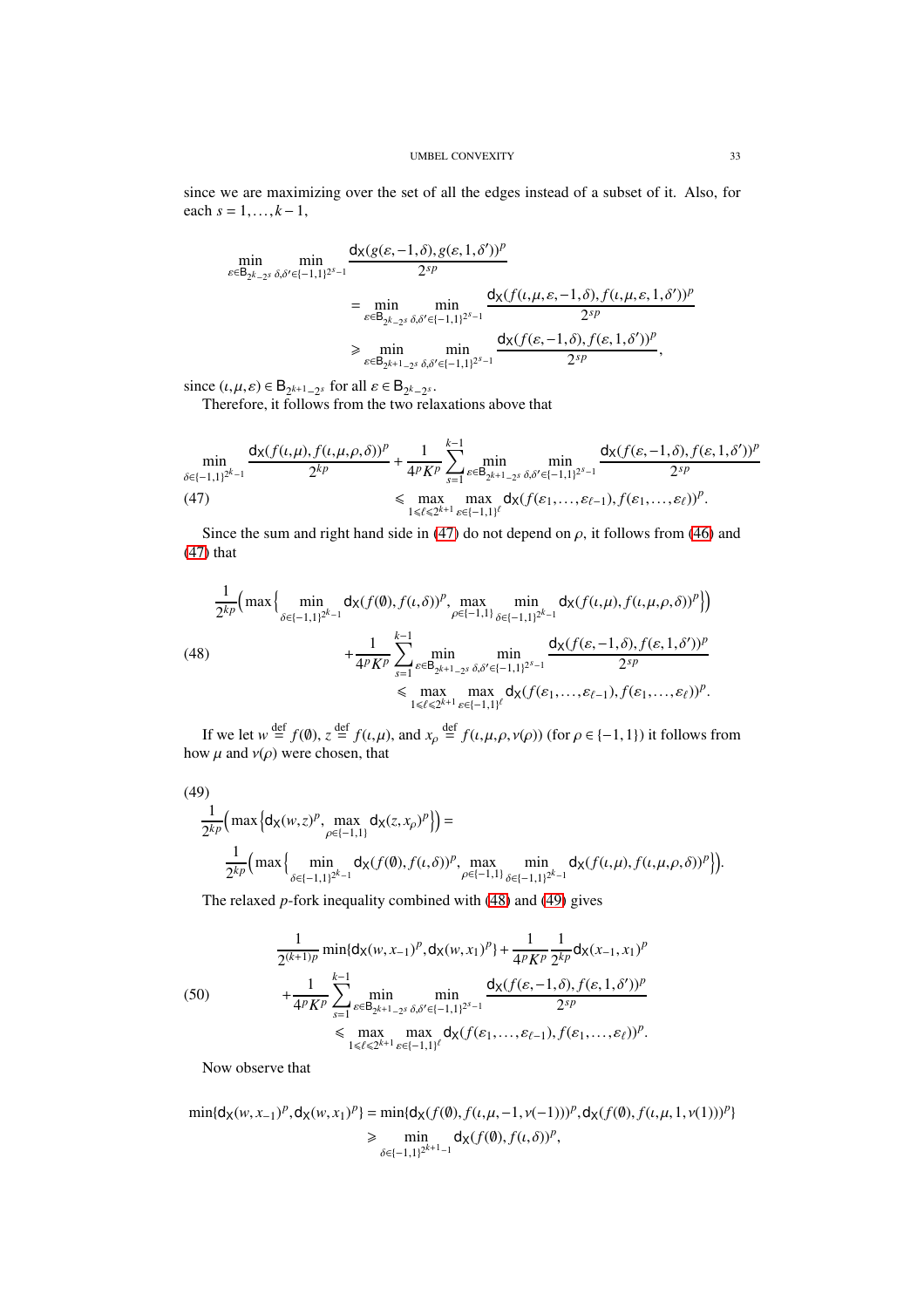and

$$
\begin{aligned} d_{\mathsf{X}}(x_{-1}, x_{1})^{p} &= d_{\mathsf{X}}(f(\iota, \mu, -1, \nu(-1)), f(\iota, \mu, 1, \nu(1)))^{p} \\ &\geq \min_{\delta, \delta' \in \{-1, 1\}^{2^{k}-1}} d_{\mathsf{X}}(f(\iota, \mu, -1, \delta), f(\iota, \mu, 1, \delta'))^{p} \\ &\geq \min_{\varepsilon \in \mathsf{B}_{2^{k}}, \delta, \delta' \in \{-1, 1\}^{2^{k}-1}} d_{\mathsf{X}}(f(\varepsilon, -1, \delta), f(\varepsilon, 1, \delta'))^{p} \end{aligned}
$$

Plugging in the two relaxed inequalities above in [\(50\)](#page-32-3) we obtain

$$
\begin{split} \min_{\delta \in \{-1,1\}^{2^{k+1}-1}} \frac{\mathsf{d}_\mathsf{X}(f(\emptyset),f(\iota,\delta))^p}{2^{(k+1)p}} + \frac{1}{4^pK^p} \min_{\varepsilon \in \mathsf{B}_{2^k}} \min_{\delta,\delta' \in \{-1,1\}^{2^{k}-1}} \frac{\mathsf{d}_\mathsf{X}(f(\varepsilon,-1,\delta),f(\varepsilon,1,\delta'))^p}{2^{kp}} \\ + \frac{1}{4^pK^p} \sum_{\substack{s=1 \\ s \in \mathsf{B}_{2^{k+1}-2^s}} \min_{\delta,\delta' \in \{-1,1\}^{2^{s}-1}} \frac{\mathsf{d}_\mathsf{X}(f(\varepsilon,-1,\delta),f(\varepsilon,1,\delta'))^p}{2^{sp}} \\ &\leq \max_{1 \leq \ell \leq 2^{k+1}} \max_{\varepsilon \in [-1,1]^{\ell}} \mathsf{d}_\mathsf{X}(f(\varepsilon_1,\ldots,\varepsilon_{\ell-1}),f(\varepsilon_1,\ldots,\varepsilon_{\ell}))^p, \end{split}
$$

and hence

$$
\min_{\delta \in \{-1,1\}^{2^{k+1}-1}} \frac{d_{\mathsf{X}}(f(\emptyset), f(\iota, \delta))^p}{2^{(k+1)p}} + \frac{1}{4^p K^p} \sum_{s=1}^k \min_{\varepsilon \in \mathsf{B}_{2^{k+1}-2^s}} \min_{\delta, \delta' \in \{-1,1\}^{2^s}} \frac{d_{\mathsf{X}}(f(\varepsilon, -1, \delta), f(\varepsilon, 1, \delta'))^p}{2^{sp}} \\ \leq \max_{1 \leq \ell \leq 2^{k+1}} \max_{\varepsilon \in \{-1,1\}^\ell} d_{\mathsf{X}}(f(\varepsilon_1, \ldots, \varepsilon_{\ell-1}), f(\varepsilon_1, \ldots, \varepsilon_{\ell}))^p,
$$

which completes the induction step.  $\Box$ 

Fork cotype *q* is an obvious relaxation of fork *q*-convexity. It is less obvious that fork cotype *q* is also a relaxation of Markov *q*-convexity and we need a preliminary lemma that allows us to pass form the stochastic definition of Markov convexity to a deterministic inequality.

<span id="page-33-1"></span>**Lemma 9.** *Let*  $(X, d_X)$  *be a metric space, q* > 0*, k*  $\geq$  1*,*  $\{W_t\}_{t \in \mathbb{Z}}$  *the simple directed random* walk on  $B_{2^k}$ , and  $f : B_{2^k} \to X$  a map. Then

(*i*) for all  $0 \le s \le k$  and  $2^s \le t \le 2^k$ ,

 $\mathbb{E}[\mathsf{d}_{\mathsf{X}}(f(W_t), f(\tilde{W}_t(t-2^s)))^q]$ 

$$
=\frac{1}{2^{t-2^{s}}}\sum_{\varepsilon\in\{-1,1\}^{t-2^{s}}}\sum_{\ell=1}^{2^{s}}\frac{1}{2^{\ell}}\frac{1}{2^{\ell-1}}\quad\sum_{\varepsilon'\in\{-1,1\}^{\ell-1}}\frac{2}{4^{2^{s}-\ell}}\sum_{\delta,\delta'\in\{-1,1\}^{2^{s}-\ell}}\mathsf{d}_{\mathsf{X}}(f(\varepsilon,\varepsilon',-1,\delta),f(\varepsilon,\varepsilon',1,\delta'))^{q},
$$

*(ii) and*

(51) 
$$
\sum_{s=1}^{k-1} \frac{1}{2^k} \sum_{t=2^s}^{2^k} \frac{\mathbb{E}[d_X(f(W_t), f(\tilde{W}_t(t-2^s)))^q]}{2^{sq}}
$$

$$
\geq \frac{1}{2} \sum_{s=1}^{k-1} \min_{\varepsilon \in \{-1,1\}^{\leq 2^k-2^s} } \min_{\delta, \delta' \in \{-1,1\}^{2^{s-1}}} \frac{d_X(f(\varepsilon, -1, \delta), f(\varepsilon, 1, \delta'))^q}{2^{sq}}.
$$

<span id="page-33-0"></span>*Proof.* The proof of (*i*) goes by performing consecutive ad-hoc conditionings. It is clear that  $W_{t-2^s} = \tilde{W}_{t-2^s}(t-2^s)$  almost surely and both are uniformly distributed over the set  $\{-1, 1\}^{t-2^s}$ , which has cardinality  $2^{t-2^s}$ . Therefore, by the law of total expectations,

$$
\mathbb{E}[\mathsf{d}_{\mathsf{X}}(f(W_t), f(\tilde{W}_t(t-2^s)))^q] = \frac{1}{2^{t-2^s}} \sum_{\varepsilon \in \{-1, 1\}^{t-2^s}} \mathbb{E}[\mathsf{d}_{\mathsf{X}}(f(W_t), f(\tilde{W}_t(t-2^s)))^q | W_{t-2^s} = \varepsilon]
$$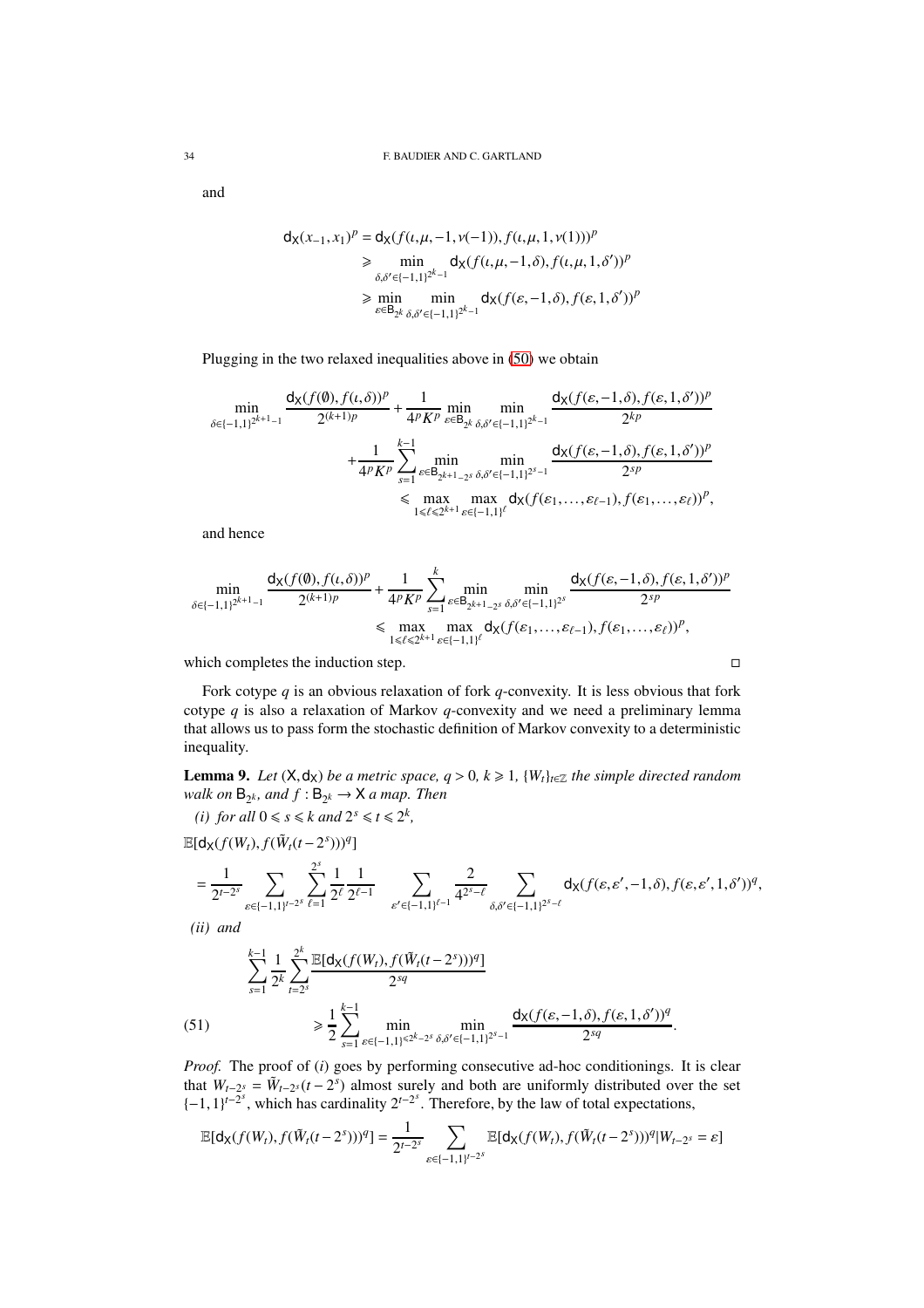Fix  $\varepsilon$  in the sequel.

Next, consider the event, denoted  $\mathcal{E}_{\ell}$ , that  $W_{t-2^s}$  and  $\tilde{W}_{t-2^s}(t-2^s)$  branch from each other immediately before making the *l*<sup>th</sup> step after  $\varepsilon$ . Formally, for every  $1 \le \ell \le 2^s$  and  $\varepsilon' \in \{-1,1\}^{\ell-1},$ 

$$
\mathcal{E}_{\ell} \stackrel{\text{def}}{=} \bigcup_{\varepsilon' \in \{-1,1\}^{\ell-1}} A_{\ell}(\varepsilon')
$$

where

$$
A_{\ell}(\varepsilon') \stackrel{\text{def}}{=} \bigcup_{u \in \{-1,1\}} \begin{Bmatrix} W_{t-2^s+\ell-1} = \tilde{W}_{t-2^s+\ell-1}(t-2^s) = (\varepsilon,\varepsilon'), \\ W_{t-2^s+\ell} = (\varepsilon,\varepsilon',u), \\ \tilde{W}_{t-2^s+\ell}(t-2^s) = (\varepsilon,\varepsilon',-u) \end{Bmatrix}.
$$

The events  $\mathcal{E}_{\ell}$ ,  $1 \leq \ell \leq 2^s$ , are clearly disjoint, and a simple computation shows that  $\mathcal{E}_{\ell}$ occurs with probability  $2^{-\ell}$ . Consequently,

$$
\mathbb{E}[\mathsf{d}_{\mathsf{X}}(f(W_t), f(\widetilde{W}_t(t-2^s)))^q | W_{t-2^s} = \varepsilon]
$$
  
= 
$$
\sum_{\ell=1}^{2^s} \frac{1}{2^{\ell}} \mathbb{E}[\mathsf{d}_{\mathsf{X}}(f(W_t), f(\widetilde{W}_t(t-2^s)))^q | \{W_{t-2^s} = \varepsilon\}, \mathcal{E}_{\ell}].
$$

For each fixed  $\ell$ , the events  $\{A_\ell(\epsilon')\}_{\epsilon' \in [-1,1]^{\ell-1}}$  are obviously disjoint and, after conditioning on  $\mathcal{E}_{\ell}$ , each occur with probability  $2^{1-\ell}$ . Thus,

$$
\mathbb{E}[\mathsf{d}_{\mathsf{X}}(f(W_t), f(\tilde{W}_t(t-2^s)))^q \mid \{W_{t-2^s} = \varepsilon\}, \mathcal{E}_{\ell}]
$$
\n
$$
= \frac{1}{2^{\ell-1}} \sum_{\varepsilon' \in \{-1, 1\}^{\ell-1}} \mathbb{E}[\mathsf{d}_{\mathsf{X}}(f(W_t), f(\tilde{W}_t(t-2^s)))^q \mid \{W_{t-2^s} = \varepsilon\}, \mathcal{E}_{\ell}, A_{\ell}(\varepsilon')].
$$

Finally, recalling the definitions of the events we've conditioned on, the inequality below clearly holds

$$
\mathbb{E}[\mathsf{d}_{\mathsf{X}}(f(W_t), f(\tilde{W}_t(t-2^s)))^q \mid \{W_{t-2^s} = \varepsilon\}, \mathcal{E}_{\ell}, A_{\ell}(\varepsilon')]
$$
\n
$$
= \sum_{u \in [-1,1]} \frac{1}{4^{2^s-\ell}} \sum_{\delta,\delta' \in [-1,1]^{2^s-\ell}} \mathsf{d}_{\mathsf{X}}(f(\varepsilon,\varepsilon',u,\delta), f(\varepsilon,\varepsilon',-u,\delta'))^q
$$
\n
$$
= \frac{2}{4^{2^s-\ell}} \sum_{\delta,\delta' \in [-1,1]^{2^s-\ell}} \mathsf{d}_{\mathsf{X}}(f(\varepsilon,\varepsilon',-1,\delta), f(\varepsilon,\varepsilon',1,\delta'))^q.
$$

Walking back through the chain of equalities we have the desired equality.

We now use *(i)* to show *(ii)*. Observe first that the inequality

$$
\sum_{s=1}^{k-1} \frac{1}{2^k - 2^s + 1} \sum_{t=0}^{2^k - 2^s} \frac{1}{2^t} \sum_{\varepsilon \in \{-1, 1\}^t} \frac{1}{4^{2^s - 1}} \sum_{\delta, \delta' \in \{-1, 1\}^{2^s - 1}} \frac{d_X(f(\varepsilon, -1, \delta), f(\varepsilon, 1, \delta'))^q}{2^{sq}}
$$
  

$$
\geq \sum_{s=1}^{k-1} \min_{\varepsilon \in \{-1, 1\}^{2^s - 2^s}} \min_{\delta, \delta' \in \{-1, 1\}^{2^s - 1}} \frac{d_X(f(\varepsilon, -1, \delta), f(\varepsilon, 1, \delta'))^q}{2^{sq}}
$$

holds trivially, since the top expression involves convex combinations over the sets  $\{-1,1\}^{<2^k-2^s}$ and  $\{-1,1\}^{2^{s}-1} \times \{-1,1\}^{2^{s}-1}$ , and the bottom expression involves minima over these sets.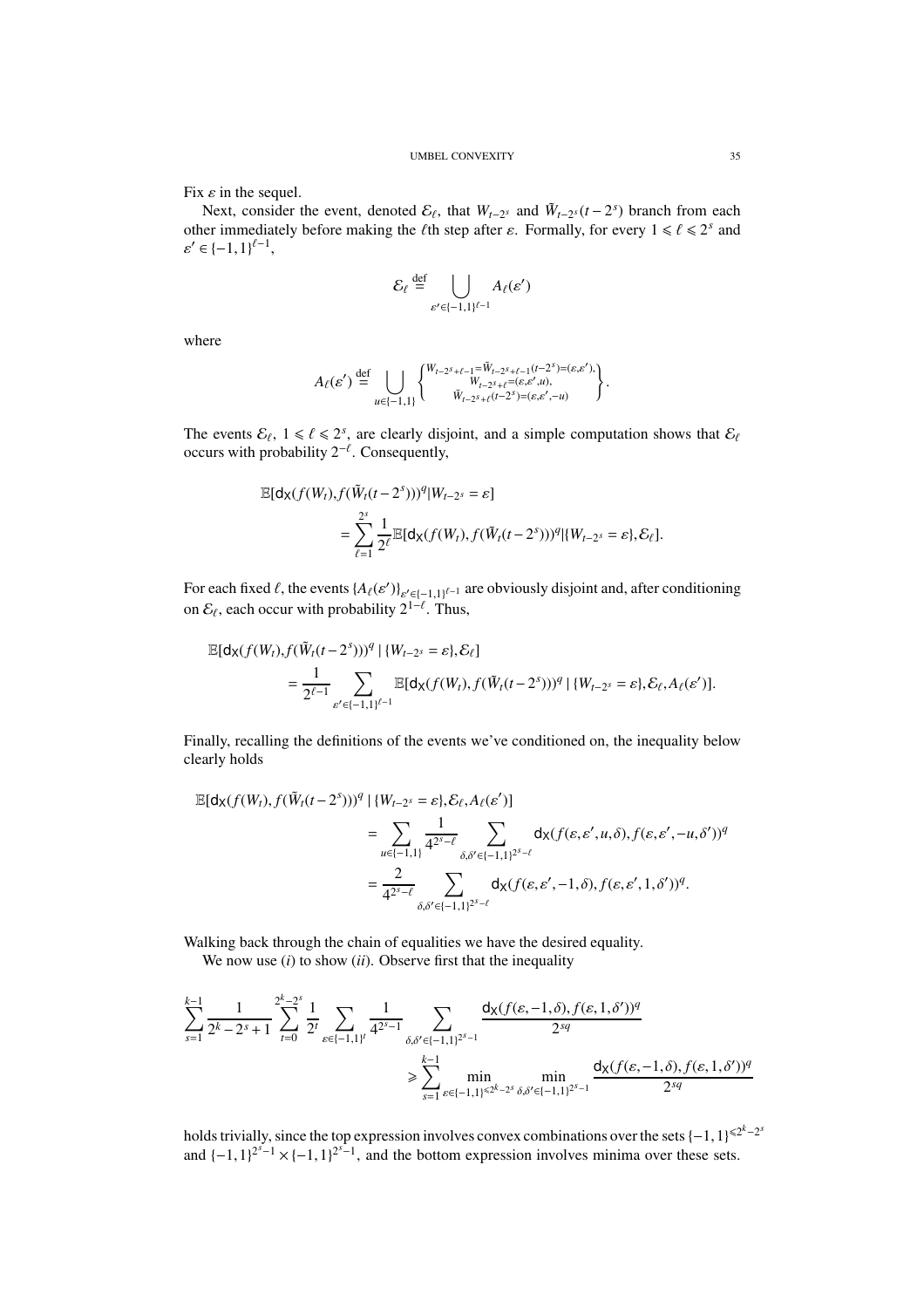### 36 F. BAUDIER AND C. GARTLAND

To prove inequality [\(51\)](#page-33-0), observe that  $\frac{1}{2^{k-1}} \ge \frac{1}{2^k-1}$  $\frac{1}{2^k-2^s}$  when *s* ≤ *k* − 1, and hence

$$
2\sum_{s=1}^{k-1} \frac{1}{2^k} \sum_{t=2^s}^{2^k} \frac{\mathbb{E}[\mathsf{d}_{\mathsf{X}}(f(W_t), f(\tilde{W}_t(t-2^s)))^q]}{2^{sq}} \ge \sum_{s=1}^{k-1} \frac{1}{2^k-2^s} \sum_{t=2^s}^{2^k} \frac{\mathbb{E}[\mathsf{d}_{\mathsf{X}}(f(W_t), f(\tilde{W}_t(t-2^s)))^q]}{2^{sq}}
$$
  

$$
\ge \sum_{s=1}^{(i)} \frac{1}{2^k-2^s} \sum_{t=2^s}^{2^k} \frac{1}{2^{t-2^s}} \sum_{\varepsilon \in \{-1,1\}^{t-2^s}} \frac{1}{2} \frac{2}{4^{2s-1}} \sum_{\delta,\delta' \in \{-1,1\}^{2^{s-1}}} \frac{\mathsf{d}_{\mathsf{X}}(f(\varepsilon, -1, \delta), f(\varepsilon, 1, \delta'))^q}{2^{sq}}
$$
  

$$
= \sum_{s=1}^{k-1} \frac{1}{2^k-2^s} \sum_{t=0}^{2^k-2^s} \frac{1}{2^t} \sum_{\varepsilon \in \{-1,1\}^t} \frac{1}{4^{2^s-1}} \sum_{\delta,\delta' \in \{-1,1\}^{2^s-1}} \frac{\mathsf{d}_{\mathsf{X}}(f(\varepsilon, -1, \delta), f(\varepsilon, 1, \delta'))^q}{2^{sq}},
$$

where in the application of (*i*), we discarded all the terms with  $\ell > 1$ .

<span id="page-35-1"></span>Proposition 7. *Every Markov q-convex metric space*  $(X, d_X)$  *has fork cotype q. Moreover,*  $C_q^f(X) \leq 2^{1/q} \Pi_q^M(X)$ .

*Proof.* Let  $(X, d_X)$  be a Markov *q*-convex metric space and  $k$ ,  $\{W_t\}_{t \in \mathbb{Z}}$ ,  $f$  as in the statement of Lemma [9.](#page-33-1) Then

$$
\sum_{s=1}^{k-1} \min_{\epsilon \in \{-1,1\}^{s \ge k-2s}} \min_{\delta, \delta' \in \{-1,1\}^{2s-1}} \frac{d_X(f(\epsilon, -1, \delta), f(\epsilon, 1, \delta'))^q}{2^{sq}}
$$
\n
$$
\leq 2 \sum_{s=1}^{k-1} \frac{1}{2^k} \sum_{t=2s}^{2^k} \frac{\mathbb{E}[d_X(f(W_t), f(\tilde{W}_t(t-2^s)))^q]}{2^{sq}}
$$
\n
$$
\leq 2\Pi_q^M(X)^q \frac{1}{2^k} \sum_{t=1}^{\infty} \mathbb{E}[d_X(f(W_t), f(W_{t-1}))^q]
$$
\n
$$
\leq 2\Pi_q^M(X)^q \text{Lip}(f)^q \frac{1}{2^k} \sum_{t=1}^{2^k} \mathbb{E}[d_X(W_t, W_{t-1})^q]
$$
\n
$$
= 2\Pi_q^M(X)^q \text{Lip}(f)^q.
$$

 $\Box$ 

<span id="page-35-0"></span>Remark 5. *We can show that Tesserra's q-inequality is implied by the Markov q-convexity inequality using arguments along the lines of those in the proofs of Lemma [9](#page-33-1) and Proposition [7.](#page-35-1)*

We record local analogs of the asymptotic results in Section [3.](#page-12-0) These local analogs are extensions of results that are known to be valid for spaces that satisfy the Markov *q*convexity inequality or Tessera's *q*-inequality. The proofs of these local results are nearly identical to their asymptotic counterparts and can be safely omitted. The first result deals with distortion lower bounds.

<span id="page-35-2"></span>**Proposition 8.** *For all*  $q \in (0, \infty)$ ,  $C_q^f(\mathsf{B}_{2^k}) \geqslant 2(k-1)^{1/q}$  *and hence* 

$$
c_Y(B_k) = \Omega((\log k)^{1/q}),
$$

*for every metric space*  $(Y, dy)$  *with fork cotype q.* 

The second result provides compression lower bounds.

**Theorem 12.** *Let*  $q \in (1, \infty)$ *. Assume that there are non-decreasing maps*  $\rho, \omega$ :  $[0, \infty) \rightarrow$ [0, ∞) *and for all*  $k \ge 1$  *a map*  $f_k$ :  $B_{2^k}$  → Y *such that for all*  $x, y \in B_{2^k}$ 

$$
\rho(\mathsf{d}_{\mathsf{T}}(x,y)) \leq \mathsf{d}_{\mathsf{Y}}(f_k(x), f_k(y)) \leq \omega(\mathsf{d}_{\mathsf{T}}(x,y)).
$$

*Then,*

$$
\int_1^\infty \Big(\frac{\rho(t)}{t}\Big)^q\frac{dt}{t}\leq \frac{2^q-1}{q}C_p^f(\mathsf{Y})^q\omega(1)^q.
$$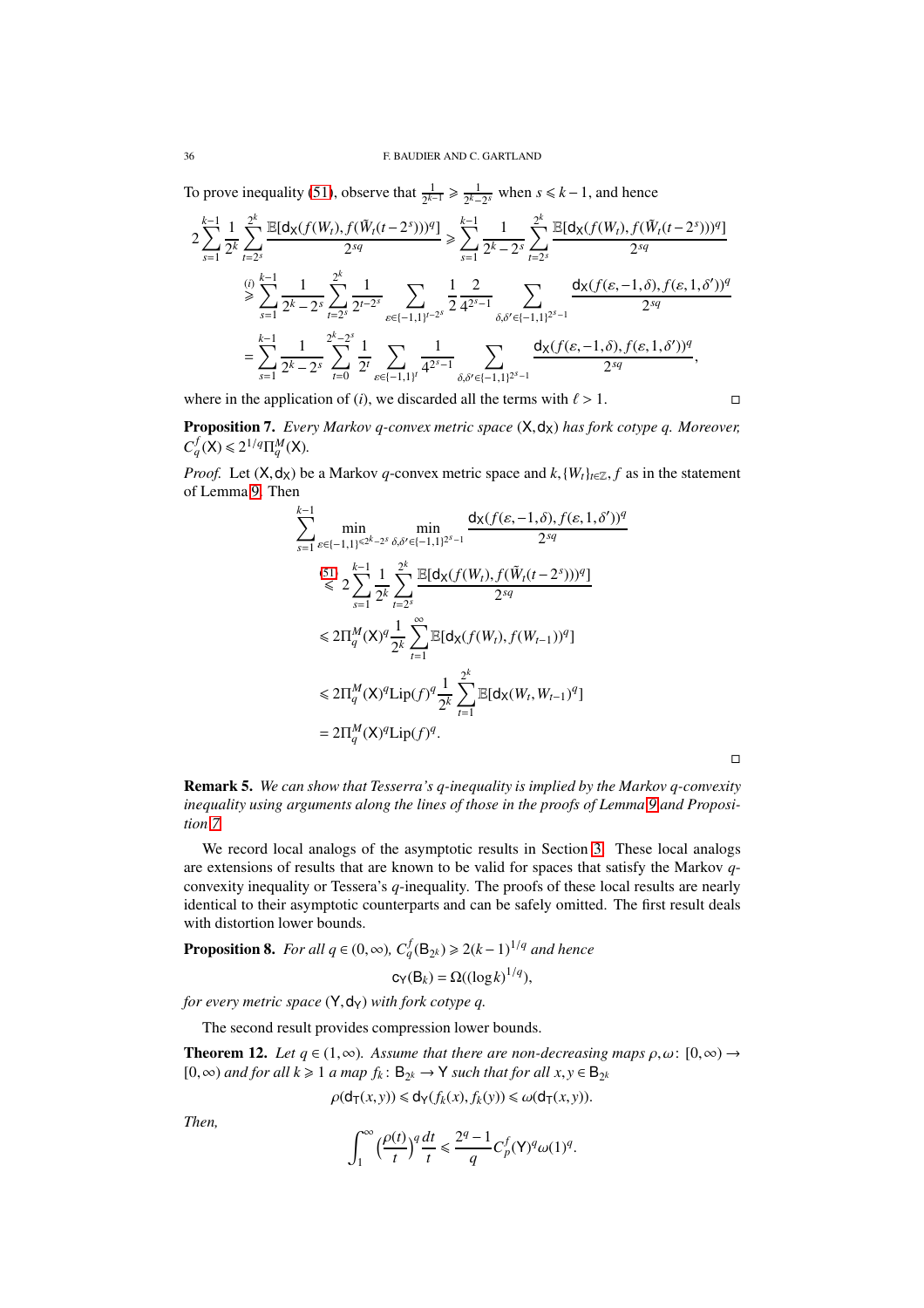*In particular, the compression rate of any equi-coarse embedding of* {B*k*}*k*><sup>1</sup> *into a metric space with fork cotype q satisfies*

(52) 
$$
\int_{1}^{\infty} \left(\frac{\rho(t)}{t}\right)^{q} \frac{dt}{t} < \infty.
$$

Equipped with Proposition [8,](#page-35-2) we can show that two results from [\[LNP09\]](#page-41-6) about Markov convexity actually holds for the much weaker notion of fork cotype. The proofs are the same as in [\[LNP09\]](#page-41-6) where the full power of Markov convexity was not needed (these partial results were greatly strengthened in [\[MN13\]](#page-41-4) where the proof of Theorem [3](#page-1-2) was completed). We recall the short arguments for the convenience of the reader.

**Corollary 8.** (1) Let X be a Banach space. If X has fork cotype q for some  $q \ge 2$ , *then X is super-reflexive and has Rademacher cotype*  $q + \varepsilon$  *for every*  $\varepsilon > 0$ *.* 

*(2) If a Banach lattice* X *has fork cotype q for some*  $q \ge 2$ *, then for every*  $\varepsilon > 0$ , X *admits an equivalent norm that* (*q*+ε)*-uniformly convex.*

*Proof.* For the first assertion, Proposition [8](#page-35-2) together with Bourgain's super-reflexivity characterization implies that  $X$  is super-reflexive. The second part follows from the fact that by Maurey-Pisier theorem [\[MP76\]](#page-41-26) the infimal cotype of a Banach space equals the least *q* such that X contains the  $\ell_q^n$ 's, Bourgain's tree embedding and Proposition [8.](#page-35-2) The second assertion follows from the first and a renorming result of Figiel [\[Fig76\]](#page-41-27) which says that every Banach lattice with cotype *q* admits an equivalent norm that is  $(r+\varepsilon)$ -uniformly convex for every  $\varepsilon > 0$ .

A very interesting dichotomy is contained in [\[MN13\]](#page-41-4) where it was proved that for an infinite metric tree  $\mathsf{T}$ ,  $\sup_{k \in \mathbb{N}} c_{\mathsf{T}}(B_k) < \infty$  if and only if  $c_{\ell_2}(\mathsf{T}) = \infty$ . The following corollary can be found in [\[MN13\]](#page-41-4) and the additional assertion (4′ ) follows from the observations of this section.

Corollary 9. *Let* T *be an infinite metric tree. The following assertions are equivalent.*

- $(1)$  sup<sub>*k*∈N</sub> c<sub>T</sub>(B<sub>*k*</sub>) = 1*.*
- $(2)$  sup<sub>*k*∈N</sub> c<sub>T</sub>(B<sub>*k*</sub>) < ∞*.*
- *(3)* T *is not Markov q-convex for any*  $q \in (1, \infty)$ *.*
- *(4)* T *is not Markov q-convex for some*  $q \in (1, \infty)$ *.*
- *(4')* T *does not have nontrivial fork cotype.*

The proof the non-trivial implication (4)  $\implies$  (1) in [\[LNP09\]](#page-41-6) is based on a delicate analysis of certain edge-colorings of trees and their relation to the  $\ell_q$ -distortion of trees. In a nutshell, if (4) holds then  $c_{\ell_q}(\mathsf{T})$  is unbounded, which in turn forces a certain coloring parameter to vanish. The vanishing of the coloring paramater is then utilized to show the presence of binary trees in T with arbitrarily good distortion. Since it is sufficient to assume (4') to guarantee that  $c_{\ell_q}(\mathsf{T})$  is unbounded (e.g. via Proposition [8\)](#page-35-2), the implication  $(4') \implies (1)$  follows from the same edge-coloring based argument.

**Remark 6.** *The proof of* (4)  $\implies$  (1) *is conceptually different from the proofs in two important dichotomies relating BMW metric type with the geometry of Hamming cubes (cf.* [\[BMW86\]](#page-41-16)*,* [\[Pis86\]](#page-42-12)*), and the BMW-variant of Mendel-Naor metric cotype with the geometry of* ℓ∞*-grids* [\[MN08\]](#page-41-17)*, which are based on submultiplicativity of the type*/*cotype constant and the saturation of the triangle inequality. It would be interesting to give a direct proof*  $of (4') \implies (1)$  *using similar arguments.* 

The relaxations of the *q*-tripod inequality that we considered in this section are formally significantly weaker and it would be interesting to identify more examples of metric spaces satisfying these seemingly very weak inequalities. In fact, these examples must be found outside the realm of tree metrics and Banach spaces.

Note that if an infinite metric tree T admits an equivalent metric that satisfies the relaxed *p*-fork inequality then Theorem 11 says that T has non-trivial fork cotype, and by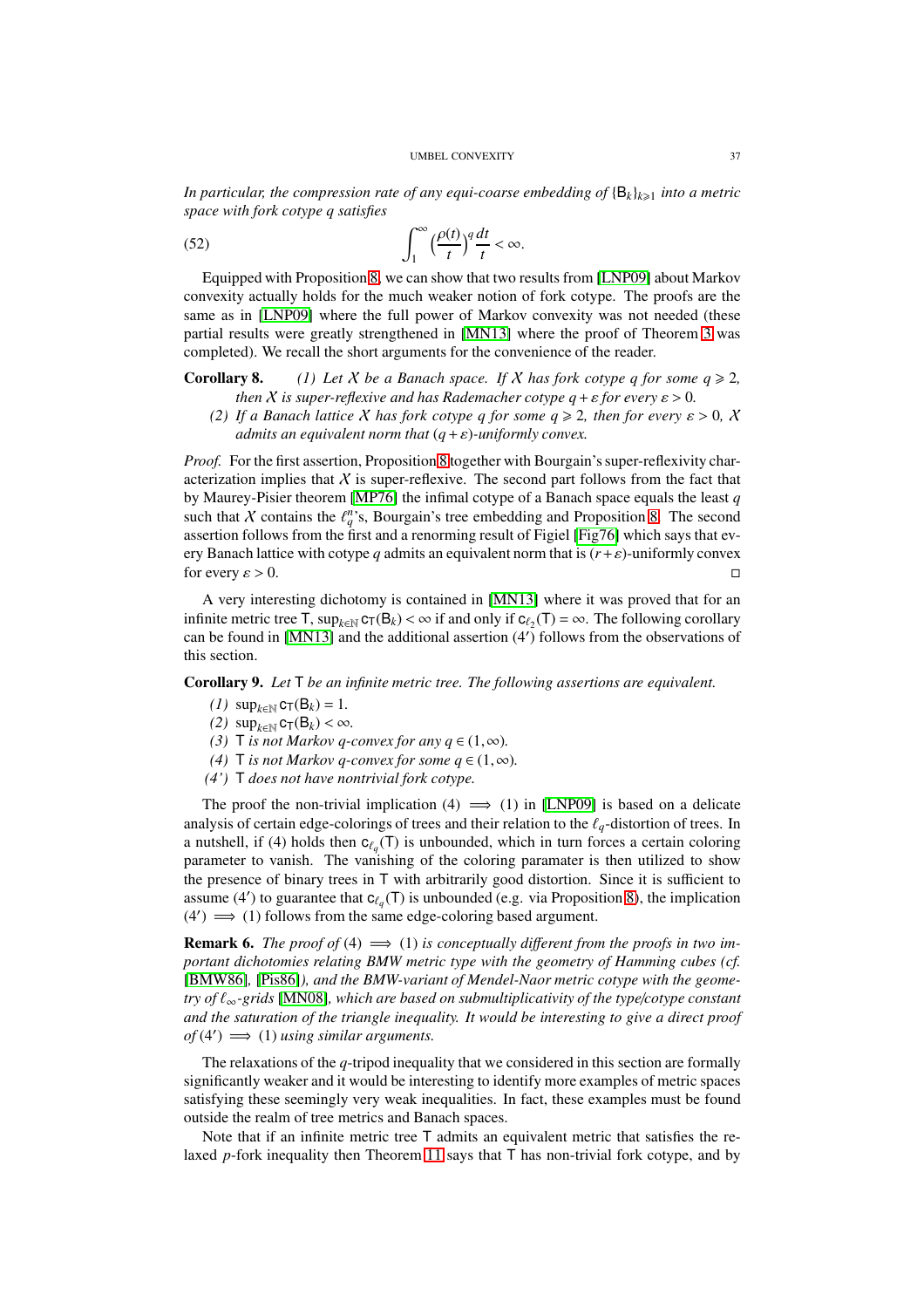Proposition [8](#page-35-2) we have  $\sup_{k \in \mathbb{N}} c_T(B_k) = \infty$ . Then it follows from the dichotomy in [\[MN13\]](#page-41-4) that  $c_{L_p}(T) \le c_{L_2}(T) < \infty$  and thus T admits an equivalent distance that satisfies the *r*-tripod inequality where  $r = \max\{2, p\}$ . Therefore, when  $q \in [2, \infty)$  an infinite metric tree admits an equivalent metric that satisfies the relaxed *q*-fork inequality if and only if it admits an equivalent metric that satisfies the *q*-tripod inequality.

In the Banach space setting, we consider an alternative definition of uniform convexity via the following modulus:

(53) 
$$
\tilde{\delta}_X(\varepsilon) \stackrel{\text{def}}{=} \inf \Big\{ \max_{i \in \{1,2\}} \Big\{ 1 - \Big\| \frac{z - x_i}{2} \Big\|_X \Big\} : \|z\|_X, \|x_1\|_X, \|x_2\|_X \le 1, \|x_1 - x_2\|_X \ge \varepsilon \Big\}.
$$

It is easily verified that for all  $\varepsilon \in (0,2)$ ,  $\tilde{\delta}_X(\varepsilon) > 0$  if and only if there exists  $\tilde{\delta} > 0$  such that for all  $z, x, y \in B_X$ , if  $||x - y||_X \ge \varepsilon$  then  $\min\{||\frac{z-x}{2}||x, ||\frac{z-y}{2}||x\} \le 1 - \tilde{\delta}$ .

The modulus  $\tilde{\delta}_X$  is a "tripod variant", inspired by property ( $\beta$ ), of the classical 2-point modulus of uniform convexity  $\delta_X$ :

(54) 
$$
\delta_X(\varepsilon) \stackrel{\text{def}}{=} \inf \Big\{ 1 - \Big\| \frac{x+y}{2} \Big\|_X : ||x||_X, ||y||_X \leq 1, ||x-y||_X \geq \varepsilon \Big\}.
$$

<span id="page-37-0"></span>**Lemma 10.** *For all*  $\varepsilon \in (0,2)$ *,* 

(55) 
$$
\delta_{\chi}\left(\frac{\varepsilon}{2}\right) \leq \tilde{\delta}_{\chi}(\varepsilon) \leq 2\delta_{\chi}(\varepsilon).
$$

*Proof.* Let  $z, x_1, x_2 \in B_X$  and  $||x_1 - x_2||_X \ge \varepsilon$ . If  $||x_1 + z||_X \ge \frac{\varepsilon}{2}$  then  $||\frac{x_1 - z}{2}||_X \le 1 - \delta_X(\frac{\varepsilon}{2})$ . Otherwise,  $||x_1 + z||_X < \frac{\varepsilon}{2}$  and this implies that  $||x_2 + z||_X \ge ||x_2 - x_1|| - ||x_1 + z|| > \varepsilon - \frac{\varepsilon}{2} = \frac{\varepsilon}{2}$ . Therefore,  $\frac{x_2 - z}{2} \| x \le 1 - \delta x(\frac{\varepsilon}{2})$ . In any case, max<sub>*i*∈{1,2}</sub>  $\left\{ 1 - \left\| \frac{x_2 - z}{2} \right\| \le \varepsilon \right\}$  $rac{z-x_i}{2}$ <sub>X</sub>  $\frac{\partial}{\partial \chi}(\frac{\varepsilon}{2})$ , and the rightmost inequality is proved.

For the left-most inequality, let  $x, y \in B_X$  and  $||x - y||_X \ge \varepsilon$ . Take  $z = -x$ . By definition of  $\tilde{\delta}_X$ , either  $\|\frac{x+y}{2}\|$  $\frac{dy}{dx}$  *k* ≤ 1 −  $\tilde{\delta}_X(\varepsilon)$  or  $||x||_X \le 1 - \tilde{\delta}_X(\varepsilon)$ . In the former case, we have  $\delta_X(\varepsilon) \ge$  $\delta_X(\varepsilon)$  and we are done. In the latter case,  $\frac{x+y}{2}$  $\frac{1}{2}$   $\sqrt{\frac{1}{2}}$   $\sqrt{\frac{1}{2}}$   $\sqrt{\frac{1}{2}}$   $\sqrt{\frac{1}{2}}$   $\sqrt{\frac{1}{2}}$   $\sqrt{\frac{1}{2}}$   $\sqrt{\frac{1}{2}}$   $\sqrt{\frac{1}{2}}$   $\sqrt{\frac{1}{2}}$   $\sqrt{\frac{1}{2}}$   $\sqrt{\frac{1}{2}}$   $\sqrt{\frac{1}{2}}$   $\sqrt{\frac{1}{2}}$   $\sqrt{\frac{1}{2}}$   $\sqrt{\frac{1}{2}}$   $\sqrt{\frac{1}{2}}$ conclusion follows.

 $\Box$ 

It follows immediately from Lemma [10](#page-37-0) that a Banach space  $X$  is uniformly convex if and only if  $\tilde{\delta}_X(\varepsilon) > 0$  for all  $\varepsilon > 0$ . Note in passing that this provides a rather direct proof that uniformly convex spaces have property  $(\beta)$ . Quantitatively, X is uniformly convex with power type *q* if and only if  $\tilde{\delta}_X(\varepsilon) \ge \varepsilon^q$ . It is also easy to see that if X supports the relaxed *q*-fork inequality [\(43\)](#page-30-1), then  $\tilde{\delta}_X(\varepsilon) \ge \varepsilon^q$ , and thus X is uniformly convex with power type *q* by Lemma [10.](#page-37-0) Consequently, by [\[BCL94\]](#page-40-4)  $X$  is  $q$ -uniformly convex, and by [\[MN13,](#page-41-4) Lemma 2.3] it satisfies the *q*-tripod inequality. Thus for Banach spaces, the *q*-tripod inequality and the relaxed *q*-fork inequality are equivalent up to the value of the constants involved.

For the sake of completeness, we provide a more direct proof of the fact above which uses neither [\[BCL94\]](#page-40-4) nor [\[MN13\]](#page-41-4) and for which it is easier to keep track of the value of the constant.

**Lemma 11.** Let X be a Banach space. If  $\tilde{\delta}_X(\varepsilon) \geq \frac{1}{c}t^q$  then the relaxed q-fork inequality [\(43\)](#page-30-1) *holds in*  $X$  *with constant*  $c^{1/q}4^{-1}$ *.* 

*Proof.* Assume that  $\tilde{\delta}_X(\varepsilon) \ge \frac{1}{c} t^q$  and let  $w, z, x, y \in X$ . Since the distance in X is translation invariant, we may assume  $z = 0$ . Also, by scale invariance of [\(43\)](#page-30-1) we can assume that  $w, x, y \in B_X$ . Thus [\(43\)](#page-30-1) reduces to

<span id="page-37-1"></span>(56) 
$$
\frac{1}{2^q} \min\{\|w - x\|^q, \|w - y\|^q\} + \frac{\|x - y\|^q}{4^q K^q} \le 1.
$$

Now observe that min{ $\frac{||w-x||^q}{2^q}$  $\frac{(-x||^q)}{2^q}$ ;  $\frac{||w-x||^q}{2^q}$  $\frac{-x||^q}{2^q}$  ≤ min{ $\frac{||w-x||}{2}$ ;  $\frac{||w-y||}{2}$ } whenever *w*, *x*, *y* ∈ *B*<sub>*x*</sub>. There-fore, [\(56\)](#page-37-1) follows from the fact that by definition of  $\tilde{\delta}_X$  it holds  $\min\{\frac{\|w-x\|}{2}; \frac{\|w-y\|}{2}\} \le 1 - \frac{1}{c}||x-y||^q$ , since without loss of generality we may assume that  $||x-y|| > 0$ .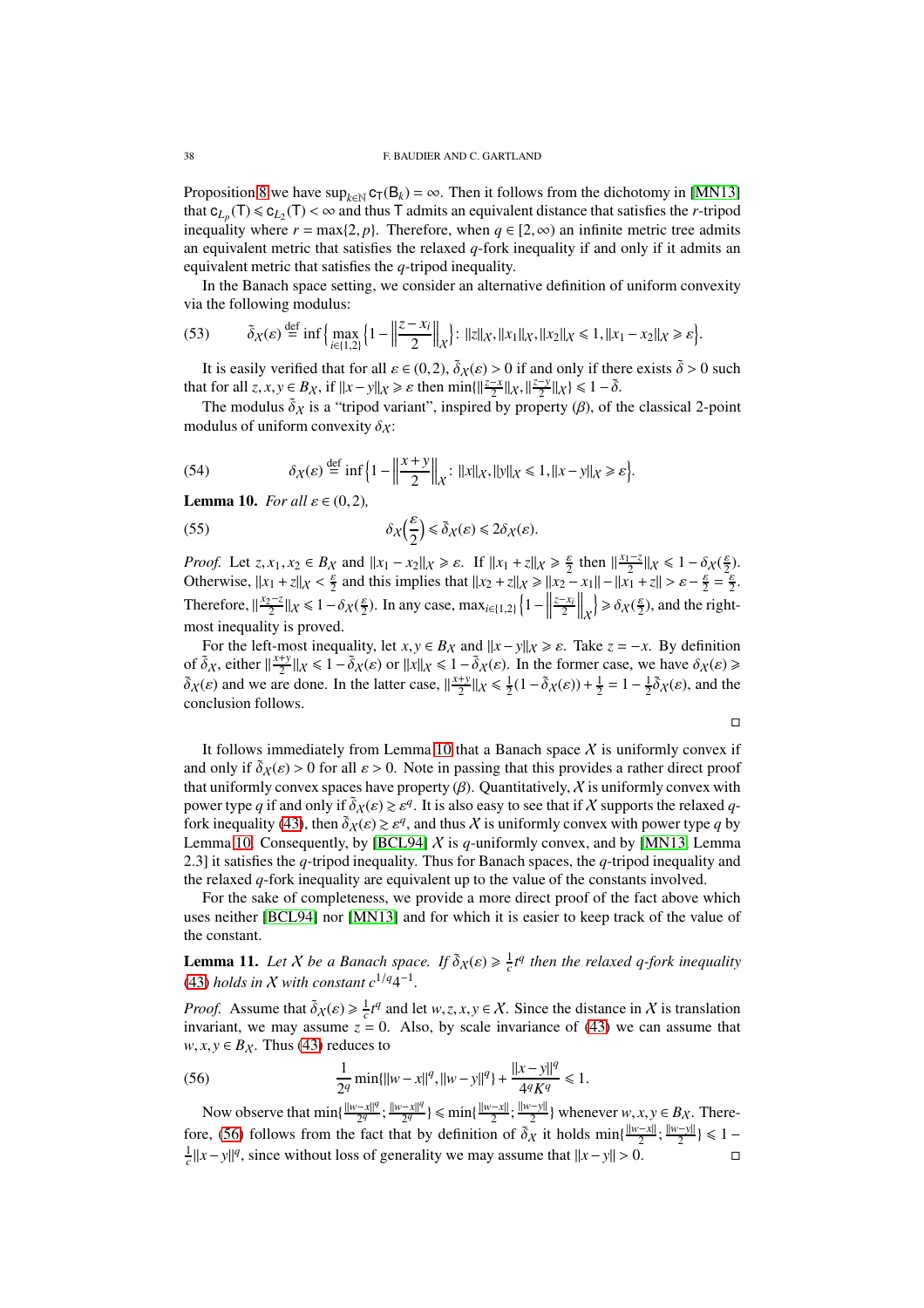### UMBEL CONVEXITY 39

# 7. A characterization of non-negative curvature

<span id="page-38-0"></span>Recall that a geodesic metric space has *non-negative curvature* if for all  $x, y, z \in X$  and *mxy* a midpoint of *x* and *y*,

(57) 
$$
2\mathsf{d}_{\mathsf{X}}(z,m_{xy})^2 + \frac{\mathsf{d}_{\mathsf{X}}(x,y)^2}{2} \geq \mathsf{d}_{\mathsf{X}}(z,x)^2 + \mathsf{d}_{\mathsf{X}}(z,y)^2
$$

Austin and Naor [\[AN\]](#page-40-5) showed that a geodesic metric space  $(X, d_X)$  with non-negative curvature satisfies the 2-tripod inequality with constant  $K = 1$ . In this section we prove the missing implication in Theorem [C](#page-4-2) adapting an argument of Lebedeva and Petrunin [\[LP10\]](#page-41-15) which is used to characterize non-negative curvature in terms of a different tripod inequality.

Proposition 9. If a geodesic metric space  $(X, d_X)$  satisfies the 2-tripod inequality with *constant*  $K = 1$ *, then*  $X$  *has non-negative curvature.* 

*Proof.* Let  $x, y, z \in X$  and let  $m_{xy}$  be a midpoint of *x* and *y*. Since X is geodesic there exists a geodesic connecting  $m_{xy}$  and  $z$ , and for each  $n \ge 1$ , a point  $z_n$  on this geodesic such that  $d_{X}(m_{xy}, z_n) = \frac{d_{X}(m_{xy}, z)}{2^n}$  $\frac{m_{xy}}{2^n}$ . Set  $z_0 = z$  and  $\alpha_n$  to be such that

(58) 
$$
\alpha_n \mathsf{d}_\mathsf{X}(z_n, m_{xy})^2 = \mathsf{d}_\mathsf{X}(z_n, x)^2 + \mathsf{d}_\mathsf{X}(z_n, y)^2 - \frac{\mathsf{d}_\mathsf{X}(x, y)^2}{2}
$$

Note that it is sufficient to show that  $\alpha_0 \leq 2$  in order to show that  $(X, d_X)$  has nonnegative curvature. Observe first that the 2-tripod inequality with constant  $K = 1$  applied to  $z_n$ , *x*, *y*,  $m_{xy}$  gives that for all  $n \ge 1$ ,

(59) 
$$
d_{X}(z_n, x)^2 + d_{X}(z_n, y)^2 + \frac{d_{X}(x, y)^2}{2} \leq 4d_{X}(m_{xy}, z)^2 + 2d_{X}(m_{xy}, x)^2 + 2d_{X}(m_{xy}, y)^2
$$

and thus

$$
d_{X}(z_{n},x)^{2} + d_{X}(z_{n},y)^{2} - \frac{d_{X}(x,y)^{2}}{2} \leq 4d_{X}(m_{xy},z_{n})^{2} + 2d_{X}(m_{xy},x)^{2} + 2d_{X}(m_{xy},y)^{2} - d_{X}(x,y)^{2}
$$

$$
= 4d_{X}(m_{xy},z_{n})^{2} + 2\frac{d_{X}(x,y)^{2}}{4} + 2\frac{d_{X}(x,y)^{2}}{4} - d_{X}(x,y)^{2}
$$

$$
= 4d_{X}(m_{xy},z_{n})^{2},
$$

which means that  $\alpha_n \leq 4$  for all  $n \geq 1$ .

Now if we subtract  $\frac{d_X(x,y)^2}{2}$  $\frac{(x,y)^2}{2}$  to the 2-tripod inequality with constant 1 applied to  $z_{n+1}, x, y, z_n$ , we have

$$
d_X(z_{n+1},x)^2 + d_X(z_{n+1},y)^2 + 2d_X(z_{n+1},z_n)^2 - \frac{d_X(x,y)^2}{2} \ge \frac{d_X(z_n,x)^2}{2} + \frac{d_X(z_n,y)^2}{2} - \frac{d_X(x,y)^2}{4}.
$$

Hence,

$$
\alpha_{n+1} \mathsf{d}_{\mathsf{X}}(z_{n+1}, m_{xy})^2 \geq \frac{\alpha_n}{2} \mathsf{d}_{\mathsf{X}}(z_n, m_{xy})^2 - 2 \mathsf{d}_{\mathsf{X}}(z_{n+1}, z_n)^2
$$

which ultimately gives

$$
\alpha_{n+1} \frac{d_X(z, m_{xy})^2}{2^{2(n+1)}} \geq \frac{\alpha_n}{2} \frac{d_X(z, m_{xy})^2}{2^{2n}} - 2d_X(z_{n+1}, z_n)^2.
$$

Observe now that since the  $z_n$ 's are on same geodesic

$$
d_X(z_{n+1}, z_n) = \frac{d_X(m_{xy}, z)}{2^n} - \frac{d_X(m_{xy}, z)}{2^{n+1}} = \frac{d_X(m_{xy}, z)}{2^{n+1}}.
$$

Then,

$$
\alpha_{n+1} \geqslant \frac{2^{2n+2}}{2^{2n+1}} \alpha_n - \frac{2 \cdot 2^{2n+2}}{2^{2n+2}} \geqslant 2\alpha_n - 2.
$$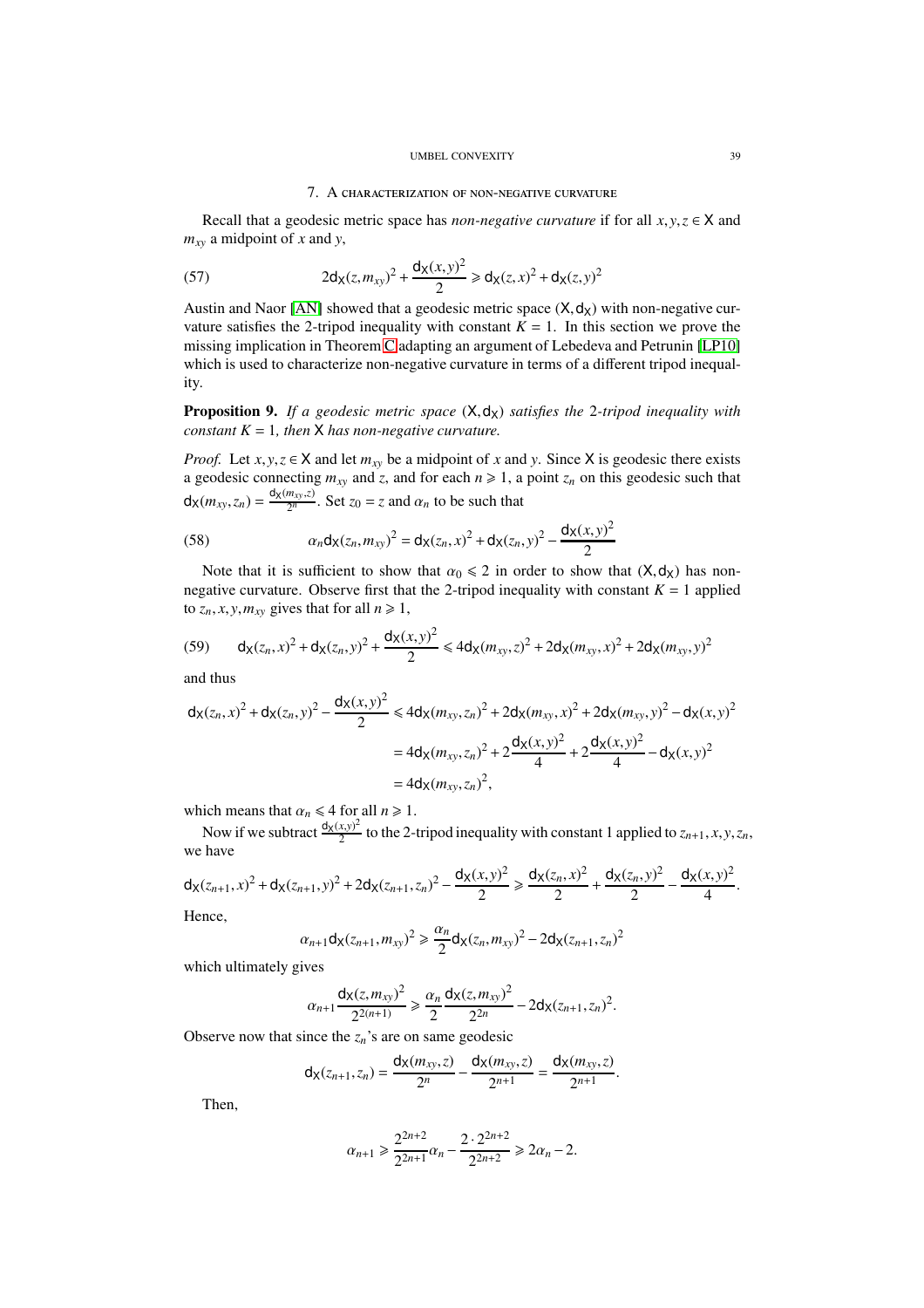### 40 F. BAUDIER AND C. GARTLAND

Assume that  $\alpha_0 > 2$ . Then a simple induction gives that  $\alpha_n \ge 2^n(\alpha_0 - 2) + 2$  and hence  $\lim_{n \to \infty} \alpha_n = \infty$ , contradicting the fact that  $\alpha_n \le 4$ . Therefore  $\alpha_0 \le 2$  and the conclusion fol-<br>lows.  $\Box$  lows.

### 8. Concluding remarks and open problems

<span id="page-39-0"></span>Our work raises a myriad of natural questions and problems. We will highlight a few of them we feel are particularly important and most likely challenging.

It follows from Corollary [6](#page-21-4) that umbel *p*-convexity is stable under uniform homeomorphisms between Banach spaces. Because of this fact, umbel convexity cannot settle the metric characterization of Banach spaces with property  $(\beta_p)$ . Indeed, Kalton showed [\[Kal13\]](#page-41-11) that given a sequence  $\{\mathcal{F}_n\}_{n\geq 1}$  that is dense in the Banach-Mazur compactum of finite-dimensional spaces, the Banach spaces  $C_p \stackrel{\text{def}}{=} (\sum_{n=1}^{\infty} \mathcal{F}_n)_{\ell_p}$  is uniformly homeomorphic to  $\mathcal{K}_p \stackrel{\text{def}}{=} \left( (\sum_{n=1}^{\infty} \mathcal{F}_n)_{\mathcal{T}_p} \right)^2$  where  $\mathcal{T}_p$  is the *p*-convexification of Tsirelson space  $\mathcal{T}$ . Therefore  $\mathcal{K}_p$  is umbel *p*-convex since  $C_p$  has property  $(\beta_p)$ , but Kalton observed that  $\mathcal{K}_p$ does not admit an equivalent norm that is asymptotically uniformly convex with power type *p*, and by [\[DKR16\]](#page-41-10)  $\mathcal{K}_p$  does not have property ( $\beta_p$ ). The space  $\mathcal{K}_p$  is thus an example of a Banach space that is umbel *p*-convex and that does not admit an equivalent norm with property (β) with power type *p*. This is in stark contrast with the renorming Theorem [3](#page-1-2) for Markov convexity. The stochastic apparatus of Markov convexity is a powerful tool that is dearly missed in the asymptotic setting, and a new idea is needed to solve the following problem.

<span id="page-39-1"></span>Problem 1. *For a given p* ∈ (1,∞)*, find a metric characterization of the class of Banach spaces admitting an equivalent norm with property*  $(\beta_p)$ *.* 

Interestingly, it was shown in [\[DKR16\]](#page-41-10) that  $\mathcal{K}_p$  admits for every  $\varepsilon > 0$  an equivalent norm with property  $(\beta_{p+\varepsilon})$  and the next problem arises naturally.

<span id="page-39-2"></span>**Problem 2.** *If Banach space is umbel p-convex for some*  $p \in (1, \infty)$ *, does it admit for all*  $q > p$  an equivalent norm with property  $(\beta_q)$ ?

Our work shows that if a Banach space is umbel *p*-convex for some  $p \in (1, \infty)$ , then it admits an equivalent norm with property  $(\beta_q)$  for some  $q > 1$ . The difficulty in solving Problem [1](#page-39-1) and Problem [2](#page-39-2) stems from the fact that the renorming theory for spaces with property  $(\beta)$  is not fully grasped yet as it currently goes through the much better understood asymptotic uniformly convex/smooth renorming theories.

A tentatively more tractable, and somewhat related problem, is a local analog of Problem [2.](#page-39-2)

**Problem 3.** *If a Banach space is fork p-convex for some p*  $\in$  [2, $\infty$ )*, does it admit for q = p (or more modestly for all q* > *p) an equivalent norm which is q-uniformly convex?*

In Section [5](#page-21-0) we showed that  $(\mathbb{H}(\ell_2), \mathsf{d}_{cc})$  has umbel cotype 2. In particular, this implies that  $c_{\mathbb{H}(\ell_2)}(\mathsf{T}^\omega_k) = \Omega(\sqrt{\log k})$ , and this is optimal by Bourgain's tree embedding (see Propo-sition [3\)](#page-15-1). This has to be contrasted with the fact that ( $\mathbb{H}(\ell_2)$ ,  $d_{cc}$ ) is Markov 4-convex, and a Markov convexity-based argument gives  $c_{\mathbb{H}(\ell_2)}(\mathsf{B}_k) = \Omega((\log k)^{1/4})$ . This lower bound is suboptimal since S. Li [\[Li16\]](#page-41-23) proved, using a refinement of an argument of Matousek [\[Mat99\]](#page-41-18), that  $c_{\mathbb{H}(\ell_2)}(B_k) = \Omega(\sqrt{\log k})$ , and this bound is optimal by Bourgain's tree embedding. Obviously,  $(\mathbb{H}(\ell_2), \mathsf{d}_{cc})$  has at least fork cotype 4 and it would be interesting to compute its exact fork cotype.

### <span id="page-39-3"></span>**Problem 4.** *Does* ( $\mathbb{H}(\omega_X)$ , $d_{cc}$ ) *have fork cotype q whenever* X *is q-uniformly convex?*

If Problem [4](#page-39-3) has a positive answer, then the notion of fork cotype would be a metric invariant that could detect the right order of magnitude for the distortion required to embed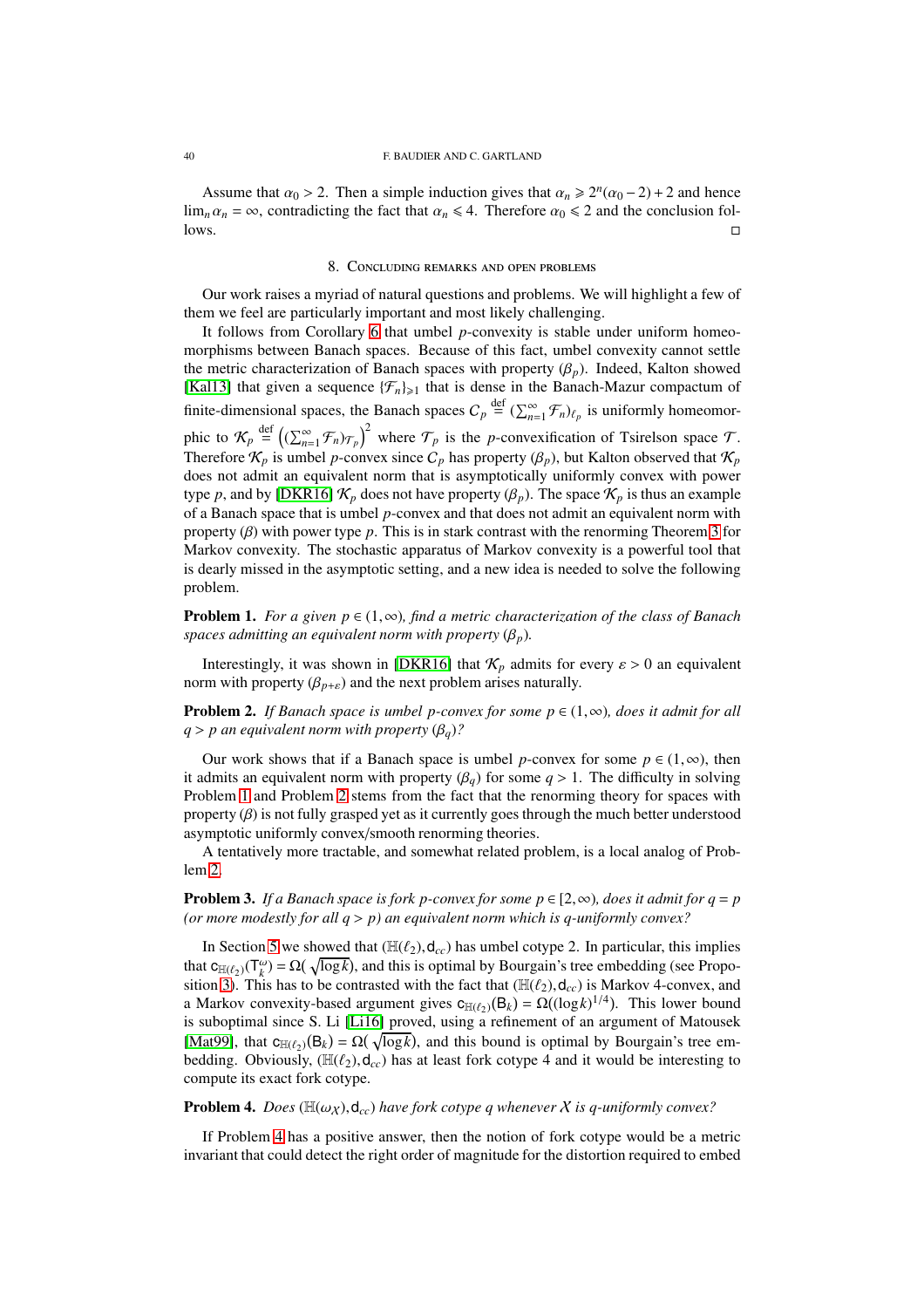#### UMBEL CONVEXITY 41

binary trees into the infinite Heisenberg group, something that Markov convexity is unable to achieve.

In the proof of Theorem [8,](#page-23-0) we showed that  $(H(\omega_X), d_{cc})$  admits an equivalent quasimetric satisfying the *q*-tripod inequality [\(5\)](#page-5-1) whenever X is uniformly *q*-convex. The asymptotic analog of remains open.

<span id="page-40-11"></span>**Problem 5.** *Does* ( $\mathbb{H}(\omega_X)$ , $d_{cc}$ ) *admit an equivalent quasi-metric satisfying the p-umbel inequality whenever*  $X$  *has property*  $(\beta_p)$ ? More generally, is  $(\mathbb{H}(\omega_X), \mathsf{d}_{cc})$  *umbel p-convex whenever*  $X$  *has property*  $(\beta_p)$ ?

The scale-invariant parallelogram inequality defining uniform *p*-convexity in Banach spaces has a natural analog in Heisenberg groups, and the proof of Theorem [8](#page-23-0) goes through establishing this inequality. The difficulty in adapting the proof to solve Problem [5](#page-40-11) exactly lies in the fact that no scale-invariant "parallelogram" inequality exists for property  $(\beta_n)$ .

The reason why  $\mathbb{H}(\ell_2)$  cannot be Markov *q*-convex for any  $q < 4$  comes from the fact that certain Laakso graphs, which are known not to have non-trivial Markov convexity, can be embedded well enough in  $\mathbb{H}(\mathbb{R})$ , and hence in  $\mathbb{H}(\ell_2)$ . It seems possible that Laakso or diamond graph constructions could have non-trivial fork cotype and thus fork cotype would be a metric invariant capable of picking up the difference between trees and diamond like structures. It is worth pointing out that it was proved by Ostrovskii [\[Ost14a\]](#page-42-13) (see also [\[LNOO18\]](#page-41-28)) that diamond graphs do not embed bi-Lipschitzly into binary trees.

Problem 6. *Let* G*<sup>k</sup> be one of the following graphs: the diamond graph* D*k, the Laakso* graph  $L_k$ *, or their countably branching versions*  $D_k^{\omega}$  and  $L_k^{\omega}$ *, respectivelly. Are the param-* $\sup_{k \in \mathbb{N}} C_p^f(\mathsf{G}_k)$ ,  $\sup_{k \in \mathbb{N}} C_p^u(\mathsf{G}_k)$ ,  $or \sup_{k \in \mathbb{N}} \Pi_p^u(\mathsf{G}_k)$  *finite for some*  $p < \infty$ *?* 

It would be very interesting to exhibit examples of metric spaces that admit an equivalent metric satisfying the relaxed *q*-fork inequality but with no equivalent metric satisfying the *q*-tripod inequality. In light of Theorem [8,](#page-23-0) Proposition 2.3 in [\[Li16\]](#page-41-23) (or the proof of Theorem [10\)](#page-26-1), and the discussion above, a natural candidate for  $q = 2$  is the infinite Heisenberg group.

**Problem 7.** *Does* ( $\mathbb{H}(\ell_2)$ , $d_{cc}$ ) *admit equivalent (quasi)-metric satisfying the relaxed* 2*-fork inequality?*

# <span id="page-40-0"></span>**REFERENCES**

- <span id="page-40-5"></span>[AN] Tim Austin and Assaf Naor, *On the bi-lipschitz structure of Wasserstein spaces, personal communication*.
- <span id="page-40-2"></span>[Asp67] Edgar Asplund, *Averaged norms*, Israel J. Math. 5 (1967), 227–233. MR222610
- <span id="page-40-1"></span>[Bal13] K. Ball, *The Ribe programme*, Astérisque 352 (2013), Exp. No. 1047, viii, 147–159. Séminaire Bourbaki. Vol. 2011/2012. Exposés 1043-1058. MR3087345
- <span id="page-40-4"></span>[BCL94] Keith Ball, Eric A. Carlen, and Elliott H. Lieb, *Sharp uniform convexity and smoothness inequalities for trace norms*, Invent. Math. 115 (1994), no. 3, 463–482. MR1262940
- <span id="page-40-6"></span>[Bea79] Bernard Beauzamy, *Banach-Saks properties and spreading models*, Math. Scand. 44 (1979), no. 2, 357–384. MR555227
- <span id="page-40-7"></span>[BIM05] Marc Burger, Alessandra Iozzi, and Nicolas Monod, *Equivariant embeddings of trees into hyperbolic spaces*, Int. Math. Res. Not. 22 (2005), 1331–1369. MR2152540
- <span id="page-40-10"></span>[BJL+99] S. Bates, W. B. Johnson, J. Lindenstrauss, D. Preiss, and G. Schechtman, *A*ffi*ne approximation of Lipschitz functions and nonlinear quotients*, Geom. Funct. Anal. 9 (1999), no. 6, 1092–1127. MR1736929
- <span id="page-40-3"></span>[BKL10] F. Baudier, N. J. Kalton, and G. Lancien, *A new metric invariant for Banach spaces*, Studia Math. 199 (2010), no. 1, 73–94. MR2652598
- <span id="page-40-9"></span>[BLMS19] Florent Baudier, Gilles Lancien, Pavlos Motakis, and Thomas Schlumprecht, *A new coarsely rigid class of Banach spaces*, to appear in J. Inst. Math. Jussieu (July 2019), available at <arXiv:1806.00702v2>.
- <span id="page-40-8"></span>[BLMS20] Florent P. Baudier, Gilles Lancien, Pavlos Motakis, and Thomas Schlumprecht, *The geometry of Hamming-type metrics and their embeddings into Banach spaces*, to appear in Israel J. Math. (April 2020), available at <arXiv:2004.04805>.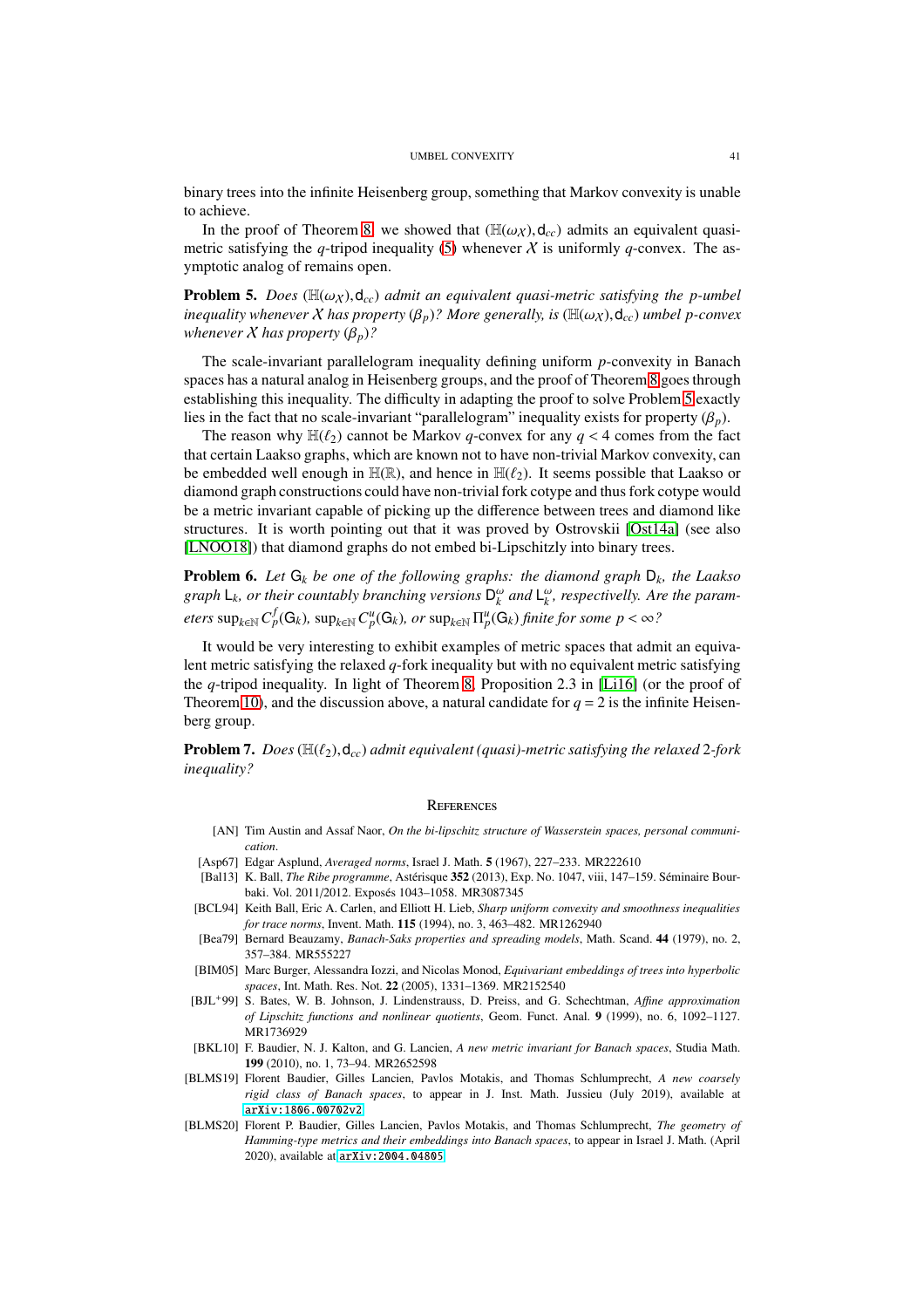#### 42 F. BAUDIER AND C. GARTLAND

- <span id="page-41-3"></span>[BLS18] F. Baudier, G. Lancien, and Th. Schlumprecht, *The coarse geometry of Tsirelson's space and applications*, J. Amer. Math. Soc. 31 (2018), no. 3, 699–717. MR3787406
- <span id="page-41-16"></span>[BMW86] J. Bourgain, V. Milman, and H. Wolfson, *On type of metric spaces*, Trans. Amer. Math. Soc. 294 (1986), no. 1, 295–317. MR819949
- <span id="page-41-1"></span>[Bou86] J. Bourgain, *The metrical interpretation of superreflexivity in Banach spaces*, Israel J. Math. 56 (1986), no. 2, 222–230. MR880292
- <span id="page-41-12"></span>[BZ16] Florent P. Baudier and Sheng Zhang, (β)*-distortion of some infinite graphs*, J. Lond. Math. Soc. (2) 93 (2016), no. 2, 481–501. MR3483124
- <span id="page-41-22"></span>[CDPT07] Luca Capogna, Donatella Danielli, Scott D. Pauls, and Jeremy T. Tyson, *An introduction to the Heisenberg group and the sub-Riemannian isoperimetric problem*, Progress in Mathematics, vol. 259, Birkhäuser Verlag, Basel, 2007. MR2312336
- <span id="page-41-25"></span>[CK06] Jeff Cheeger and Bruce Kleiner, *On the di*ff*erentiability of Lipschitz maps from metric measure spaces to Banach spaces*, Inspired by S. S. Chern, 2006, pp. 129–152. MR2313333
- <span id="page-41-14"></span>[DKLR14] S. J. Dilworth, Denka Kutzarova, G. Lancien, and N. L. Randrianarivony, *Asymptotic geometry of Banach spaces and uniform quotient maps*, Proc. Amer. Math. Soc. 142 (2014), no. 8, 2747–2762. MR3209329
- <span id="page-41-8"></span>[DKLR17] S. J. Dilworth, D. Kutzarova, G. Lancien, and N. L. Randrianarivony, *Equivalent norms with the property* (β) of Rolewicz, Rev. R. Acad. Cienc. Exactas Fís. Nat. Ser. A Mat. RACSAM 111 (2017), no. 1, 101–113. MR3596040
- <span id="page-41-10"></span>[DKR16] S. J. Dilworth, Denka Kutzarova, and N. Lovasoa Randrianarivony, *The transfer of property* (β) *of Rolewicz by a uniform quotient map*, Trans. Amer. Math. Soc. 368 (2016), no. 9, 6253–6270. MR3461033
- <span id="page-41-2"></span>[Enf72] Per Enflo, *Banach spaces which can be given an equivalent uniformly convex norm*, Israel J. Math. 13 (1972), 281–288 (1973). MR336297
- <span id="page-41-27"></span>[Fig76] T. Figiel, *On the moduli of convexity and smoothness*, Studia Math. 56 (1976), no. 2, 121–155. MR425581
- <span id="page-41-19"></span>[Gro93] M. Gromov, *Asymptotic invariants of infinite groups*, Geometric group theory, Vol. 2 (Sussex, 1991), 1993, pp. 1–295. MR1253544
- <span id="page-41-9"></span>[Jam51] Robert C. James, *A non-reflexive Banach space isometric with its second conjugate space*, Proc. Nat. Acad. Sci. U.S.A. 37 (1951), 174–177. MR44024
- <span id="page-41-11"></span>[Kal13] N. J. Kalton, *Examples of uniformly homeomorphic Banach spaces*, Israel J. Math. 194 (2013), no. 1, 151–182. MR3047066
- <span id="page-41-20"></span>[KOS99] H. Knaust, E. Odell, and Th. Schlumprecht, *On asymptotic structure, the Szlenk index and UKK properties in Banach spaces*, Positivity 3 (1999), no. 2, 173–199. MR1702641
- <span id="page-41-7"></span>[Kut91] Denka Kutzarova, *k-*β *and k-nearly uniformly convex Banach spaces*, J. Math. Anal. Appl. 162 (1991), no. 2, 322–338. MR1137623
- <span id="page-41-23"></span>[Li16] Sean Li, *Markov convexity and nonembeddability of the Heisenberg group*, Ann. Inst. Fourier (Grenoble) 66 (2016), no. 4, 1615–1651. MR3494180
- <span id="page-41-24"></span>[LN06] James R. Lee and Assaf Naor, *l<sup>p</sup> metrics on the Heisenberg group and the Goemans-Linial conjecture*, 47th Annual IEEE Symposium on Foundations of Computer Science, 2006, pp. 99–108.
- <span id="page-41-28"></span><span id="page-41-26"></span><span id="page-41-21"></span><span id="page-41-18"></span><span id="page-41-17"></span><span id="page-41-15"></span><span id="page-41-13"></span><span id="page-41-6"></span><span id="page-41-5"></span><span id="page-41-4"></span><span id="page-41-0"></span>[LNOO18] Siu Lam Leung, Sarah Nelson, Sofiya Ostrovska, and Mikhail Ostrovskii, *Distortion of embeddings of binary trees into diamond graphs*, Proc. Amer. Math. Soc. 146 (2018), no. 2, 695–704. MR3731702
	- [LNP06] James R. Lee, Assaf Naor, and Yuval Peres, *Trees and Markov convexity*, Proceedings of the Seventeenth Annual ACM-SIAM Symposium on Discrete Algorithms, 2006, pp. 1028–1037. MR2373829
	- [LNP09] , *Trees and Markov convexity*, Geom. Funct. Anal. 18 (2009), no. 5, 1609–1659. MR2481738 [LP10] Nina Lebedeva and Anton Petrunin, *Curvature bounded below: a definition a la Berg-Nikolaev*, Electron. Res. Announc. Math. Sci. 17 (2010), 122–124. MR2735031
	- [LR12] Vegard Lima and N. Lovasoa Randrianarivony, *Property* (β) *and uniform quotient maps*, Israel J. Math. 192 (2012), no. 1, 311–323. MR3004085
	- [Mat99] Jiří Matoušek, *On embedding trees into uniformly convex Banach spaces*, Israel J. Math. 114 (1999), 221–237. MR1738681
	- [MN08] Manor Mendel and Assaf Naor, *Metric cotype*, Ann. of Math. (2) 168 (2008), no. 1, 247–298. MR2415403
	- [MN13] , *Markov convexity and local rigidity of distorted metrics*, J. Eur. Math. Soc. (JEMS) 15 (2013), no. 1, 287–337. MR2998836
	- [MP76] Bernard Maurey and Gilles Pisier, *Séries de variables aléatoires vectorielles indépendantes et propri´et´es g´eom´etriques des espaces de Banach*, Studia Math. 58 (1976), no. 1, 45–90. MR443015
	- [MR14] Valentino Magnani and Tapio Rajala, *Radon-Nikodym property and area formula for Banach homogeneous group targets*, Int. Math. Res. Not. IMRN 23 (2014), 6399–6430. MR3286342
	- [Nao12] A. Naor, *An introduction to the Ribe program*, Jpn. J. Math. 7 (2012), no. 2, 167–233. MR2995229